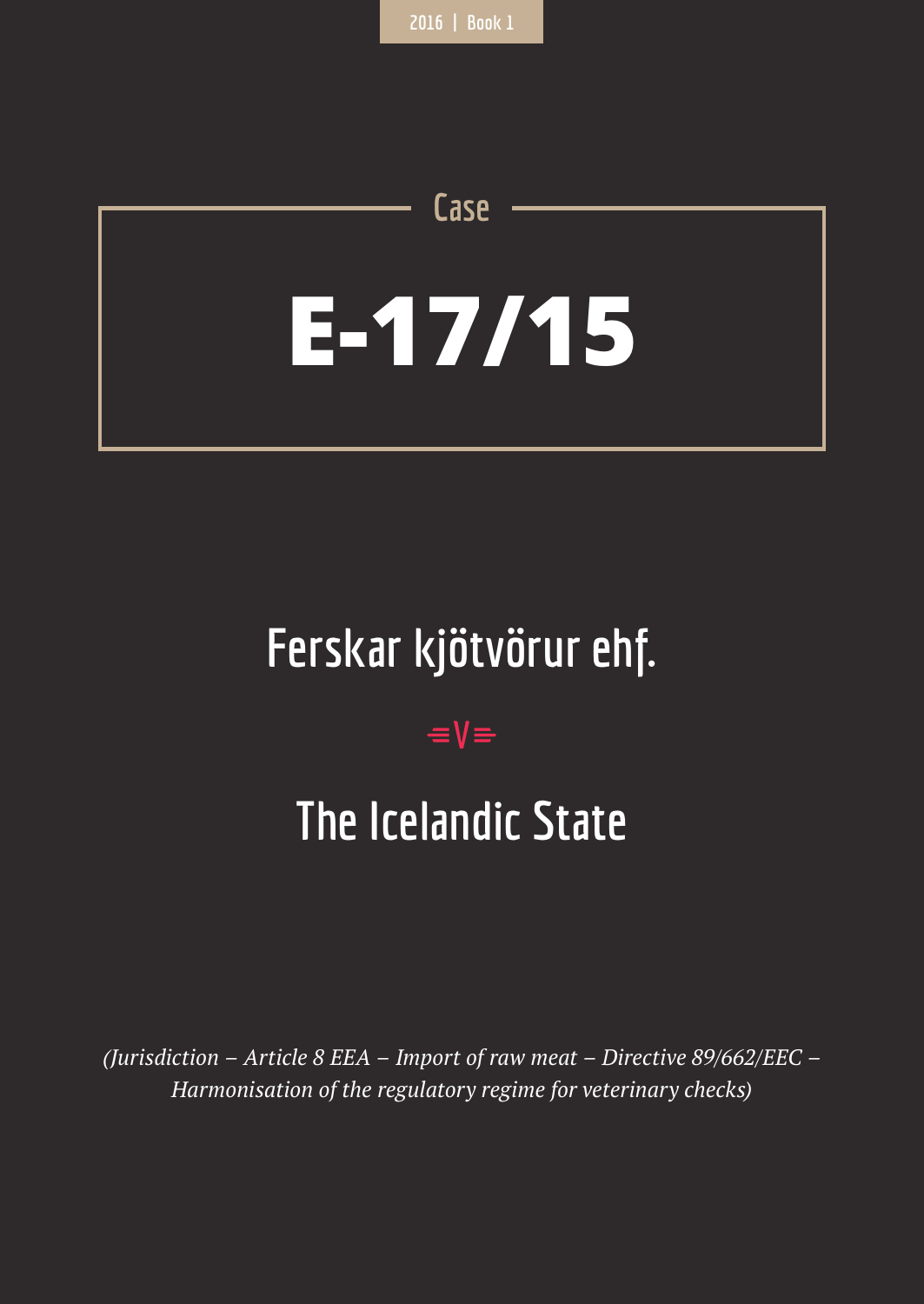*Table of Contents*

*6* Judgment of the Court, 1 February 2016

> *34* Report for the Hearing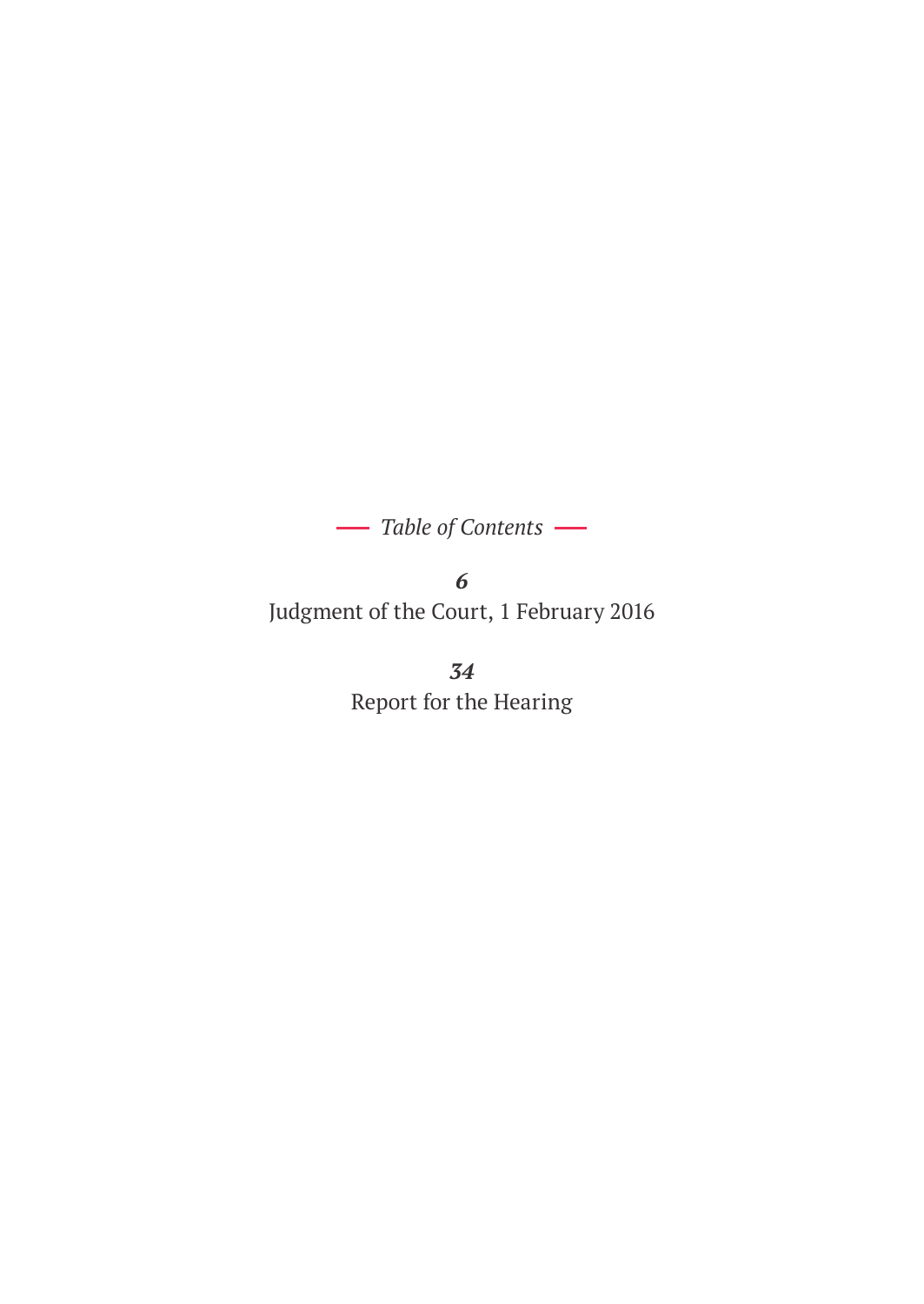## **Summary of the Judgment**

- 1 Raw meat products fall outside the scope of the rules on the free movement on goods as defined in Article 8 EEA, unless otherwise provided for in the Agreement. Certain legal acts dealing with aspects of trade in agricultural and fish products have been incorporated in the EEA Agreement. For example, Directive 89/662/EEC has been included in Annex I.
- 2 Following the adoption of EEA Joint Committee Decision No 133/2007, the acts included in Chapter I of Annex I apply to Iceland unless an adaption text states otherwise. In relation to the Directive no adaptation text has been agreed. As a result, the Directive fully applies to Iceland.
- 3 The Directive seeks to ensure that veterinary checks are carried out at the place of dispatch only, and the objective of the Directive is to safeguard public and animal health. Under Article 5 of the Directive, veterinary checks in the State of destination are only allowed as veterinary spot-checks or, in the event of a serious presumption of irregularity, while the goods are in transit. The import requirements at issue in the present case go beyond these limits, since they are regular and systematic. They are therefore incompatible with the Directive.
- 4 Iceland's argument that its geographical isolation and the immunological vulnerability of its animal population should be taken into account when interpreting the Directive must be rejected. As opposed to the import of live animals, no adaptation for import of raw meet has been made.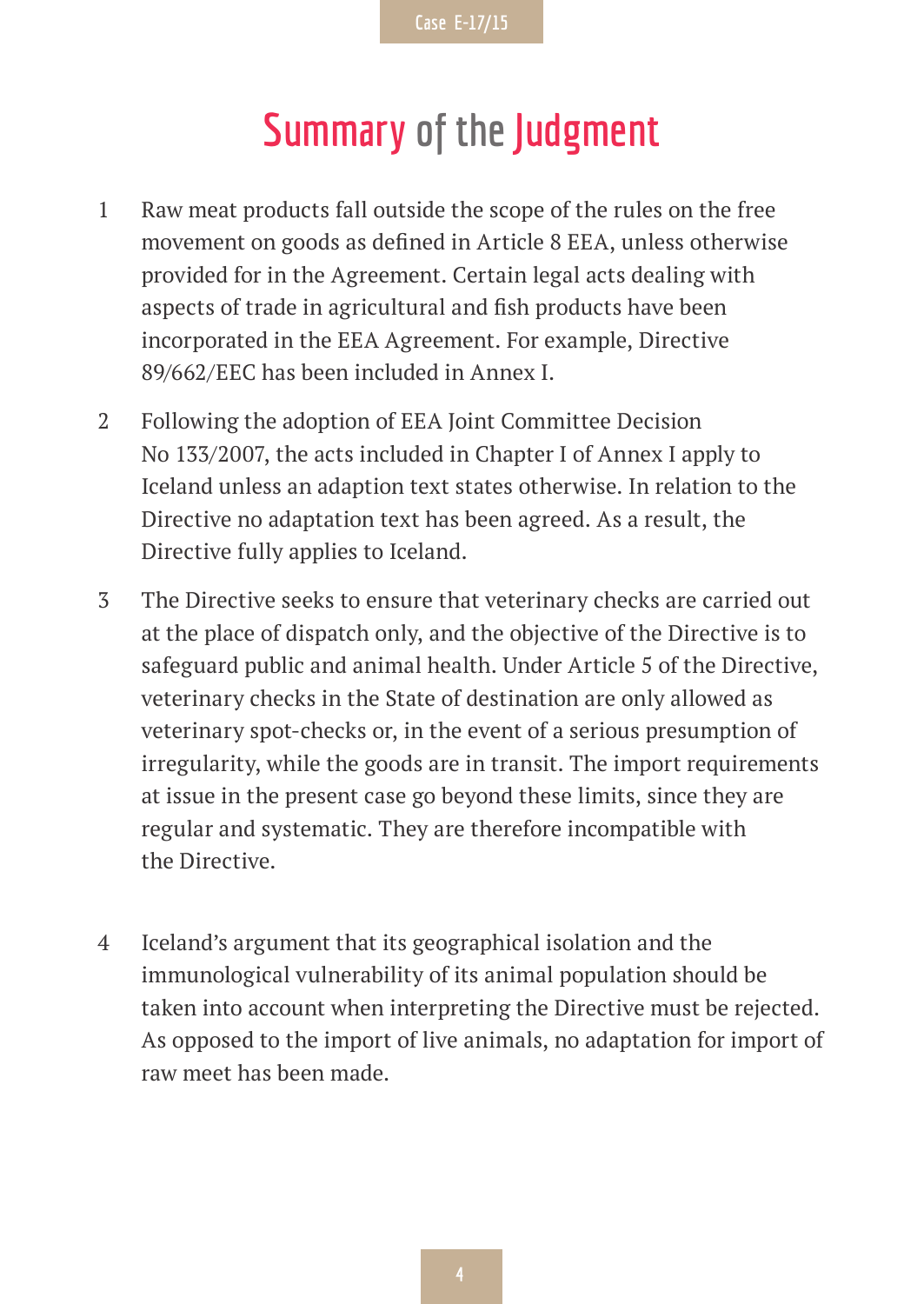5 Therefore, it is not compatible with the Directive that an EEA State require an importer of raw meat products to apply for a special import permit before the products are imported, including the submission of a certificate confirming that the meat has been stored frozen for a certain period prior to customs clearance.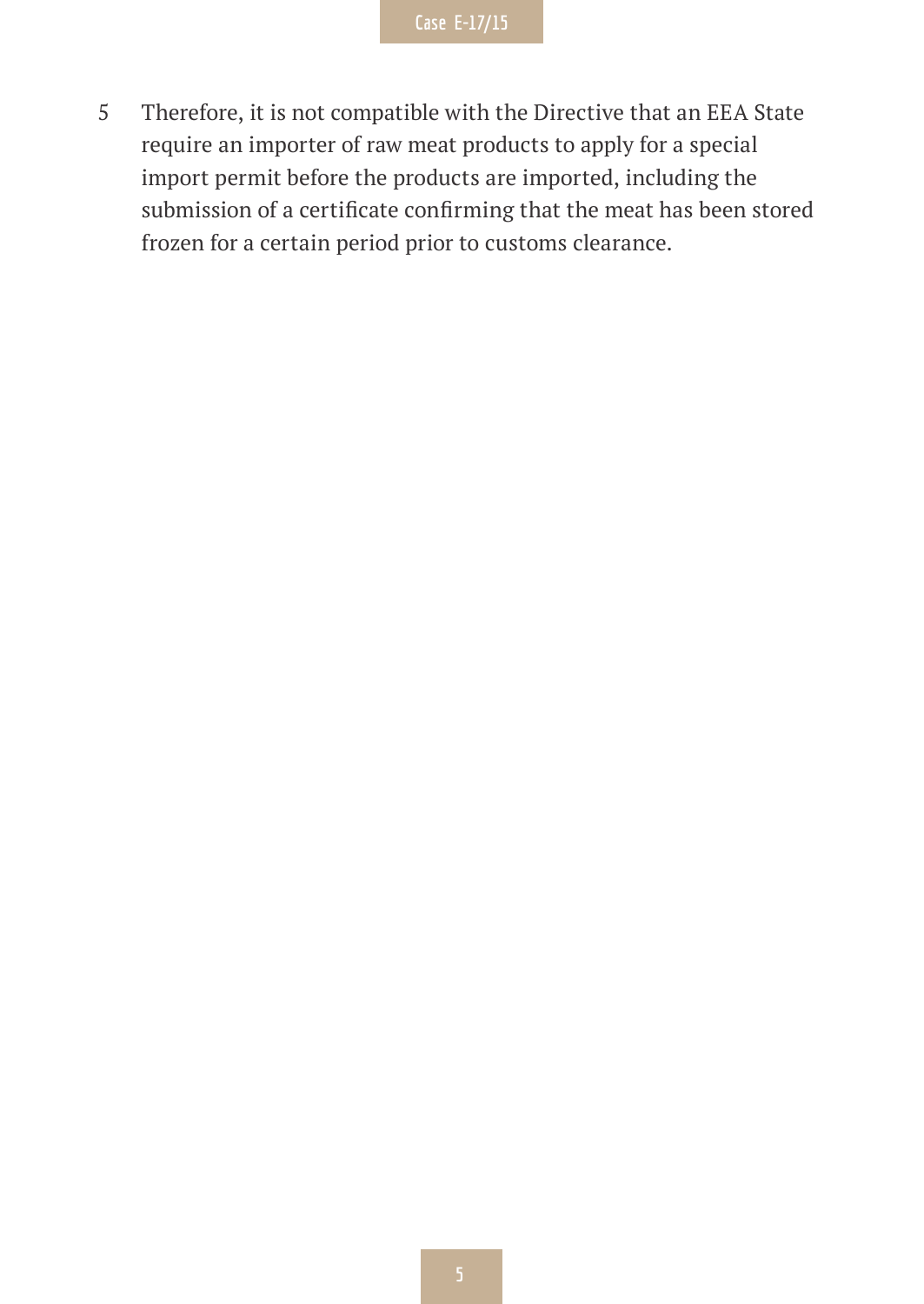# **Judgment of the Court**

**1 February 20161**

*(Jurisdiction – Article 8 EEA – Import of raw meat – Directive 89/662/EEC – Harmonisation of the regulatory regime for veterinary checks)*

In Case E-17/15,

REQUEST to the Court under Article 34 of the Agreement between the EFTA States on the Establishment of a Surveillance Authority and a Court of Justice by Reykjavík District Court (*Héraðsdómur Reykjavíkur*), in the case between

**Ferskar kjötvörur ehf.**

 $\equiv$ and $\equiv$ 

#### **The Icelandic State,**

concerning the applicability of the provisions of the Agreement on the European Economic Area to the import to Iceland of raw meat products,

<sup>1</sup> Language of the request: Icelandic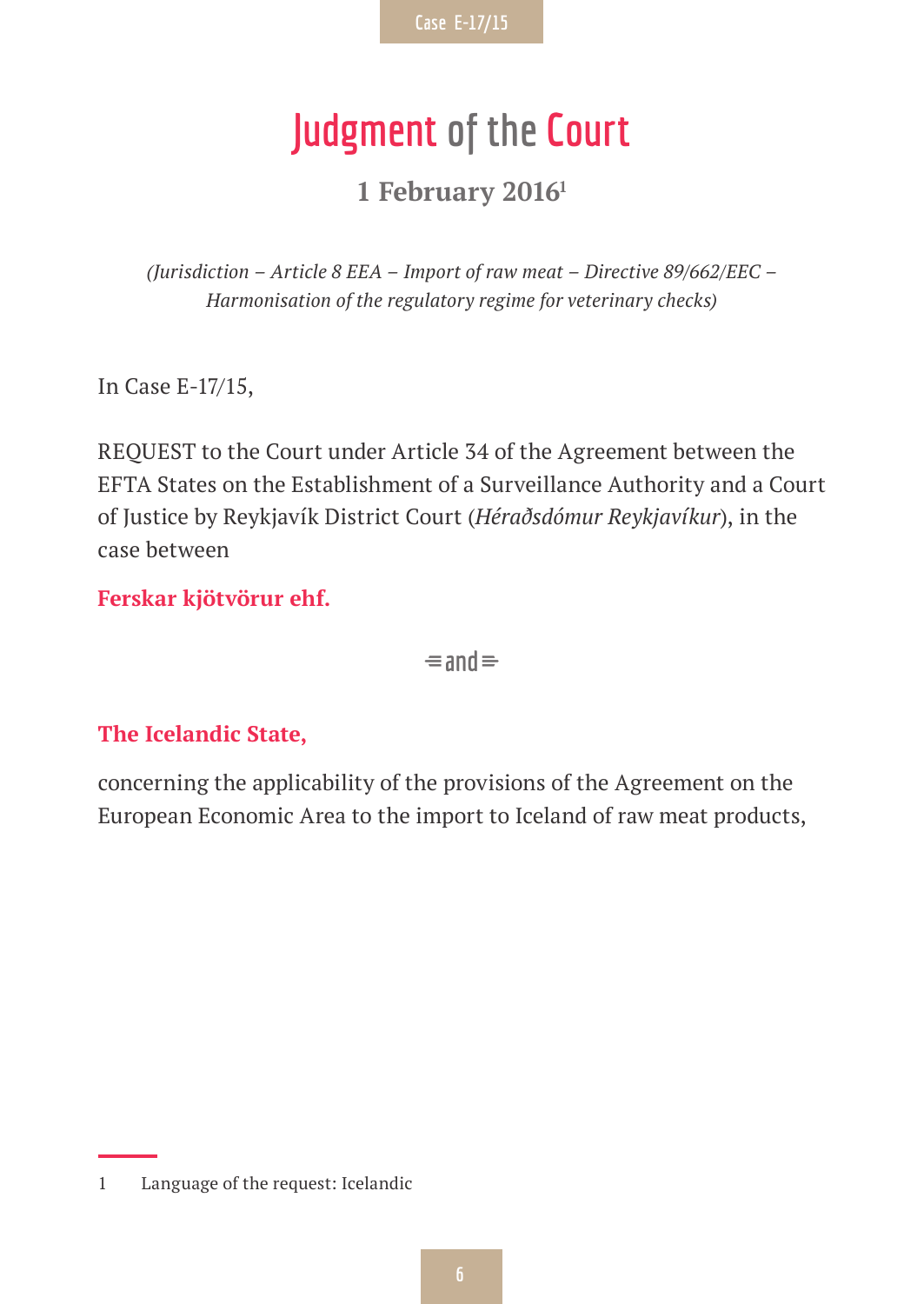## **The Court**

*composed of:* Carl Baudenbacher, President, Per Christiansen (Judge-Rapporteur), and Páll Hreinsson, Judges,

*Registrar:* Gunnar Selvik,

having considered the written observations submitted on behalf of:

- Ferskar kjötvörur ehf. ("the plaintiff"), represented by Arnar Þór Stefánsson, Supreme Court Attorney, acting as Counsel;
- The Icelandic State ("the defendant"), represented by Kristján Andri Stefánsson, Director General, Ministry of Foreign Affairs, and Einar Karl Hallvarðsson, State Attorney General and Supreme Court Attorney, acting as Agents, and Jóhannes Karl Sveinsson and Gizur Bergsteinsson, Supreme Court Attorneys, acting as Counsel;
- the Government of Norway, represented by Janne Tysnes Kaasin, Senior Adviser, Department of Legal Affairs, Ministry of Foreign Affairs, and Torje Sunde, Advocate, Office of the Attorney General (Civil Affairs), acting as Agents;
- the EFTA Surveillance Authority ("ESA"), represented by Carsten Zatschler, Director, Maria Moustakali, Officer, and Írís Ísberg, Temporary Officer, Department of Legal & Executive Affairs, acting as Agents;
- the European Commission ("the Commission"), represented by Daniele Bianchi, member of its Legal Service, and Kathleen Skelly, a national civil servant on secondment to the Legal Service, acting as Agents;

having regard to the Report for the Hearing,

having heard oral argument of the plaintiff, represented by Arnar Þór Stefánsson; the defendant, represented by Kristján Andri Stefánsson and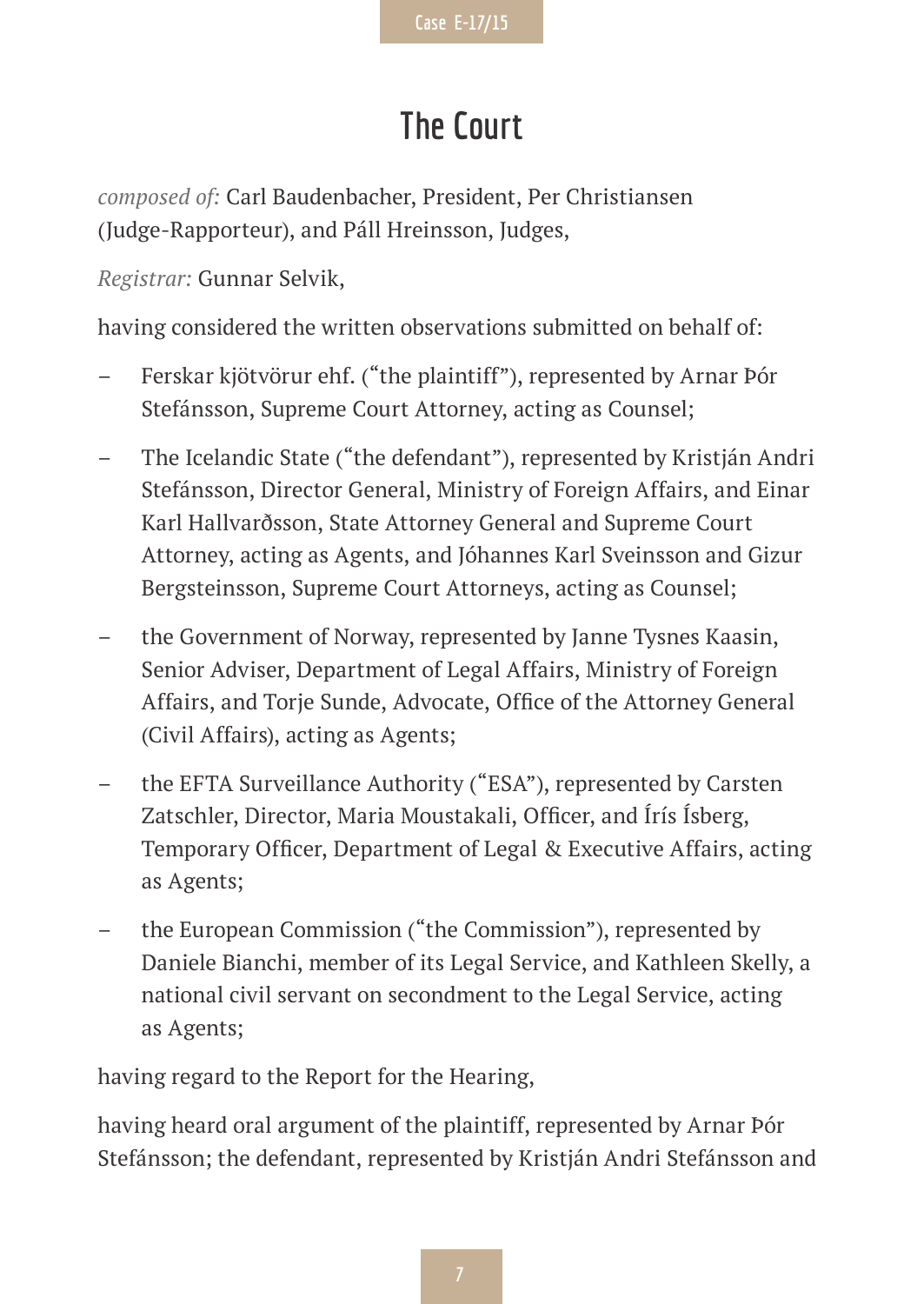Jóhannes Karl Sveinsson; the Government of Norway, represented by Janne Tysnes Kaasin; ESA, represented by Maria Moustakali and Írís Ísberg; and the Commission, represented by Daniele Bianchi and Kathleen Skelly, at the hearing on 2 December 2015,

gives the following

### **Judgment**

#### **I INTRODUCTION**

1 The plaintiff imported 83 kg of raw beef fillets from the Netherlands via Denmark to Iceland in February 2014. The import permit was granted, *inter alia*, on the condition that the meat was stored at a temperature of at least -18°C for one month before customs clearance. The plaintiff objected to that condition, but this was to no avail. As a consequence, the meat was discarded. In the case before the national court, the plaintiff seeks compensation from the defendant for the expenses incurred. In the context of those proceedings, the national court has decided to refer several questions concerning the compatibility of the system for import permits with the Agreement on the European Economic Area ("the EEA Agreement" or "EEA").

#### **II LEGAL BACKGROUND**

#### **EEA LAW**

2 The fourth recital of the preamble to the EEA Agreement reads:

*CONSIDERING the objective of establishing a dynamic and homogeneous European Economic Area, based on common rules and*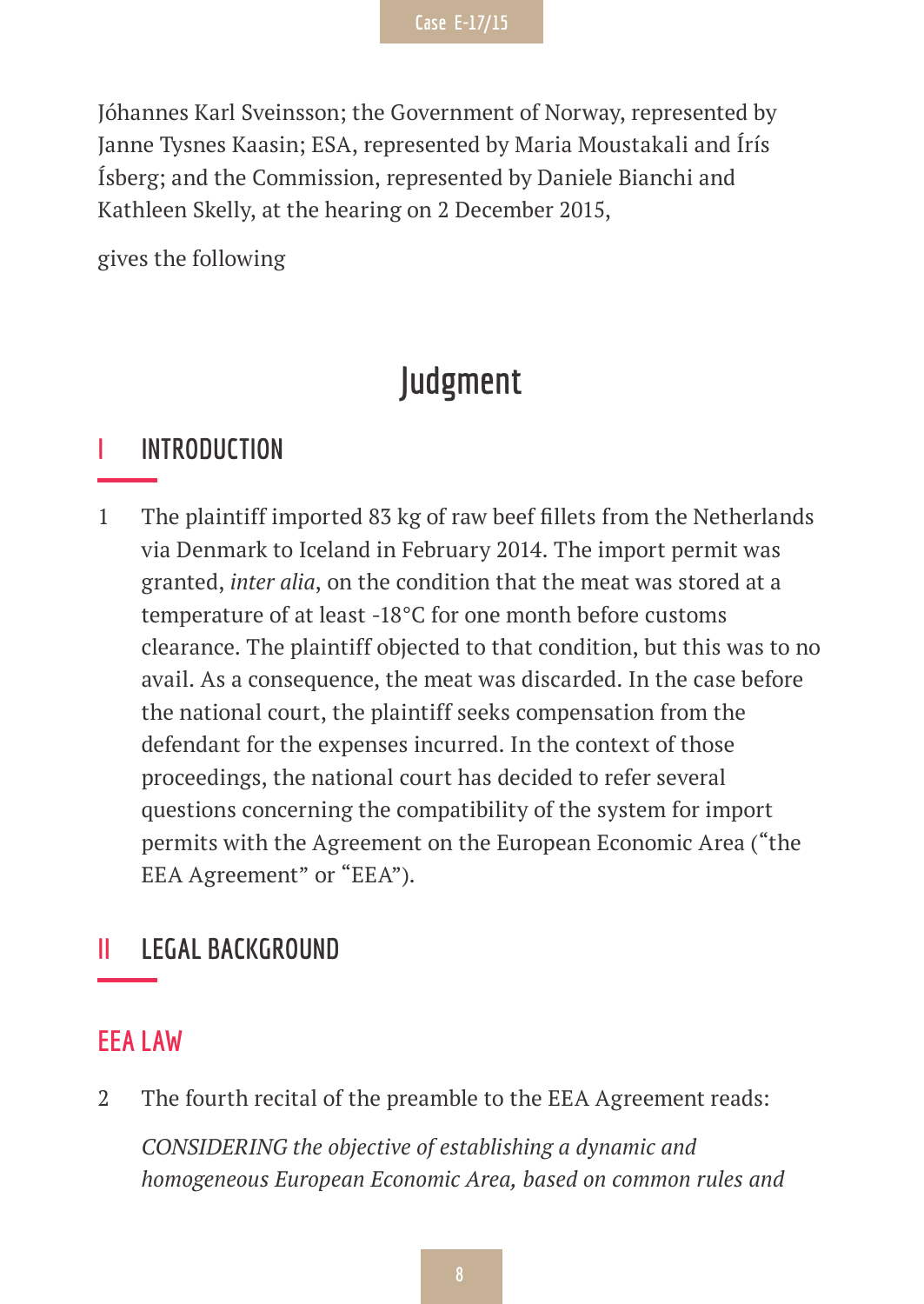*equal conditions of competition and providing for the adequate means of enforcement including at the judicial level, and achieved on the basis of equality and reciprocity and of an overall balance of benefits, rights and obligations for the Contracting Parties;*

3 Article 1(1) EEA reads:

*The aim of this Agreement of association is to promote a continuous and balanced strengthening of trade and economic relations between the Contracting Parties with equal conditions of competition, and the respect of the same rules, with a view to creating a homogeneous European Economic Area, hereinafter referred to as the EEA.*

4 Article 3 EEA reads:

*The Contracting Parties shall take all appropriate measures, whether general or particular, to ensure fulfilment of the obligations arising out of this Agreement.*

*They shall abstain from any measure which could jeopardize the attainment of the objectives of this Agreement.*

*Moreover, they shall facilitate cooperation within the framework of this Agreement.*

5 Article 7 EEA reads:

*Acts referred to or contained in the Annexes to this Agreement or in decisions of the EEA Joint Committee shall be binding upon the Contracting Parties and be, or be made, part of their internal legal order as follows:*

- *(a) an act corresponding to an EEC regulation shall as such be made part of the internal legal order of the Contracting Parties;*
- *(b) an act corresponding to an EEC directive shall leave to the authorities of the Contracting Parties the choice of form and method of implementation.*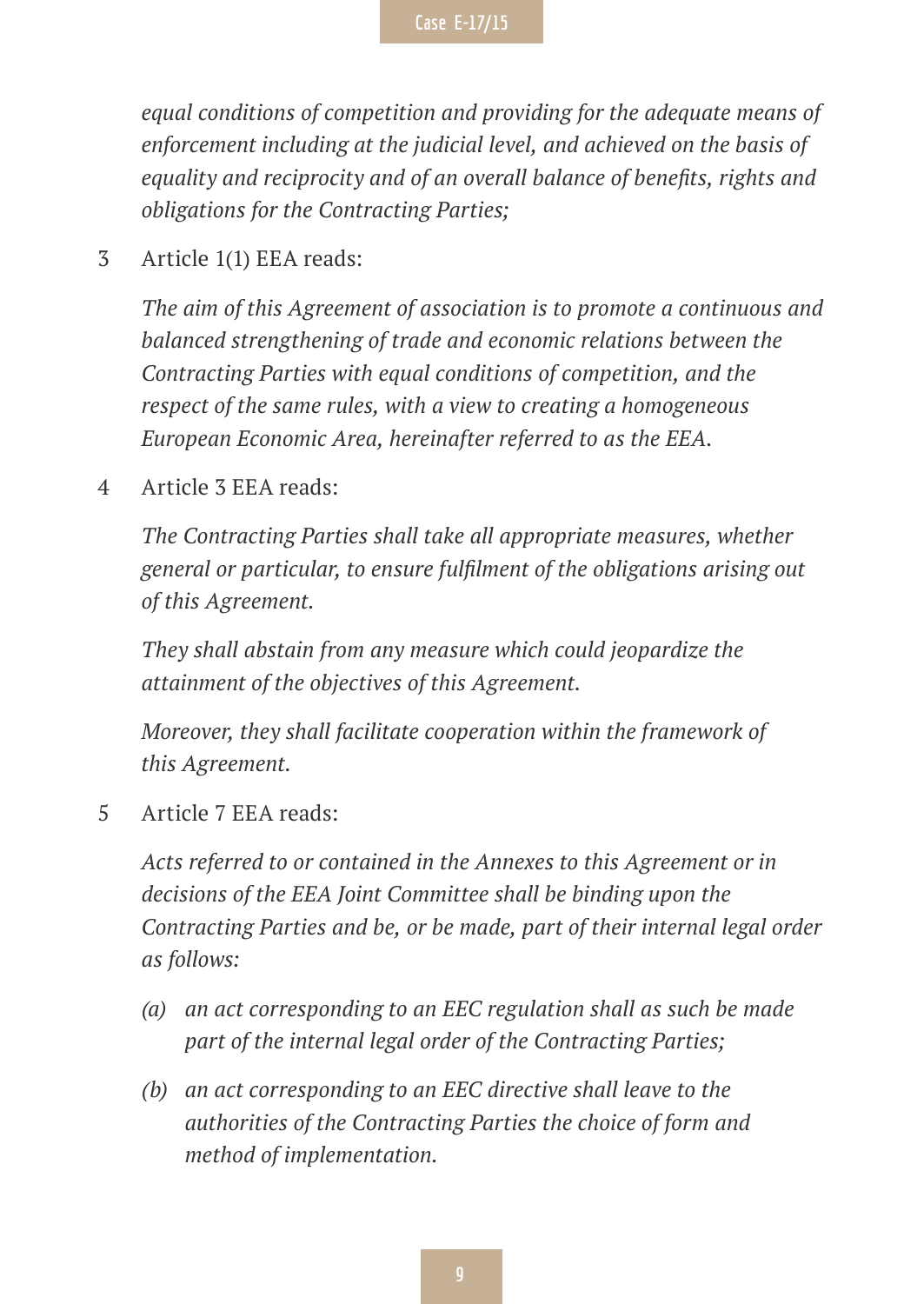- 6 Article 8 EEA reads:
	- *1. Free movement of goods between the Contracting Parties shall be established in conformity with the provisions of this Agreement.*
	- *2. Unless otherwise specified, Articles 10 to 15, 19, 20 and 25 to 27 shall apply only to products originating in the Contracting Parties.*
	- *3. Unless otherwise specified, the provisions of this Agreement shall apply only to:*
		- *(a) products falling within Chapters 25 to 97 of the Harmonized Commodity Description and Coding System, excluding the products listed in Protocol 2;*
		- *(b) products specified in Protocol 3, subject to the specific arrangements set out in that Protocol.*
- 7 Article 13 EEA reads:

*The provisions of Articles 11 and 12 shall not preclude prohibitions or restrictions on imports, exports or goods in transit justified on grounds of public morality, public policy or public security; the protection of health and life of humans, animals or plants; the protection of national treasures possessing artistic, historic or archaeological value; or the protection of industrial and commercial property. Such prohibitions or restrictions shall not, however, constitute a means of arbitrary discrimination or a disguised restriction on trade between the Contracting Parties.*

8 Article 17 EEA reads:

*Annex I contains specific provisions and arrangements concerning veterinary and phytosanitary matters.*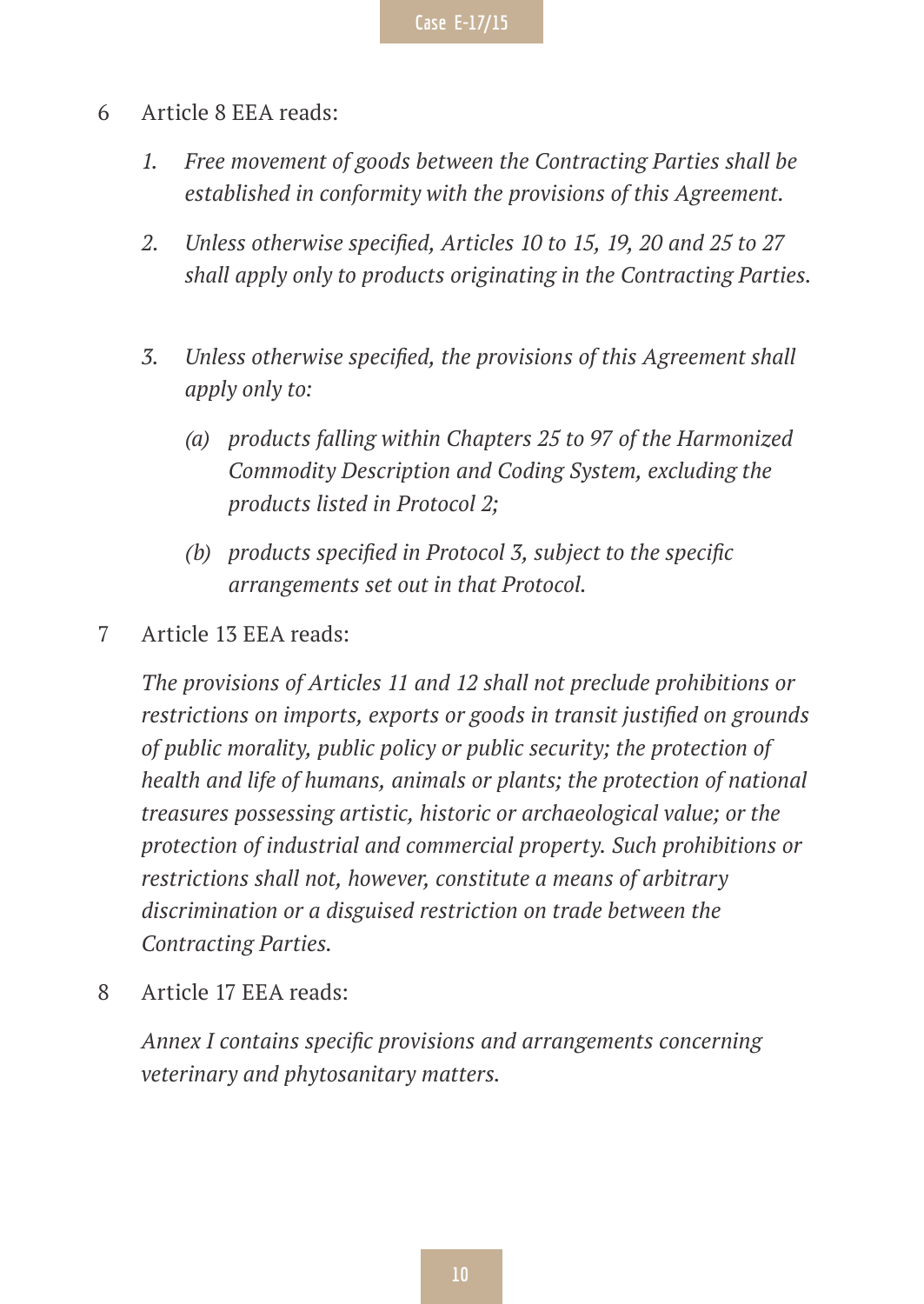9 Article 18 EEA reads:

*Without prejudice to the specific arrangements governing trade in agricultural products, the Contracting Parties shall ensure that the arrangements provided for in Articles 17 and 23(a) and (b), as they apply to products other than those covered by Article 8(3), are not compromised by other technical barriers to trade. Article 13 shall apply.*

10 Article 19(2) EEA reads:

*The Contracting Parties undertake to continue their efforts with a view to achieving progressive liberalization of agricultural trade.*

11 Article 23 EEA reads:

*Specific provisions and arrangements are laid down in:*

- *(a) Protocol 12 and Annex II in relation to technical regulations, standards, testing and certification;*
- *(b) …*
- *(c) …*

*They shall apply to all products unless otherwise specified.*

12 Chapter I of Annex I to the EEA Agreement contains provisions on veterinary issues. Following the adoption of EEA Joint Committee Decision No 69/98 of 17 July 1998 (OJ 1999 L 158, p. 1, and EEA Supplement 1999 No 27, p. 1), the first paragraph of point 2 of the introductory part made clear that the acts referred to in the Chapter should apply to Iceland where it was so stated in relation to a specific act. By EEA Joint Committee Decision No 133/2007 of 26 October 2007 (OJ 2008 L 100, p. 27, and EEA Supplement 2008 No 19, p. 34), the Contracting Parties reviewed the situation and several changes were made to Annex I with regard to Iceland. The first paragraph of point 2 of the introductory part of Chapter I was replaced by the following two paragraphs: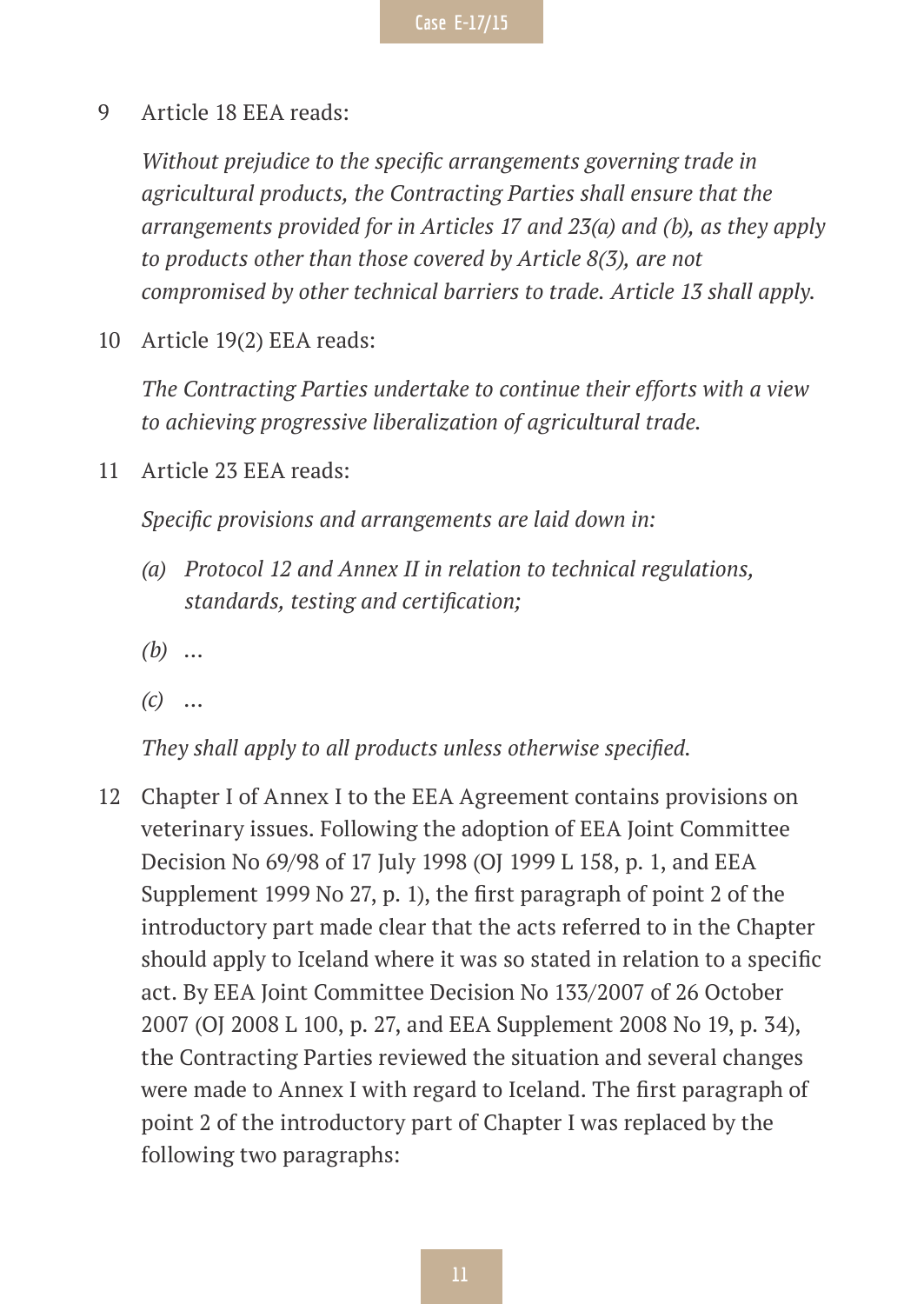*The provisions contained in this Chapter shall apply to Iceland, except for the provisions concerning live animals, other than fish and aquaculture animals, and animal products such as ova, embryo and semen. When an act is not to apply or is to apply partly to Iceland, it shall be stated in relation to the specific act.*

*Iceland shall implement the provisions contained in this Chapter, in the areas which did not apply to Iceland prior to the review of this Chapter by Decision of the EEA Joint Committee No 133/2007, no later than 18 months after the entry into force of this Decision.*

- 13 Under heading 1.1 in Chapter I, which sets out the basic texts concerning control matters, point 1 refers to Council Directive 89/662/EEC of 11 December 1989 concerning veterinary checks in intra-Community trade with a view to the completion of the internal market (OJ 1989 L 395, p. 13) ("the Directive"), and to subsequent amendments to that directive. That point does not provide for any special arrangements concerning Iceland.
- 14 The preamble to the Directive includes the following recitals:

*[3] Whereas in the veterinary field frontiers are currently being used for carrying out checks aimed at safeguarding public health and animal health;*

*[4] Whereas the ultimate aim is to ensure that veterinary checks are carried out at the place of dispatch only; whereas the attainment of this objective implies the harmonization of the basic requirements relating to the safeguarding of public health and animal health;*

*[5] Whereas with a view to the completion of the internal market, pending the attainment of this objective, the emphasis should be placed on the checks to be carried out at the place of dispatch and in organizing those that could be carried out at the place of destination; whereas such a solution would entail the suspension of veterinary checks at the Community's internal frontiers;*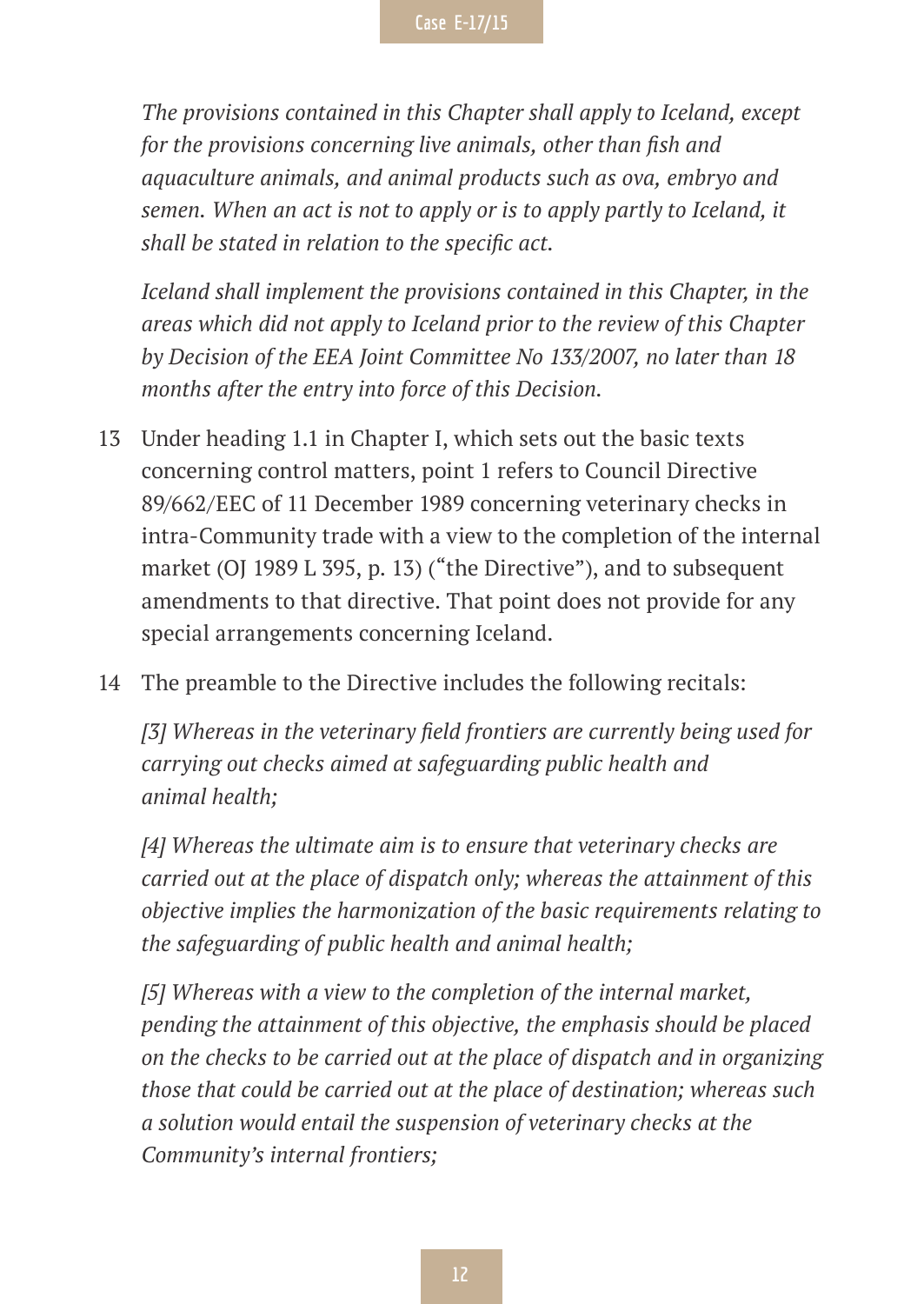*…*

*[7] Whereas in the State of destination spot veterinary checks could be carried out at the place of destination; whereas, however, in the event of a serious presumption of irregularity, the veterinary check could be carried out while the goods are in transit;*

15 Article 1 of the Directive reads:

*Member States shall ensure that the veterinary checks to be carried out on products of animal origin covered by the acts referred to in Annex A or by Article 14 and which are intended for trade are no longer carried out … at frontiers but are carried out in accordance with this Directive.*

16 Article 2(1) of the Directive contains the following definition:

*'Veterinary check' means any physical check and/or administrative formality which applies to the products referred to in Article 1 and which is intended for the protection, direct or otherwise, of public or animal health;*

17 Chapter I of the Directive is concerned with checks at origin and consists of Articles 3 and 4. The first subparagraph of Article 3(1) reads:

*Member States shall ensure that the only products intended for trade are those referred to in Article 1 which have been obtained, checked, marked and labelled in accordance with Community rules for the destination in question and which are accompanied to the final consignee mentioned therein by a health certificate, animal-health certificate or by any other document provided for by Community veterinary rules.*

18 The first sentence of Article 4(1) reads:

*Member States of dispatch shall take the necessary measures to ensure that operators comply with veterinary requirements at all stages of the production, storage, marketing and transport of the products referred to in Article 1.*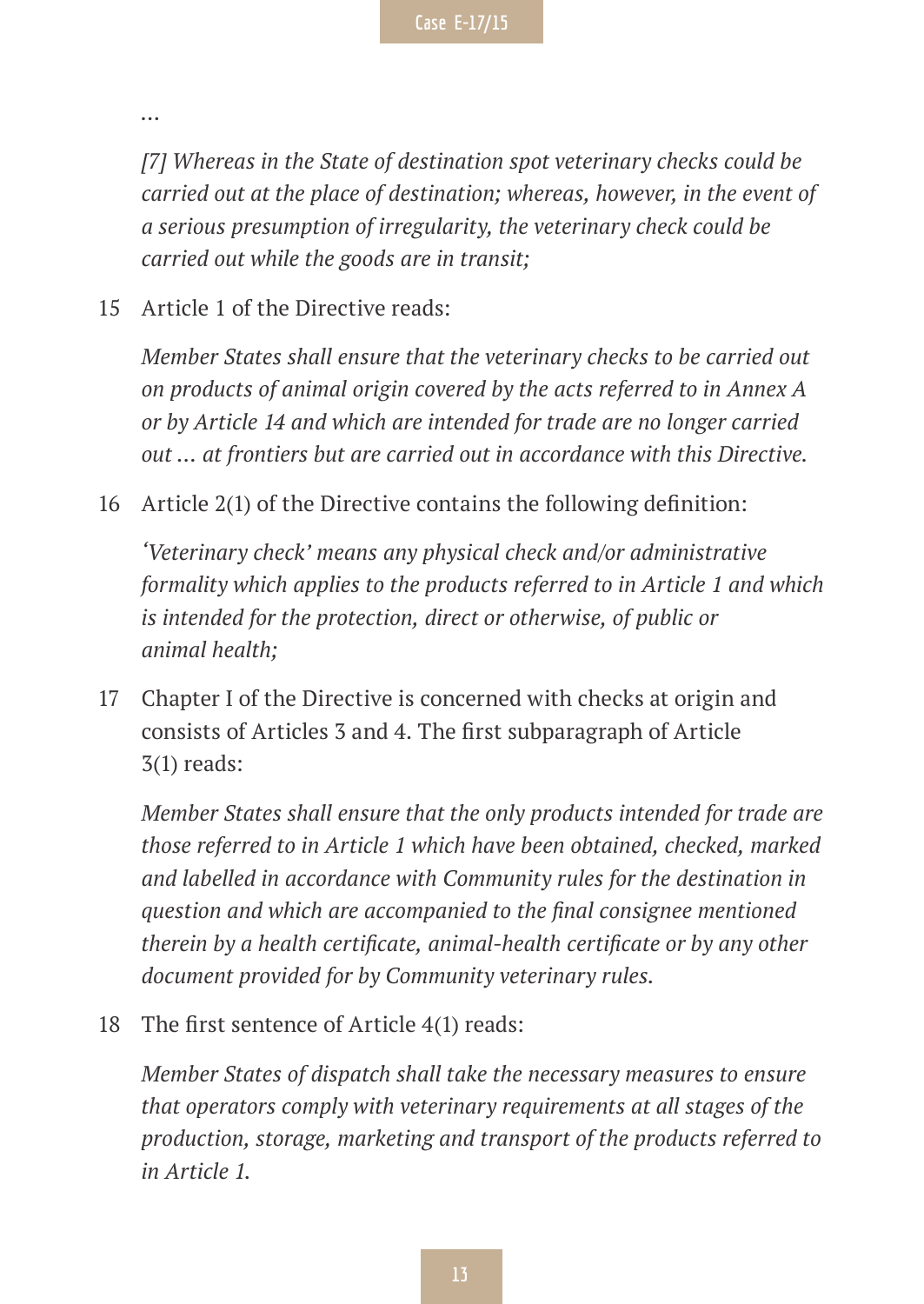19 Chapter II of the Directive contains rules on checks on arrival at the destination. Article 5(1)(a) requires EEA States to implement the following measure:

*The competent authority may, at the places of destination of goods, check by means of non-discriminatory veterinary spot-checks that the requirements of Article 3 have been complied with; it may take samples at the same time.*

*Furthermore, where the competent authority of the Member State of transit or of the Member State of destination has information leading it to suspect an infringement, checks may also be carried out during the transport of goods in its territory, including checks on compliance as regards the means of transport.*

20 Articles 7 and 8 of the Directive lay down the measures to be taken if the competent authority of the EEA State of destination establishes the presence of agents responsible for a disease named in Directive 82/894/EEC, a zoonosis or disease, or any cause likely to constitute a serious hazard to animals or humans. In such a case, protective measures provided for in Article 9 may be applied.

#### **NATIONAL LAW**

21 Article 10 of Act No 25/1993 on Animal Diseases and Preventive Measures against them (*l*ög nr. 25/1993 um dýrasjúkdóma og varnir gegn þeim) ("the Icelandic Act") reads:

*To prevent animal diseases from reaching the country it is prohibited to import the following types of goods:*

*a. Raw and lightly salted slaughter products, both processed and non-processed …*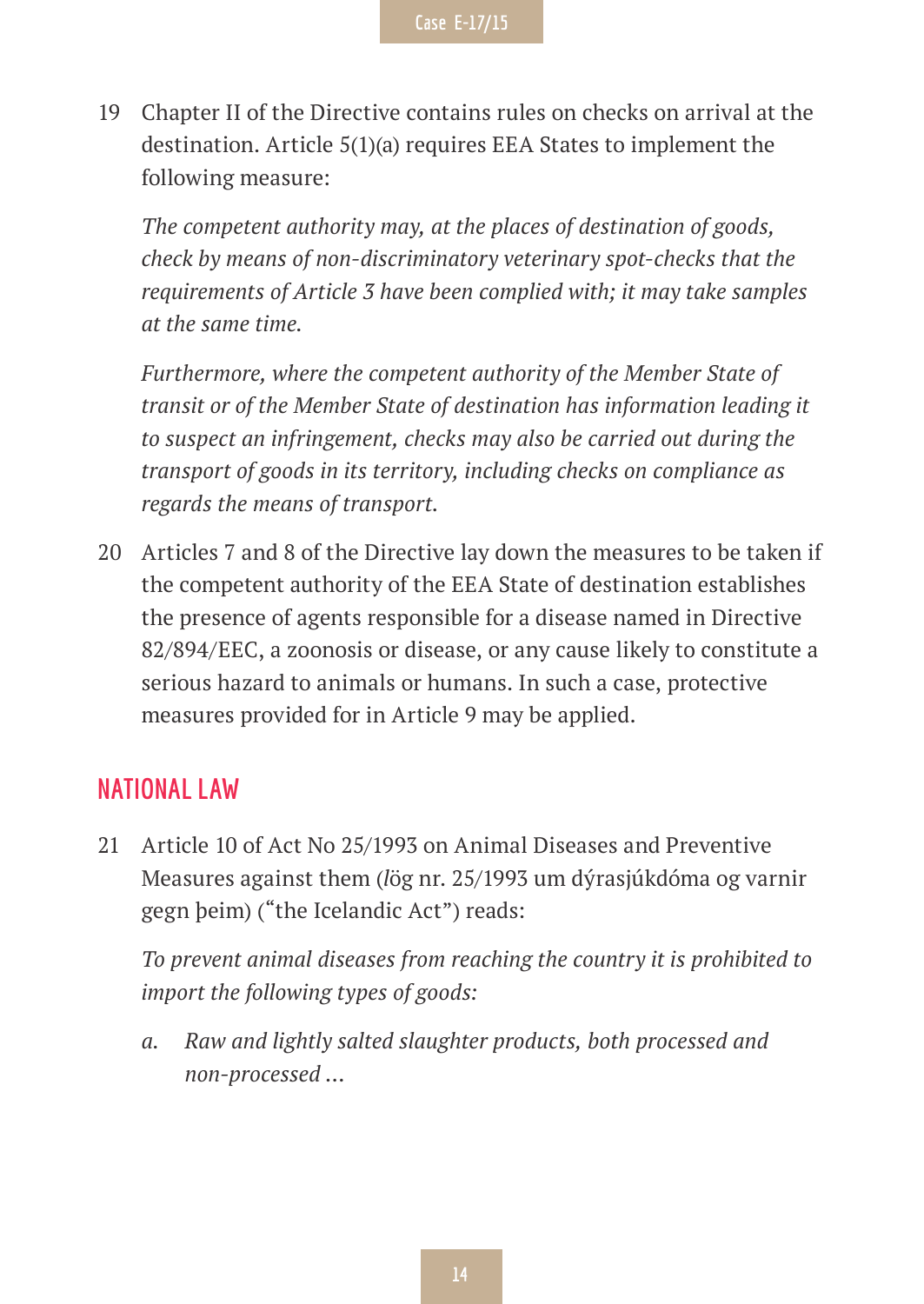*Despite the provisions of paragraph 1 the Minister [of Fisheries and Agriculture] is authorized to allow the import of products mentioned in items a-e, having received recommendations from the Food and Veterinary Authority, if it is considered proven that they will not transmit infectious agents that can cause animal diseases. The Minister can decide by regulation that paragraph 1 shall not apply to certain categories of those mentioned if the product is disinfected in production or a special disinfection is performed before importation and the product is accompanied with a satisfactory certificate of origin, production and disinfection. The Minister is authorized to prohibit by notice the import of products which carry the risk of transmitting contamination agents that could cause danger to the health of animals.*

*…*

22 Regulation No 448/2012 on Measures to prevent the Introduction of Animal Diseases and Contaminated Products (*reglugerð nr. 448/2012 um varnir gegn því að dýrasjúkdómar og sýktar afurðir berist til landsins*) ("the Icelandic Regulation") sets out detailed provisions on the implementation of Article 10 of the Act. Article 3 of the Icelandic Regulation reads:

*The importation to Iceland of the following animal products and products that may carry infectious agents which cause diseases in animals and humans is not permitted; cf. however, further details in Chapter III:*

*a. Raw meat, processed or unprocessed, chilled or frozen, as well as offal and slaughter wastes, which have not been treated by heating, so that the core temperature has reached 72°C for 15 seconds, or other comparable treatment in the assessment of the Food and Veterinary Authority.*

…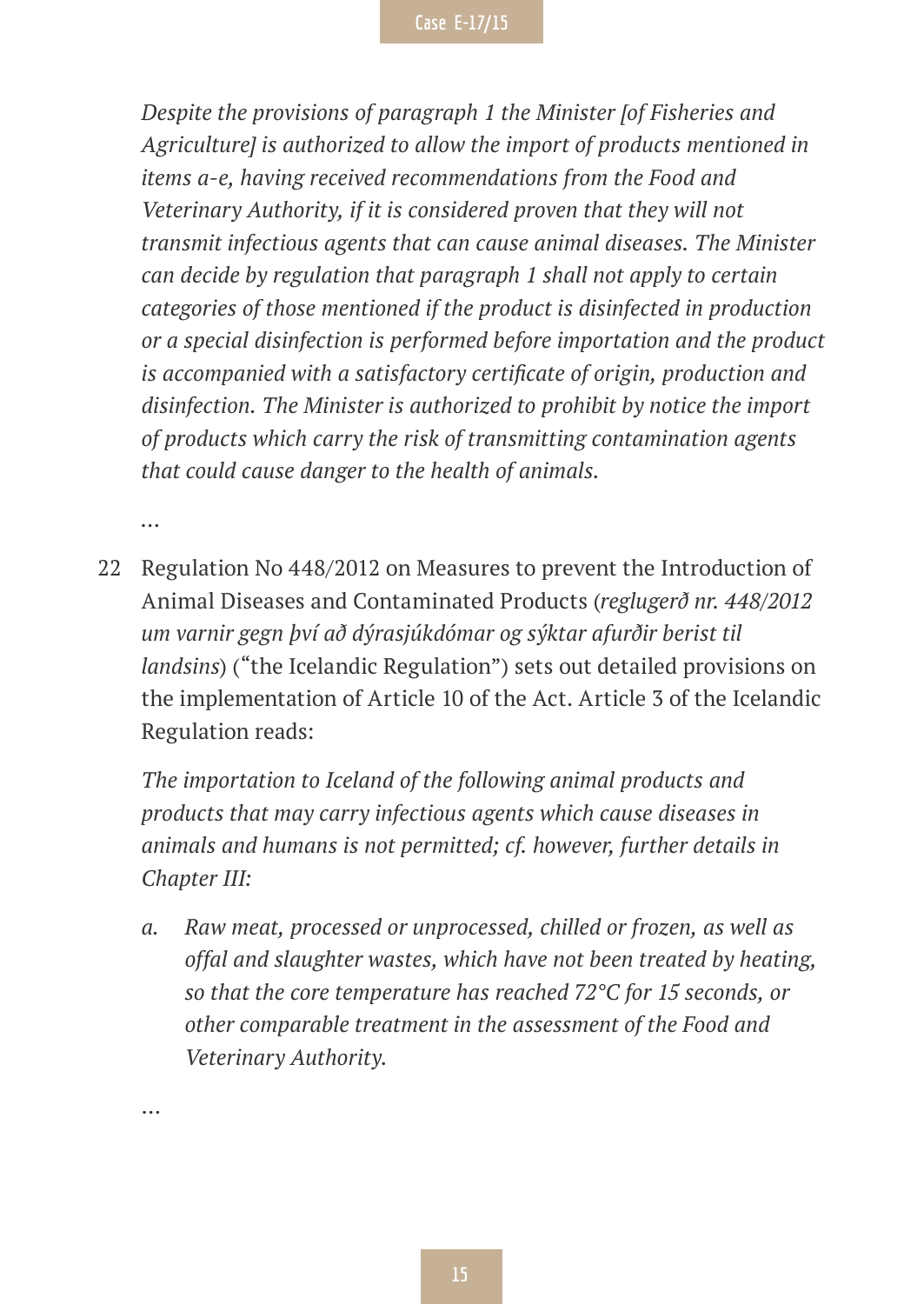23 Article 4 of the Icelandic Regulation reads:

*The Minister of Fisheries and Agriculture is authorized to allow the import of products mentioned in Article 3, cf. Article 10 of [the Act] and subsequent amendments, having received recommendations from the Food and Veterinary Authority, if it is considered proven that they will not transmit infectious agents that can cause diseases in animals and humans, and the conditions imposed for the import have been fulfilled, see however Article 7.*

*When an application is submitted for the first time to import a raw or unsterilized product as referred to in the first paragraph, an importer must provide the Ministry of Fisheries and Agriculture with the necessary information on the product for consideration and approval before the product is dispatched from the country of export.*

*An importer of raw products shall in all cases apply for a permit to the Minister of Fisheries and Agriculture and submit, for the consideration of the Food and Veterinary Authority, an import declaration, information on the country of origin and production, the type of product and producer, and the required certificates, as provided for in Article 5.*

24 Article 5 of the Icelandic Regulation reads:

*Imported foods which are listed under [Combined Nomenclature Codes] 0202 … which the Minister has authorised for import to the country as referred to in Article 4 and which have not received satisfactory heat treatment must be accompanied by the following certificates:*

- *a. …*
- *b. …*
- *c. a certificate confirming that the products have been stored at a temperature of at least -18°C for a month prior to customs clearance;*
- *d. …*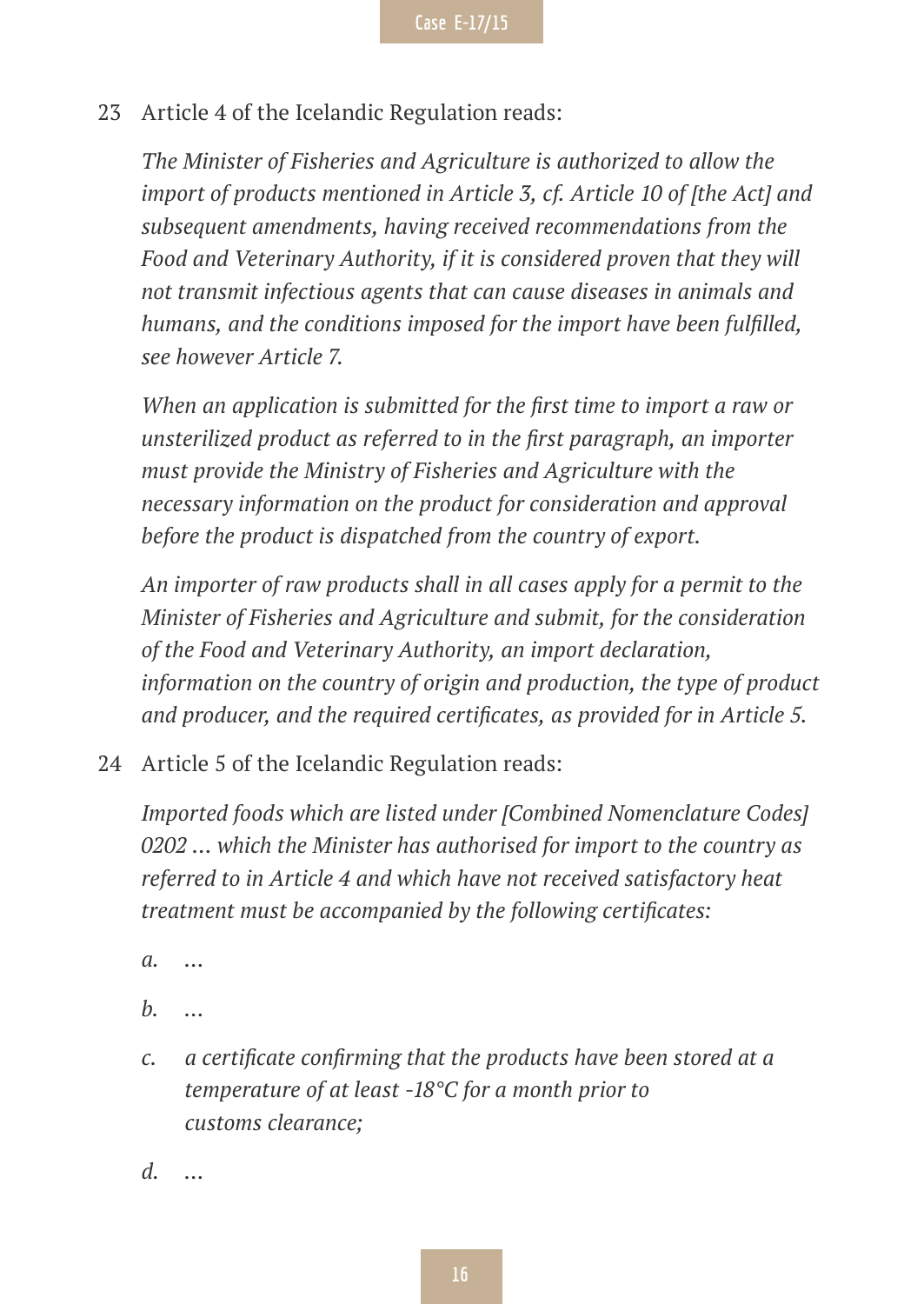- *e. an official certificate confirming that the products are free of salmonella bacteria;*
- *f. animal meat products and by-products, dairy products and eggs shall conform to the appropriate provisions of the current regulation on food contaminants;*
- *g. the product shall be labelled in conformity with current rules on labelling, advertising and promotion of foodstuffs.*

*The Combined Nomenclature is established on the basis of the Harmonized System.*

25 In relation to this legislation, ESA submitted a reasoned opinion on 8 October 2014 in accordance with Article 31 of the Agreement between the EFTA States on the Establishment of a Surveillance Authority and a Court of Justice ("SCA"). In that opinion, ESA alleged that Iceland had failed to fulfil its obligations under the Directive, in particular Article 5, by maintaining in force the authorisation system for fresh meat and meat products provided for in Article 10 of the Icelandic Act and Articles 3 to 5 of the Icelandic Regulation. Alternatively, ESA considered the authorisation system to be in breach of Article 18 EEA. It appears from its written observations to the Court that ESA has decided to postpone further handling of the infringement case until the Court has given its Advisory Opinion in the present case.

#### **III FACTS AND PROCEDURE**

26 The plaintiff ordered 83 kg of beef fillets from a Dutch company for EUR 1 909. On 26 February 2014, the plaintiff applied to the Icelandic Minister of Fisheries and Agriculture for permission to import the meat to Iceland. The day after, the meat was transported by air from Denmark to Iceland. The freight costs amounted to ISK 80 606. The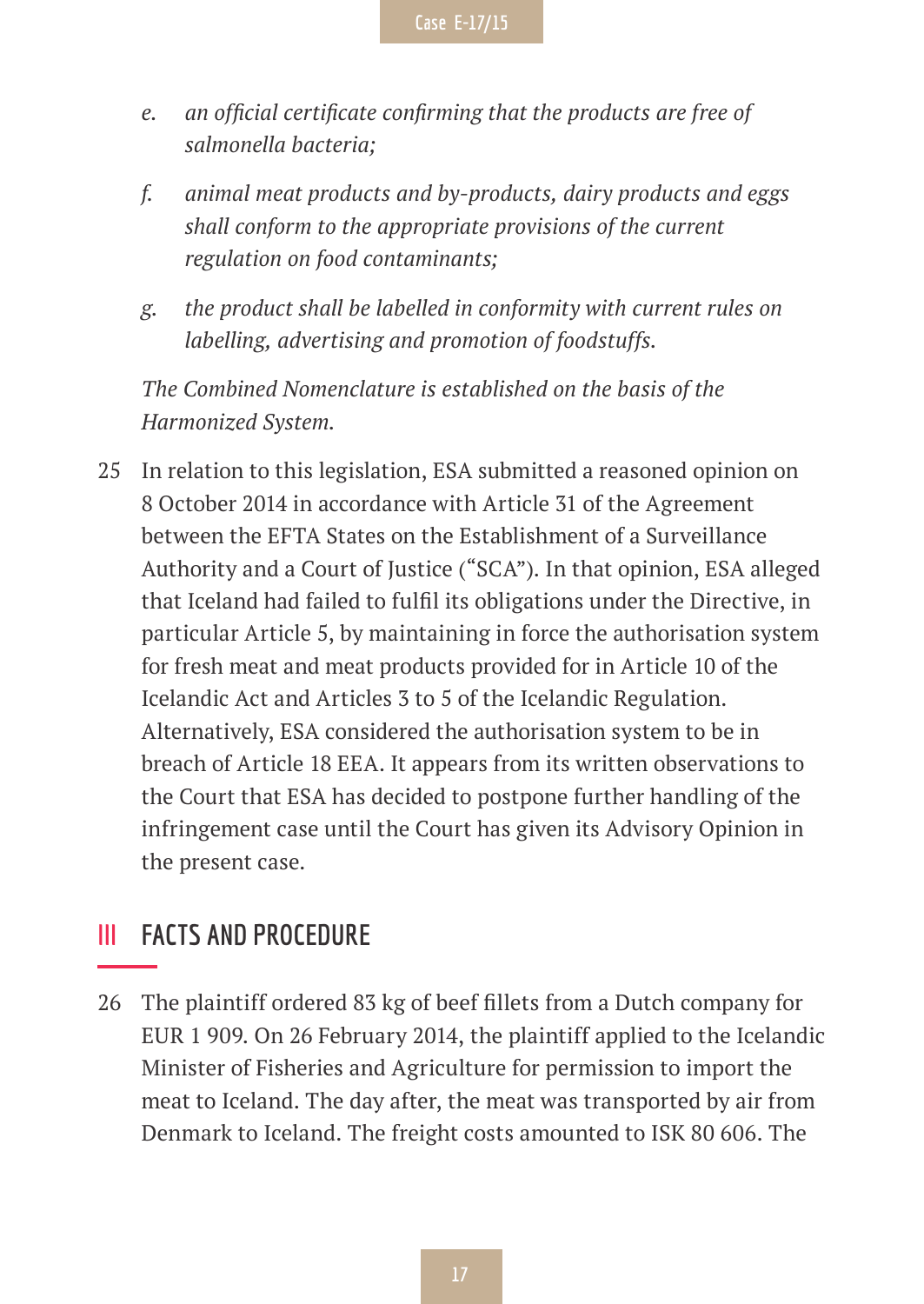meat was stored at the customs office in Keflavík pending an import permit.

- 27 On 6 March 2014, acting on behalf of the Minister of Fisheries and Agriculture, the Minister of Industries and Innovation authorised the import, provided that the conditions in Article  $5(c)$ , (e) and (g) of the Icelandic Regulation were met.
- 28 On 11 March 2014, the plaintiff requested the Food and Veterinary Authority to process a request to allow the import and to permit customs clearance of the fresh meat without requiring it to be frozen. The plaintiff stated that the purpose of the import was to offer consumers in Iceland fresh meat that had not been frozen.
- 29 On 14 March 2014, the Food and Veterinary Authority replied that it was not in a position to grant the request and that the conditions imposed were in accordance with the Icelandic Regulation. Following this, the Directorate of Customs stopped clearance of the meat, and the meat was discarded at the request of the plaintiff.
- 30 In April 2014, the plaintiff brought a case before Reykjavík District Court, claiming compensation for the costs of the meat and its transport. The plaintiff claims that the defendant's refusal to grant permission to import fresh meat violates Icelandic law and EEA law, in particular Article 18 EEA, the Directive and Regulation (EC) No 178/2002 of the European Parliament and of the Council of 28 January 2002 laying down the general principles and requirements of food law.
- 31 By order of 24 February 2015, Reykjavík District Court, upon the request of the plaintiff, decided to refer certain questions to the Court. Following an appeal from the defendant, the Supreme Court of Iceland (*Hæstirettur Íslands*) rephrased and amended the questions by judgment of 27 April 2015. Accordingly, by letter of 22 May 2015,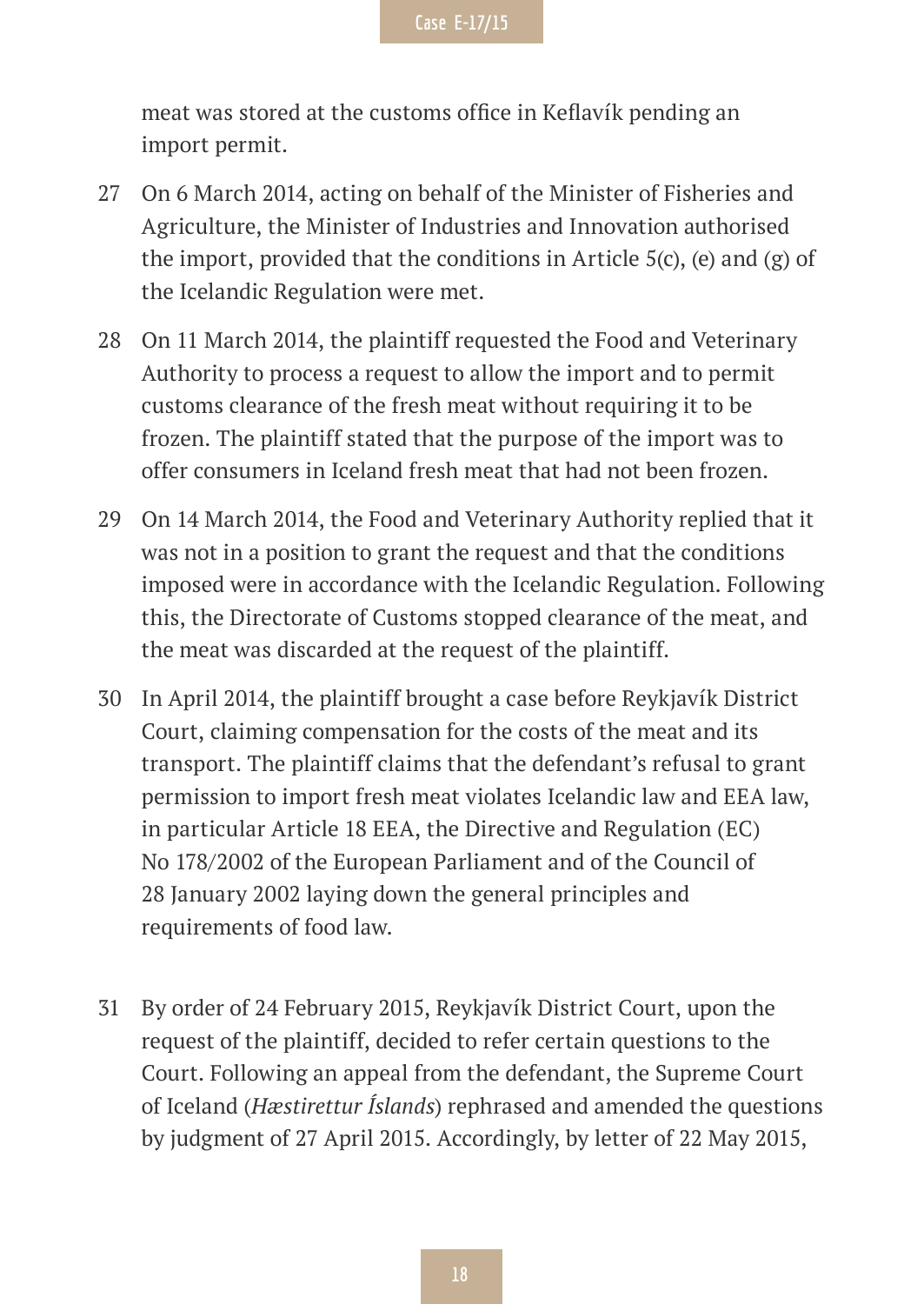registered at the Court on 16 June 2015, the District Court referred the following questions to the Court:

- *1. Does the field of application of the EEA Agreement, as defined in Article 8 thereof, entail that a Member State of the Agreement has discretion regarding the setting of rules on the importation of raw meat products and is, in this respect, not bound by the provisions of the Agreement and the acts based thereon?*
- *2. If the answer to the first question is in the negative, then the question arises whether it is compatible with the provisions of [the Directive] that a Member State of the EEA Agreement should set rules demanding that an importer of raw meat products applies for a special permit before the products are imported, and require the submission, for this purpose, of an import declaration, information on the country of origin and production, the type of product and the producer, and the required certificates, including a certificate confirming that the products have been stored frozen for a certain period prior to customs clearance.*
- *3. The national court requests the opinion of the Court whether the provisions of Regulation (EC) No 178/2002 of the European Parliament and of the Council of 28 January 2002 laying down the general principles and requirements of food law are relevant in answering the second question.*
- *4. Following on from the second and third questions, an answer is requested to the question of whether it constitutes a technical barrier to trade in the sense of Article 18 EEA if an EEA State sets rules under which the importation to that State of raw meat products is not permitted.*
- *5. An opinion is requested on whether it affects the answer to the fourth question, if it is permitted, under the rules of the EEA State of destination, to grant exceptions from the general prohibition referred to in that question.*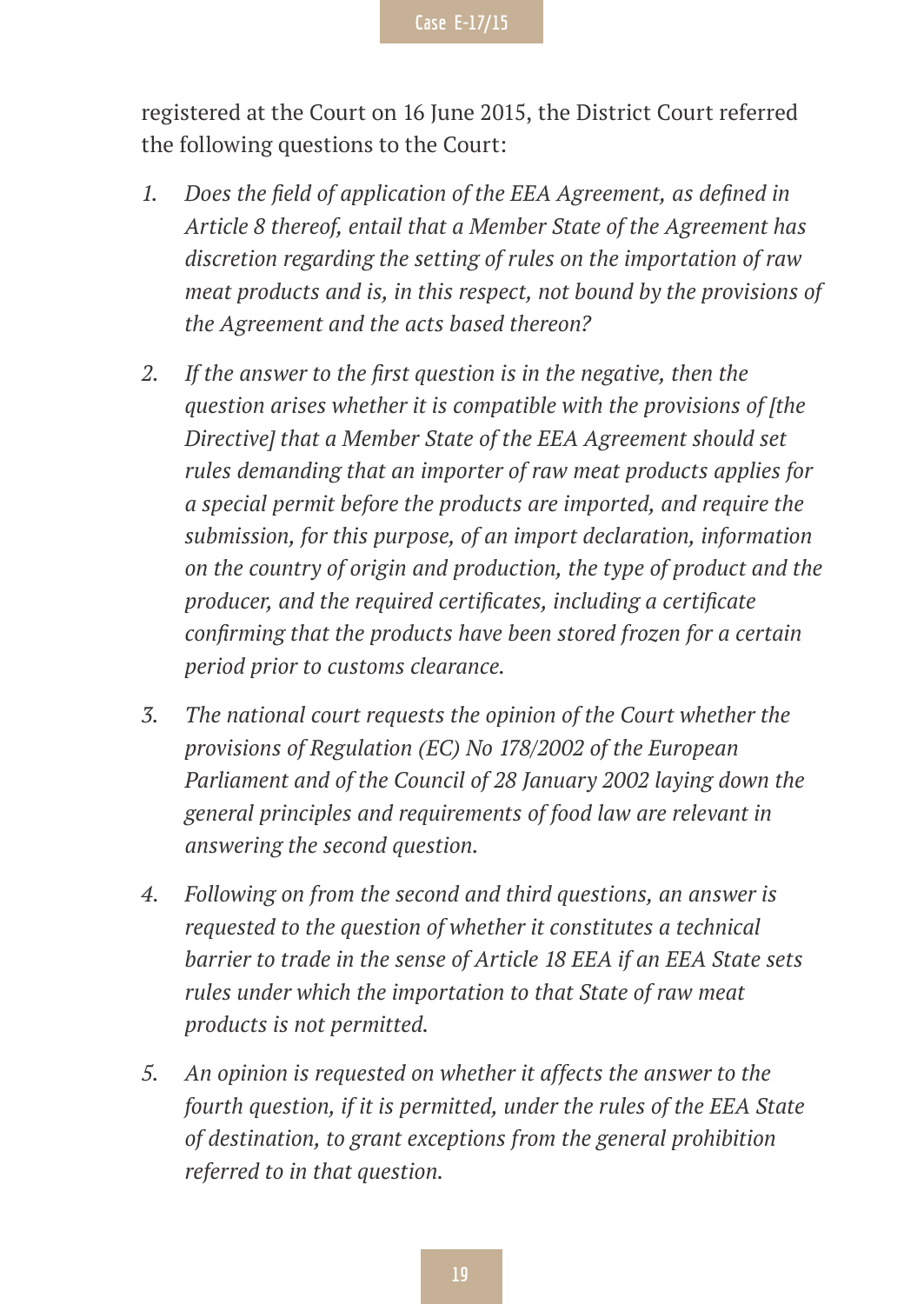- *6. If the answer to the fourth and/or fifth question is in the affirmative, an answer is then requested to the question of in which cases such a prohibition on the importation of raw meat products taking into account, as appropriate, the circumstances described in the fifth question, could be considered justifiable with reference to Article 13 EEA. Also, an answer is requested to the question of what requirements should be made regarding proof in this connection, particularly in the light of the precautionary principle of EEA law.*
- 32 Reference is made to the Report for the Hearing for a fuller account of the legal framework, the facts, the procedure and the written observations submitted to the Court, which are mentioned or discussed only insofar as is necessary for the reasoning of the Court.

#### **IV ANSWERS OF THE COURT**

#### **THE FIRST QUESTION**

#### **OBSERVATIONS SUBMITTED TO THE COURT**

33 The plaintiff, ESA and the Commission submit that agricultural products and foodstuffs are subject to the provisions of Chapters 2 and 4 of Part II of the EEA Agreement. Article 17 EEA refers to Annex I, which contains specific provisions and arrangements regarding veterinary and phytosanitary matters. This includes the Directive as well as other foodstuffs legislation and relevant animal health and welfare rules applicable in the EEA. These legal acts harmonise the conditions under which products of animal origin are produced, placed on the market and circulated in the EEA. Furthermore, Article 23(a) EEA refers to Annex II on technical regulations, standards, testing and certification, which contains a specific chapter related to foodstuffs. These provisions limit the discretion of the EEA States when enacting rules on the import of raw meat products.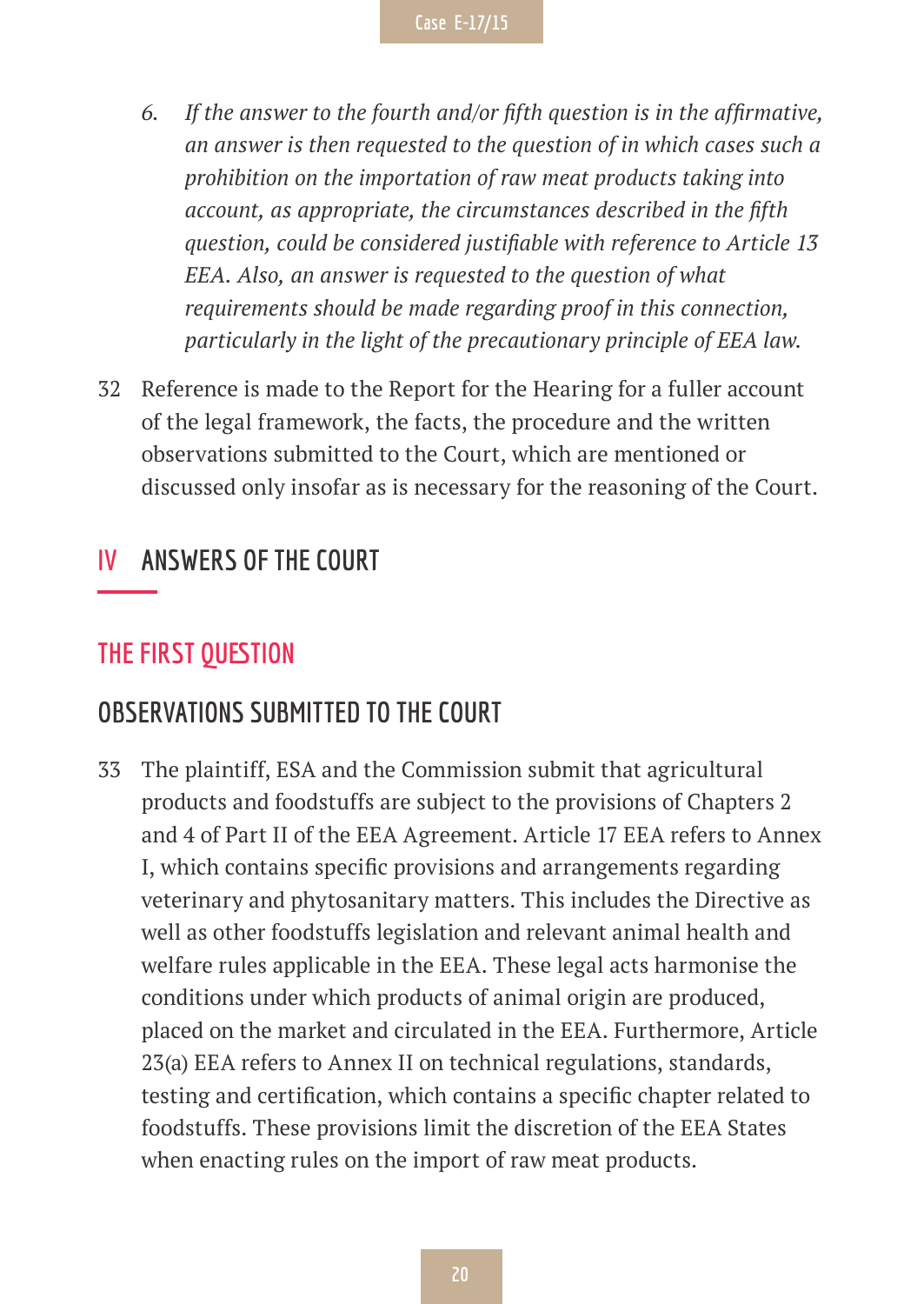- 34 ESA and the Commission contend that the inclusion of Chapters 2 and 4 and of the legal acts referred to in Annexes I and II would be devoid of any meaning and effectiveness if EEA States were free not to apply those provisions. Pursuant to Article 7 EEA, Iceland is bound to ensure the full implementation of the relevant acts. Thus, any national measure related to veterinary checks on raw meat has to be compatible with the Directive and related legislation on animal products.
- 35 The plaintiff and the Commission further argue that Article 18 EEA prohibits any technical barriers to trade other than those included in Annexes I and II. National rules concerning import of fresh meat and meat products must thus be assessed under Article 18 EEA.
- 36 The defendant submits that it follows from Article 8 EEA that EEA States have discretion to regulate the import of raw meat, unless otherwise specified in the Agreement. The Directive has different legal effects in the EU and in Iceland. Iceland is not part of the EU Common Agricultural Policy, and is thus unable to adjust to the EU rules to the same extent as would be the case within the EU. For this reason, unrestricted trade in agricultural products cannot be required of Iceland. This was to a large extent the reason for the negotiation of the EEA Agreement, and in particular Article 17. Furthermore, the application and the objective of the Directive are completely different in the EU in comparison with the situation in the EEA. The Directive aims at the completion of the internal market for agricultural products, yet no such market exists in the EEA context.
- 37 The defendant continues that, by agreeing to the Directive, Iceland merely contributed to ensuring that certain procedures and formalities in terms of health standards would apply to facilitate trade in agricultural products. However, the agricultural system falls in its entirety outside the scope of the EEA Agreement. Iceland can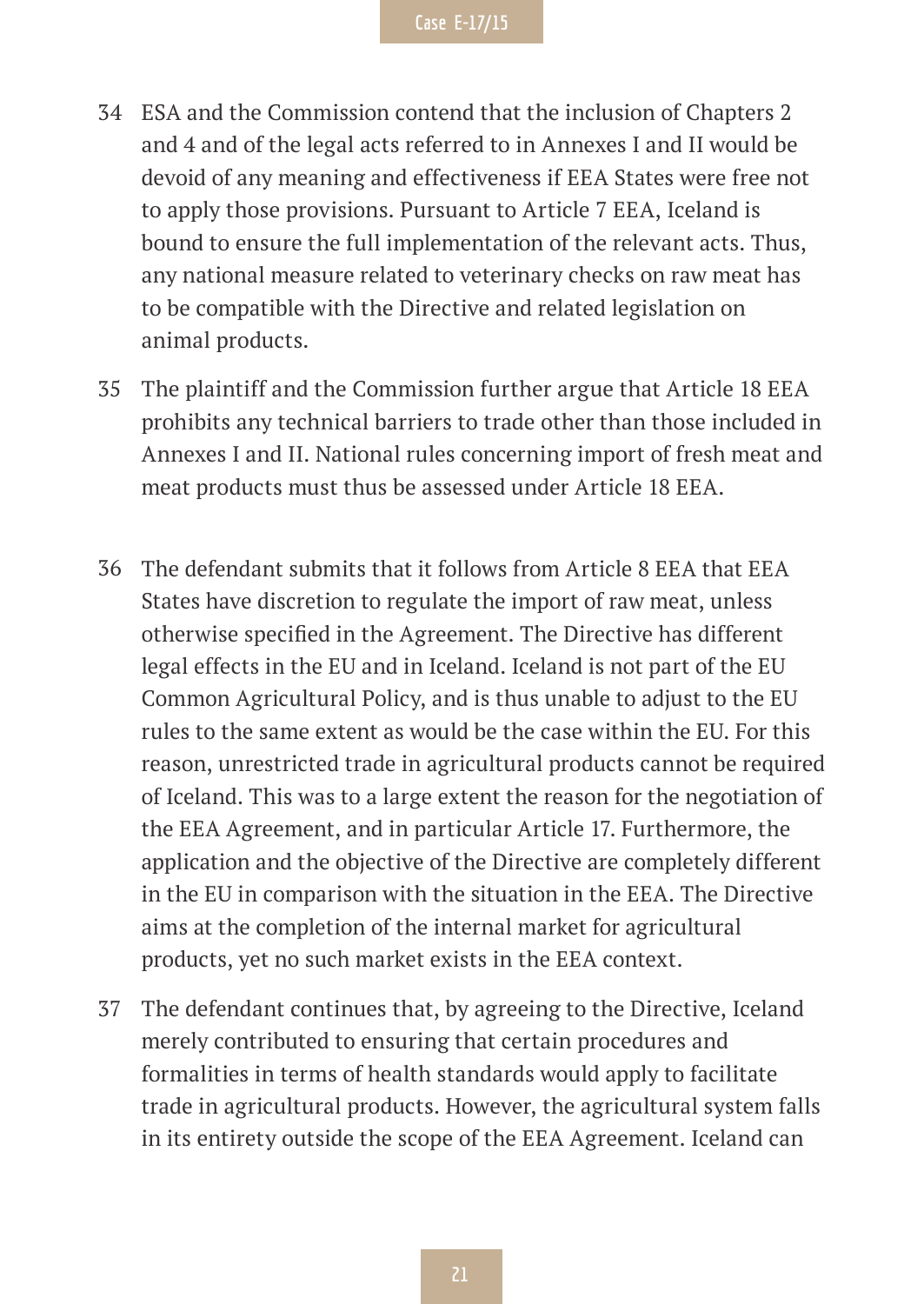therefore adopt the required safety measures concerning the protection of livestock and public health.

- 38 The Government of Norway observes that the EEA States have agreed to the common regulation of some aspects of trade in agricultural and fishery products. This is shown, in particular, in Article 17 EEA with its reference to Annex I on veterinary and phytosanitary matters. Annex I largely reflects the unique expansion of the EEA Agreement that took place from 1999, with the inclusion of the veterinary rules in accordance with EEA Joint Committee Decision No 69/98. The legal acts in Annex I therefore apply both to agricultural and fishery products. Article 18 EEA is intended to ensure that the effects of the harmonised legal acts in Annex I are not counteracted by technical barriers to trade not foreseen in those acts. It is clear from its wording that this provision is not meant to bring agricultural products within the general scope of the EEA Agreement.
- 39 The Government of Norway argues that EEA law and EU law are not fully harmonised as regards agricultural products. Thus, a difference in the interpretation of the two agreements cannot be excluded. Accordingly, it must be assessed on a case-by-case basis to what extent the EEA regulatory framework leaves discretion for the EEA States to enact specific national regulations.

#### **FINDINGS OF THE COURT**

40 By its first question, the national court essentially asks if raw meat products fall outside the scope of the EEA Agreement, as defined in Article 8, such that an EEA State has discretion when setting the rules for importation of raw meat, since it is not bound by the provisions of the Agreement or acts incorporated therein.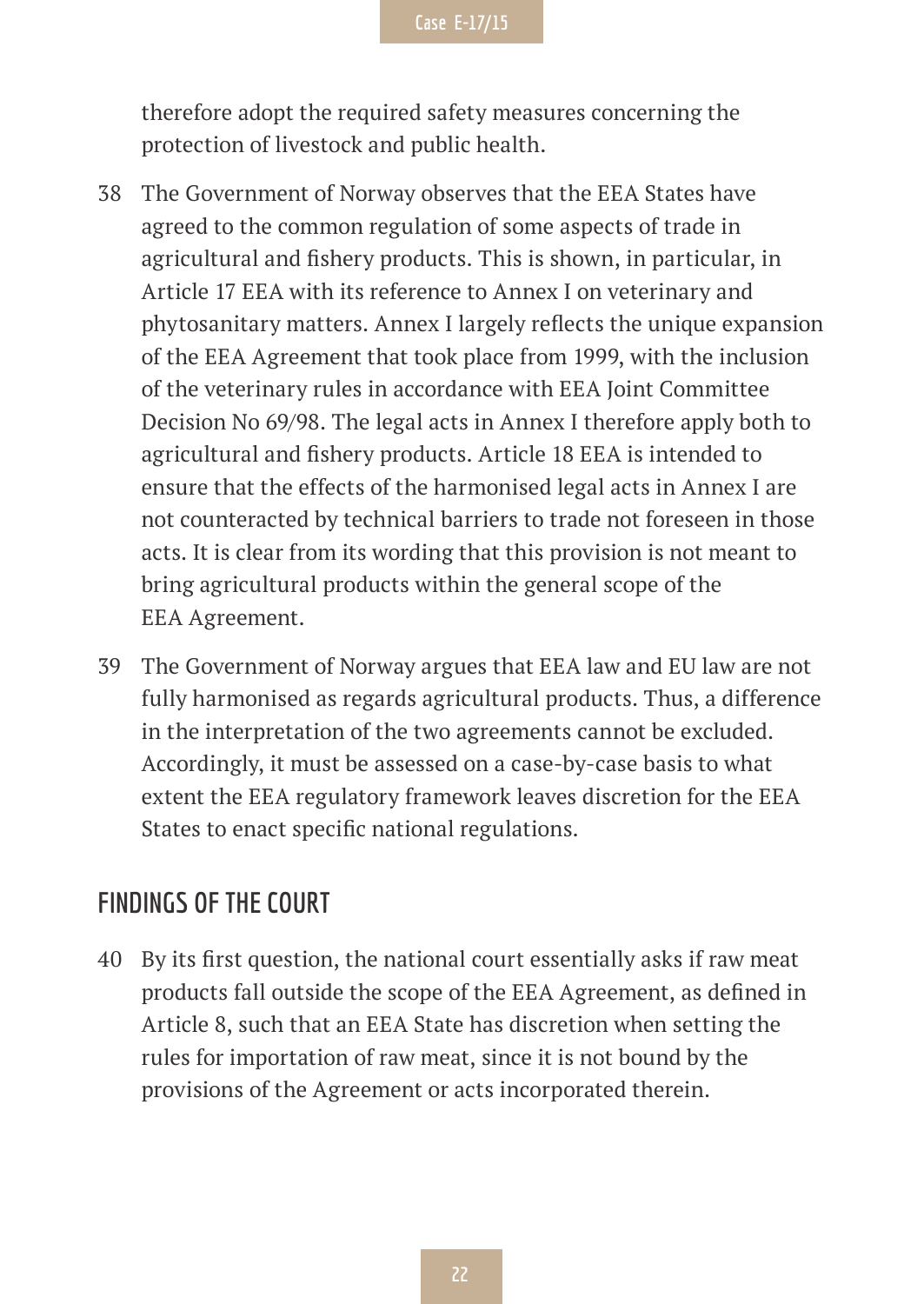- 41 The Court notes that the EEA Agreement has established a homogeneous and dynamic European Economic Area for the benefit of businesses, workers and consumers. The aim of the Agreement is to promote a continuous and balanced strengthening of trade and economic relations between the Contracting Parties, achieved in particular on the basis of equality and reciprocity concerning rights and obligations. The EEA shall provide for the fullest possible realisation of the free movement of goods. At the same time, it aims at guaranteeing a high level of health protection and at promoting the interests of consumers. These goals are reflected in the preamble to the Agreement and laid down in various provisions.
- 42 The defendant has argued that Iceland is not part of the EU Agricultural Policy. That is true. However, the Agreement does contain specific arrangements concerning agricultural products.
- 43 Article 8(1) EEA provides that free movement of goods between the Contracting Parties shall be established in conformity with the provisions of the Agreement. Article 8(3)(a) limits free movement to products falling within Chapters 25 to 97 of the Harmonized Commodity Description and Coding System ("Harmonized System"), unless otherwise provided for in the EEA Agreement. As raw bovine meat does not fall within the said chapters of the Harmonized System, it falls outside the scope of the EEA Agreement, unless otherwise provided for in the Agreement.
- 44 The Court notes that certain legal acts dealing with specific aspects of trade in agricultural and fish products have been incorporated in the EEA Agreement. This extension of the scope of the EEA is intended to further a continuous and balanced strengthening of trade and economic relations between the Contracting Parties in a homogeneous and dynamic EEA.
- 45 According to Article 17 EEA, provisions and arrangements concerning veterinary and phytosanitary matters are to be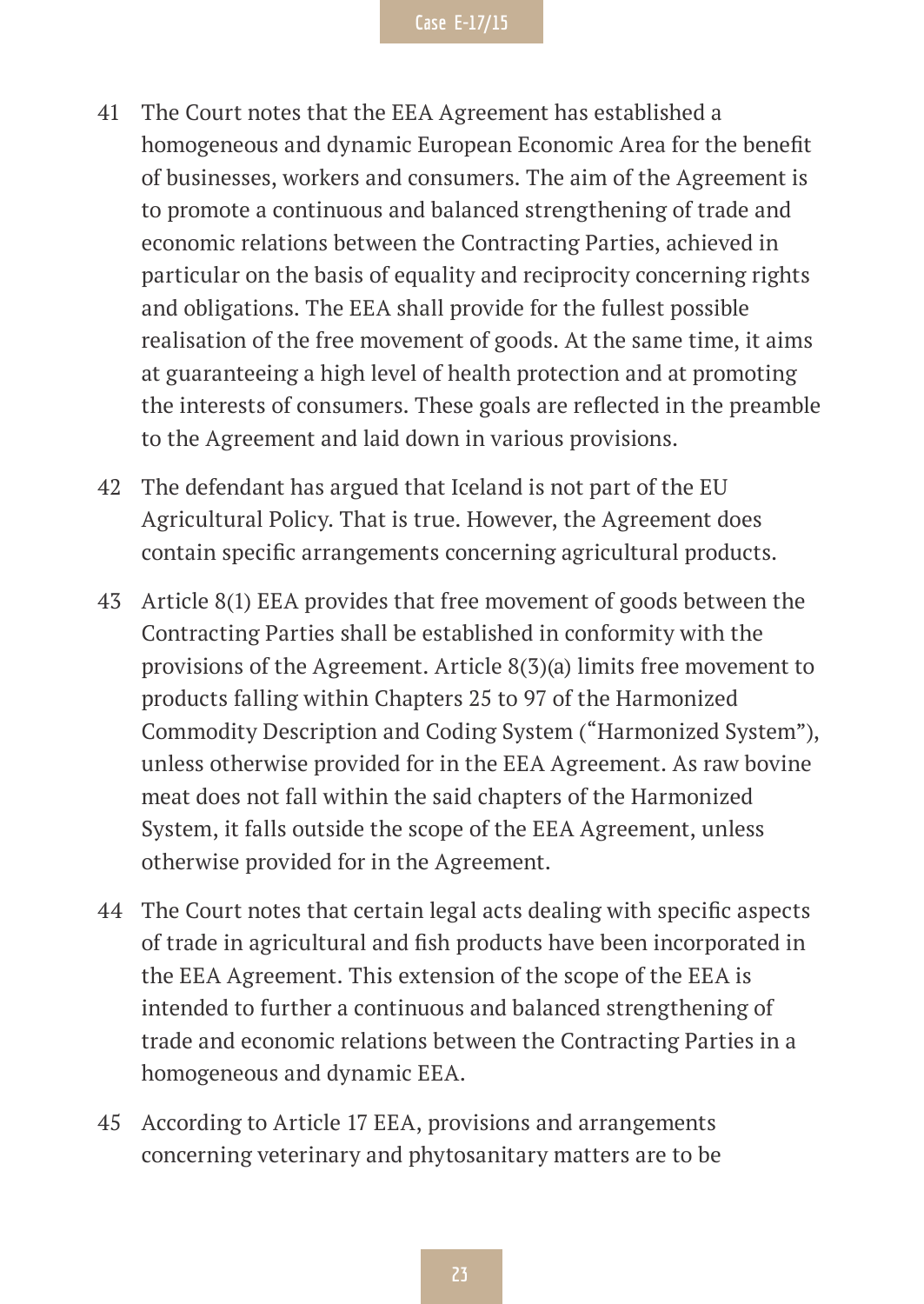incorporated in Annex I. The Directive has been included in Annex I. Similarly, Article 23 incorporates specific provisions and arrangements that apply to all products, unless otherwise specified. Moreover, the Contracting Parties have undertaken to make efforts to achieve progressive liberalisation of agricultural trade (see Article 19(2) EEA). These provisions provide for the regulation of agricultural matters in the EEA context.

- 46 As regards the regulation of veterinary and phytosanitary matters, EEA law is not fully homogeneous with EU law. For example, Annex I only applied to Iceland with regard to aquaculture animals and fisheries products until EEA Joint Committee Decision No 133/2007 was adopted. In that decision, the Contracting Parties reviewed the situation and declared that "Iceland will take over the acts referred to in Chapter I of Annex I, except for the provisions that concern live animals, other than fish and aquaculture animals, and animal products such as ova, embryo and semen" and that "[w]hen an act is not to apply or is to apply partly to Iceland, it shall be stated in relation to the specific act". The points are included in Chapter I of Annex I to the Agreement.
- 47 The acts included in Chapter I of Annex I therefore apply to Iceland, unless an adaptation text states otherwise (for a similar situation regarding acts included in Annex II compare Case E-2/12 *HOB-vín*  [2012] EFTA Ct. Rep. 1092, paragraph 46). In relation to the Directive no adaptation has been agreed. As a result, the Directive fully applies to Iceland.
- 48 According to Article 7 EEA, a Contracting Party is bound by and must ensure full implementation of acts included in the Annexes. Moreover, the EEA/EFTA States are obliged under Article 3 EEA to take all appropriate measures to ensure fulfilment of the obligations arising from the Agreement and they must abstain from measures that could jeopardise the attainment of its objectives.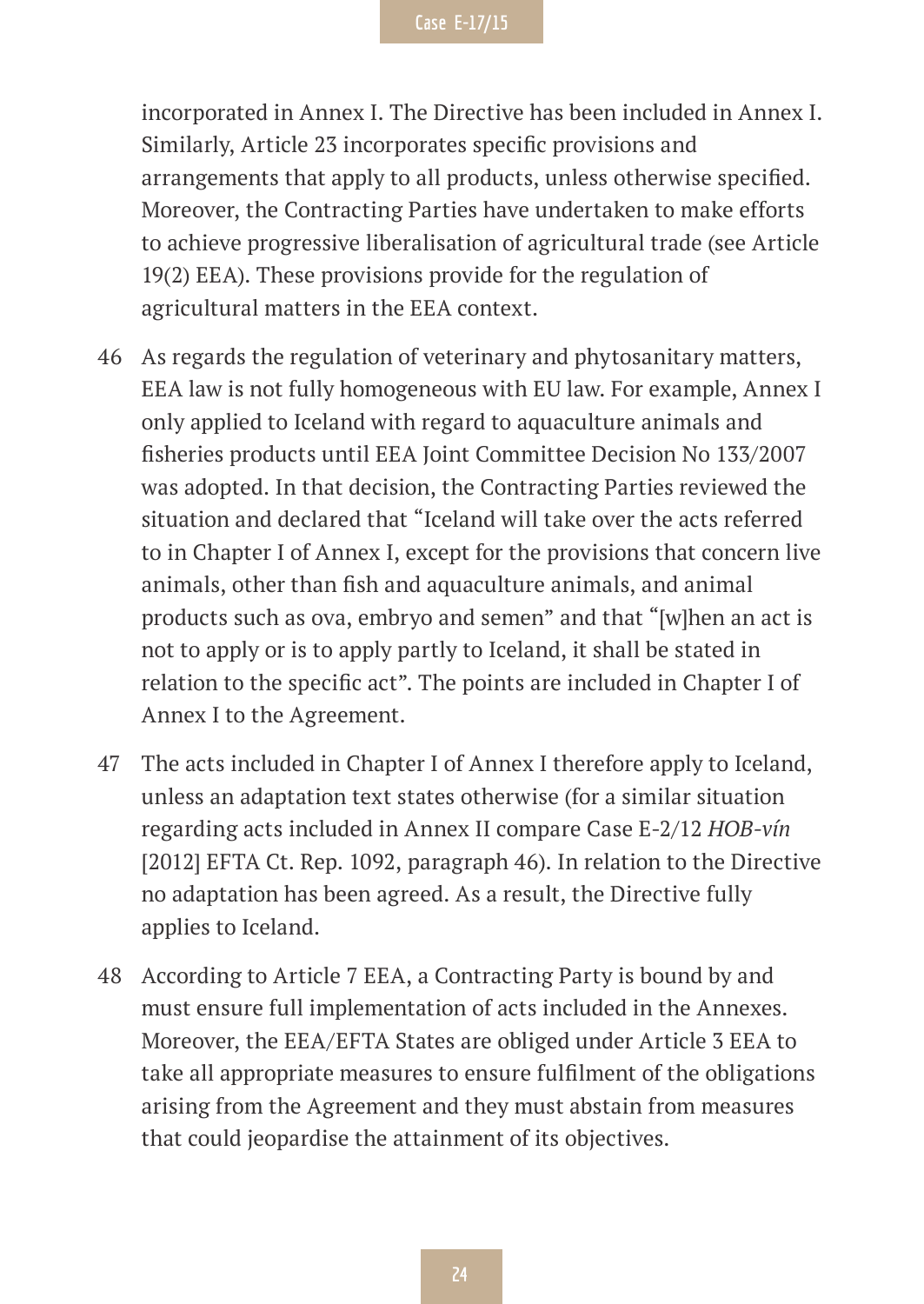- 49 It follows that in so far as the Contracting Parties have agreed to extend the scope of the Agreement such an extension may limit, as in this case, an EEA/EFTA State's discretion in setting rules on trade in goods.
- 50 The answer to the first question must thus be that the field of application of the EEA Agreement, as defined in Article 8 EEA, does not entail that an EEA State has discretion to set rules on the importation of raw meat products unbound by relevant provisions incorporated into the Annexes to the EEA Agreement.

#### **THE SECOND QUESTION**

#### **OBSERVATIONS SUBMITTED TO THE COURT**

- 51 The plaintiff, ESA and the Commission argue that the Directive has introduced a detailed and harmonised system of veterinary inspections of fresh meat to replace existing inspection systems within the country of destination. In the context of such a harmonised system, the scope for an EEA State to impose additional controls or requirements with respect to products being imported into its territory is strictly limited. The Commission adds that any such discretion to impose additional rules or requirements would be contrary to the aim of the Directive, expressed in the fourth recital of its preamble.
- 52 The plaintiff, ESA and the Commission submit that the checks that may be carried out at the place of destination are described in Article 5 of the Directive. EEA States cannot impose more rigorous measures, save for protective measures which are temporary in nature and required for the control of an outbreak of a zoonosis or disease or a cause likely to constitute a serious health hazard to animals or humans. Furthermore, as the Directive has exhaustively harmonised the regulatory regime for veterinary checks for animal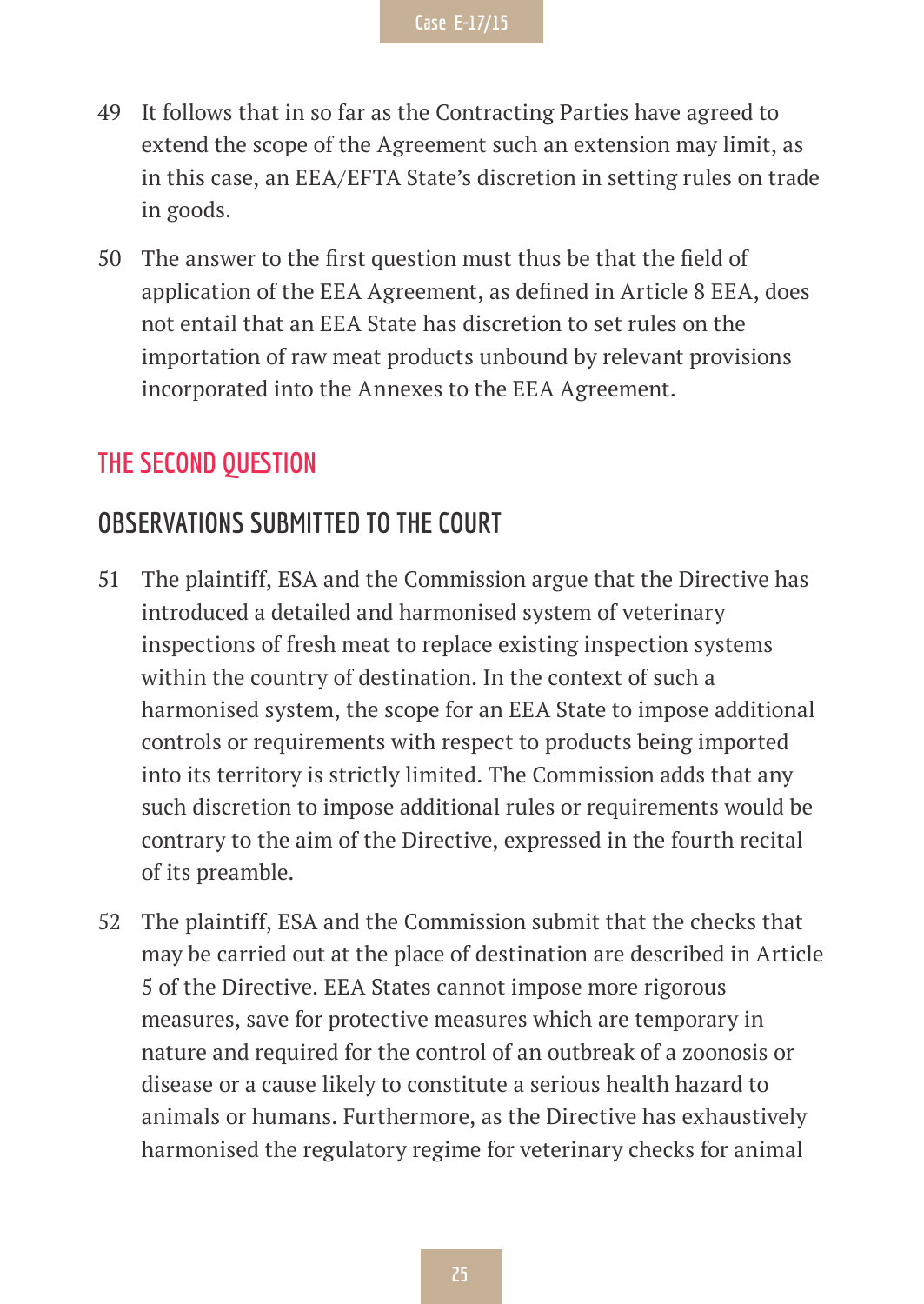products, the imposition of additional requirements or rules by the EEA State of destination cannot be justified under Article 13 EEA.

- 53 In the view of the plaintiff, ESA and the Commission, the administrative requirements referred to in the question from the national court constitute veterinary checks within the meaning of Article 2 of the Directive. They do not appear to fall within the type of checks permitted by Article 5 of the Directive. Insofar as the requirements are systematic, they cannot be described as spotchecks, and as such go beyond what is permissible pursuant to Article 5. In particular, the so-called freezing requirement is beyond what is permitted under the Directive or any act to which it refers.
- 54 The plaintiff, ESA and the Commission contend that a prior notification system is not in line with the requirements of the Directive. Thus, it must be all the more clear that a prior authorisation system, such as the one at issue, is incompatible with the Directive.
- 55 The plaintiff and ESA submit further that the Icelandic administrative formalities require importers to fulfil certain substantive conditions. That is not permitted under Article 5 of the Directive. Veterinary checks in the State of destination can only aim at verifying, by means of non-discriminatory examination, that the requirements of Article 3 of the Directive have been complied with. This means whether the product has been obtained, checked, marked and labelled in accordance with EEA rules. EEA States thus cannot impose checks that do not find their basis in EEA rules. In the plaintiff's view, this applies to the requirement of the Icelandic Regulation to demonstrate that products have been stored frozen for a certain period of time prior to customs clearance.
- 56 ESA goes on to challenge Article 5(e), (f) and (g) of the Icelandic Regulation. As to the salmonella certificate required under its Article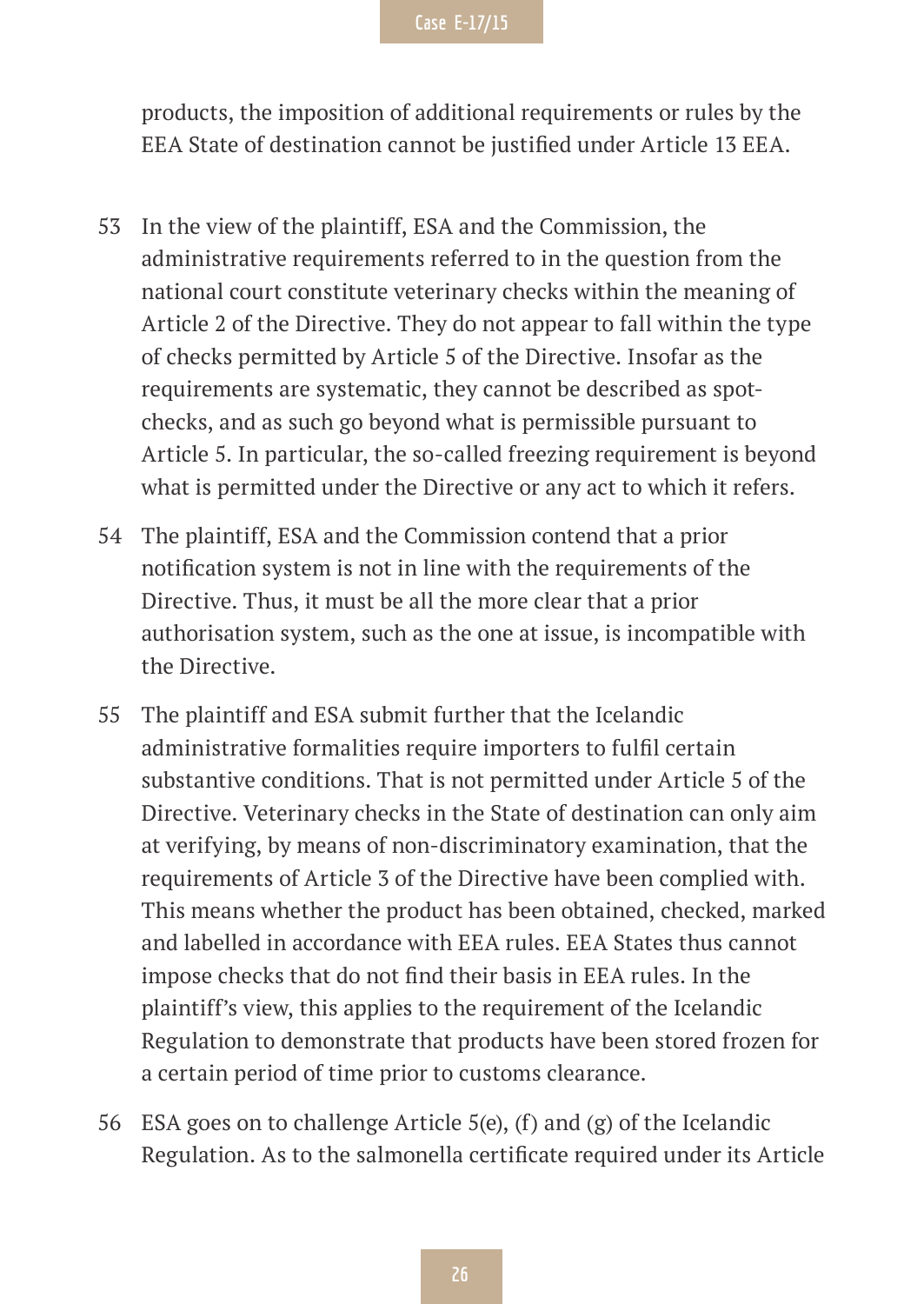5(e), ESA contends that such additional guarantees, which are provided for under Regulation (EC) No 853/2004, may not be applied when the EEA State in question does not have an approved control programme.

- 57 As regards the requirement in Article 5(f) of the Icelandic Regulation, that the products conform to the regulation on food contaminants, ESA observes that the EEA legislation on contaminants in food sets out maximum levels for certain contaminants (Regulation (EEC) No 315/93 and Regulation (EC) No 1881/2006). That legislation does not contain any provisions giving EEA States a legal basis to impose on importers the completion of a systematic procedure to demonstrate that food products are in conformity with the current legislation on food contaminants.
- 58 ESA understands Article 5(g) of the Icelandic Regulation to entail a systematic obligation for the importer to present to the Food and Veterinary Authority photographs/pdf documents illustrating the packaging. ESA notes that the EEA legislation on the labelling of foodstuffs (Regulation (EU) No 1169/2011) does not provide a legal basis for EEA States to impose on importers the completion of a systematic procedure to demonstrate that food products are in conformity with legislation on labelling.
- 59 In ESA's view, the existence of customs controls on agricultural goods by EFTA States cannot justify the existence of additional veterinary checks, as argued by Iceland. Customs controls and veterinary checks serve different purposes and operate in different spheres of the EEA Agreement.
- 60 The defendant submits that the Directive was enacted with a view to completing the internal market and pursuing the common agricultural policy. In the EEA there is no internal market for the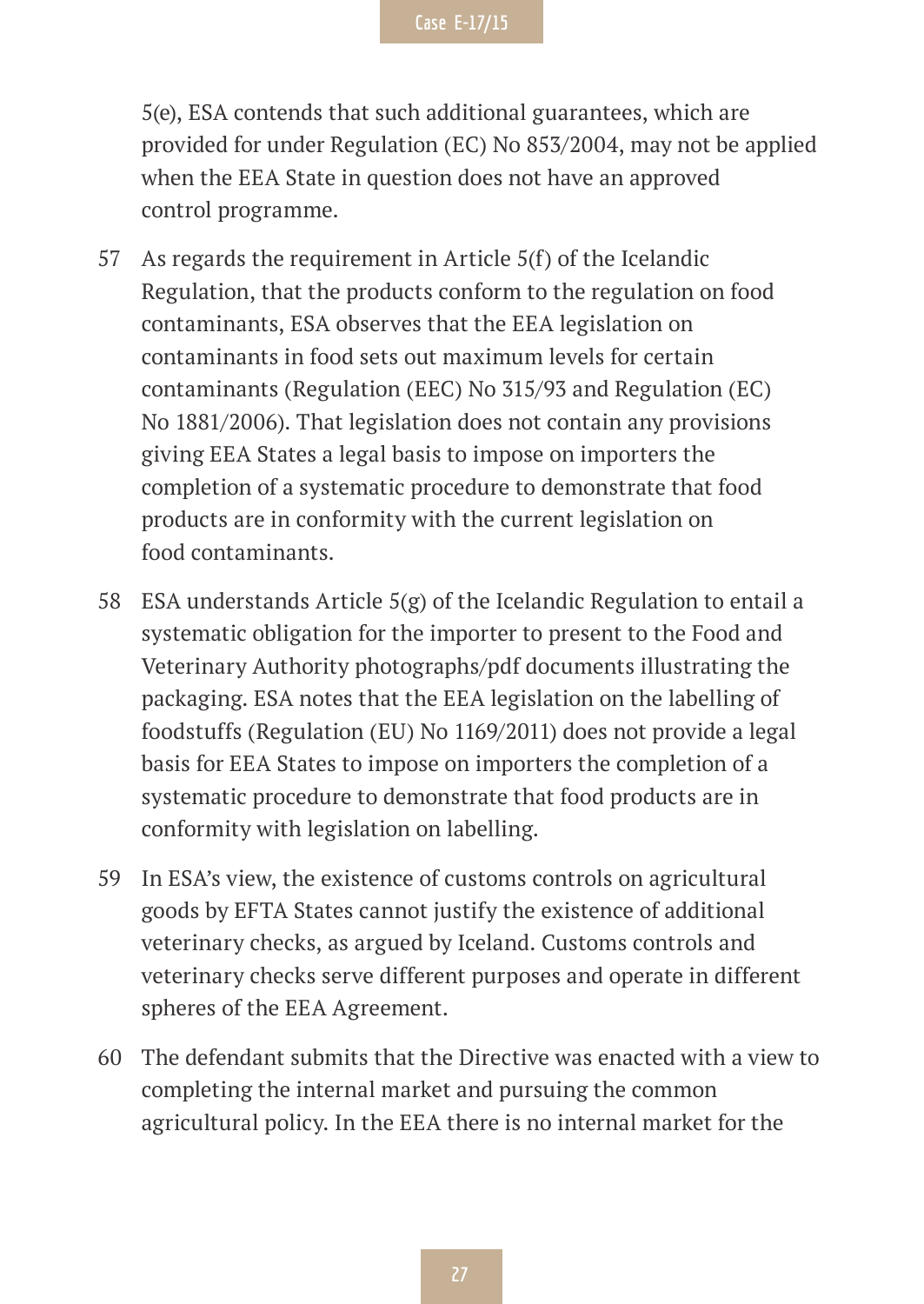products at issue and there is no common agricultural policy. The isolated geographical location of Iceland and the immunological vulnerability of the country's animal population are reflected by the numerous acts in Annex I to the EEA Agreement not applicable to Iceland. Thus, the specific EEA context of the Directive and the special circumstances of Iceland must be taken into account when interpreting the Directive.

- 61 The defendant observes that the matter in dispute in the main proceedings concerns the freezing certificate. In its view, it is not clear from the District Court's question why all the Icelandic rules concerning the import of raw meat should be reviewed in the light of the Directive in the present proceedings.
- 62 The defendant submits that the freezing certificate does not discourage imports of raw meat, as can be seen from the increasing volume of imported meat over the last ten years. Moreover, the certificate does not seek to double check compliance with requirements that have been controlled in the State of dispatch. Iceland has full trust in the veterinary checks that are conducted in other EEA States by virtue of the common EEA rules. The certificate only seeks to respond to the special situation of Iceland. That objective lies beyond the EEA rules. Consequently, the freezing certificate does not come within the scope of the Directive.

#### **FINDINGS OF THE COURT**

63 By its second question, the referring court asks whether the Icelandic rules demanding that an importer of raw meat products applies for a special permit before the products are imported, and require the submission, for this purpose, of an import declaration, information on the country of origin and production, the type of product and the producer, and the required certificates, including a certificate confirming that the products have been stored frozen for a certain period, prior to customs clearance, are compatible with the Directive.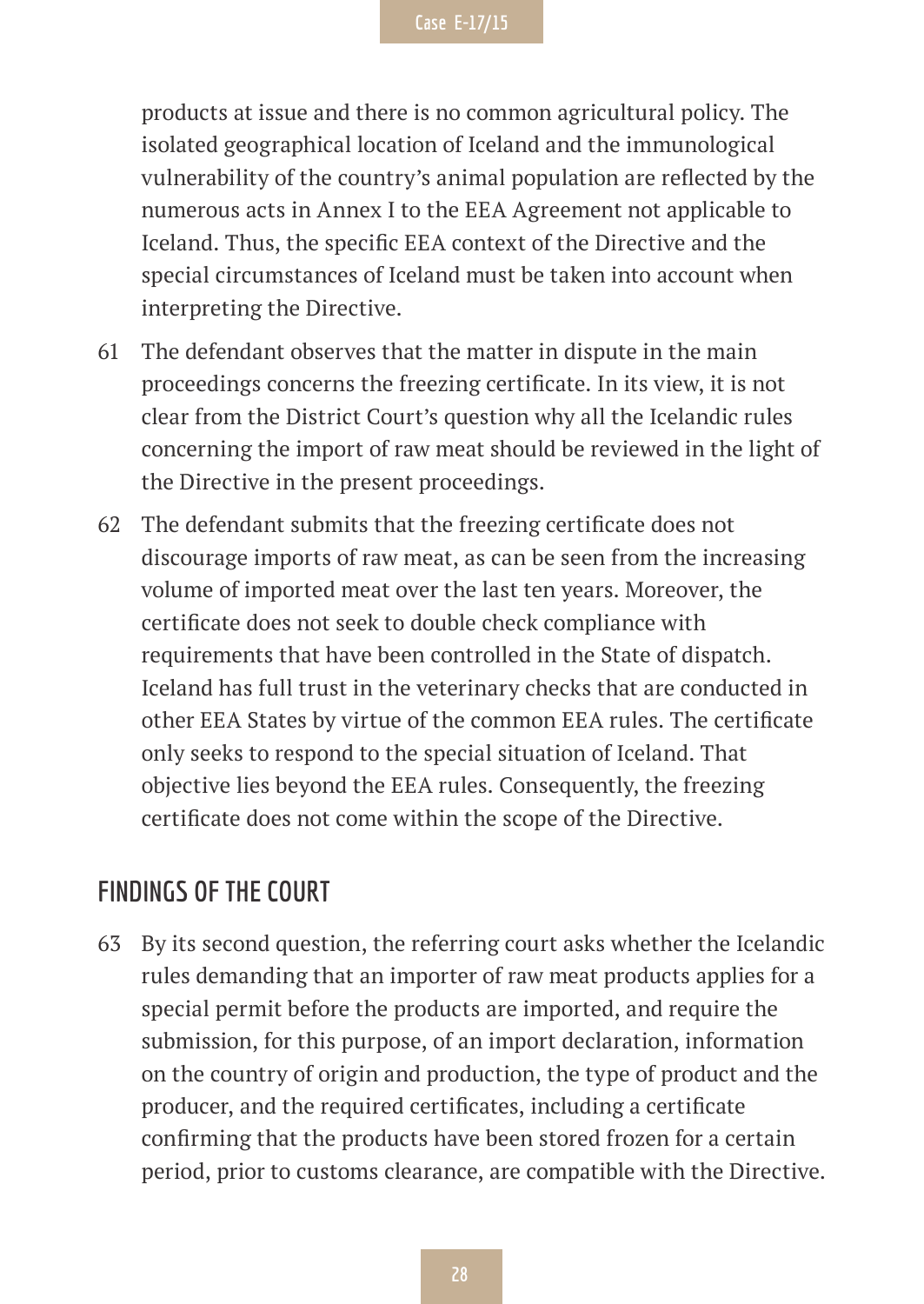- 64 As expressed in its preamble, the emphasis of the Directive is to ensure that veterinary checks are carried out at the place of dispatch only. This is an emanation of the country of origin principle. Article 1 of the Directive provides that veterinary checks for products of animal origin may no longer be carried out at the frontiers, but shall be carried out in accordance with the Directive. In particular, Article 3 of the Directive as adapted to the EEA Agreement requires that an EEA/EFTA State shall ensure that products of animal origin have been obtained, checked, marked and labelled in accordance with the relevant EEA rules for the destination in question and that the products are accompanied by a health certificate, animal-health certificate or any other document provided for by EEA veterinary rules. According to Article 5, veterinary checks may be carried out in the State of destination at the place of destination as veterinary spot-checks or, in the event of a serious presumption of irregularity, while the goods are in transit.
- 65 The objective of the Directive leads to the harmonisation of the basic requirements of veterinary control to safeguard public and animal health. The harmonised system of veterinary checks is based on full inspection of the goods in the EEA State of dispatch. The system is intended to replace, as a rule, inspection in the EEA State of destination. Considerations related to the need to protect public or animal health cannot justify additional specific constraints imposed by an EEA State when the frontier is crossed (see, for comparison, judgment in *Commission* v *Sweden,* C-111/03, EU:C:2005:619, paragraph 51).
- 66 The objective of the Directive could not be realised, nor its effectiveness achieved, if the EEA States were free to go beyond its requirements. Maintaining or adopting national measures other than those expressly provided for in the Directive must therefore be regarded as incompatible with the Directive's purpose (compare *Commission* v *Sweden*, cited above, paragraph 63).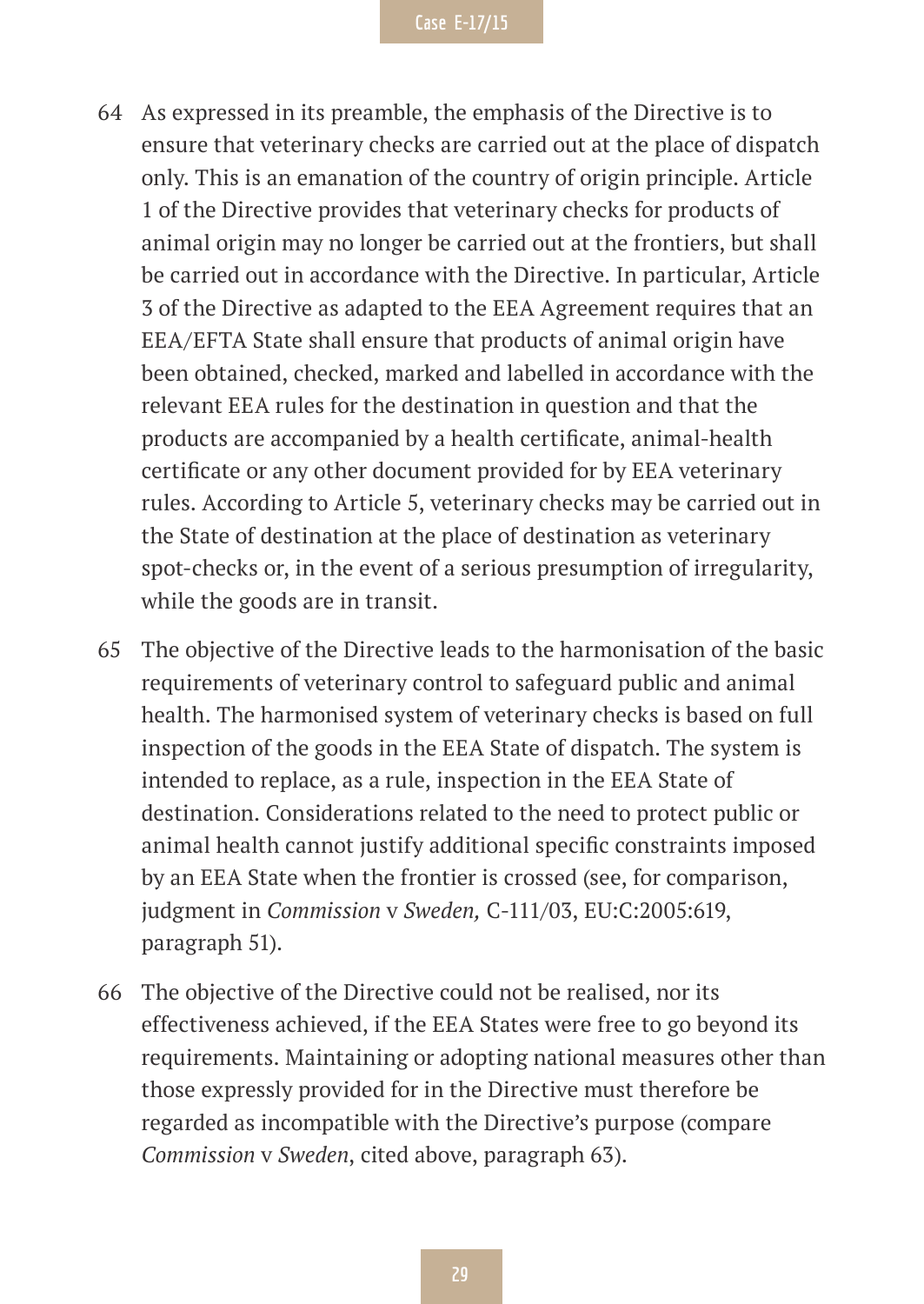- 67 To ensure that the requirements of Article 3 of the Directive have been complied with, Article 5 permits the State of destination to carry out veterinary spot-checks. However, the defendant has not argued that the requirements in question constitute spot-checks. On the contrary, it is undisputed that they are regular and systematic. They are thus incompatible with the Directive. The same goes for the exercise of veterinary checks by customs clearance at the frontier since checks must be made at the place of destination, unless a serious presumption of irregularity exists. Such a presumption has not been alleged.
- 68 The defendant has argued that the national rules do not discourage imports of raw meat, since the volume of imported meat to Iceland over the last ten years has increased. A distinction should be made between administrative formalities and substantive requirements. According to the defendant, the Directive contains requirements regarding administrative formalities, whereas the Icelandic legislation on importation of raw meat and, in particular, the freezing requirement is of a substantive nature.
- 69 However, the reference to import volumes cannot include raw meat, as illustrated by the present case. In any event, the existence of adverse effects on trade is not a requirement to establish a breach of an obligation under the EEA Agreement (see for comparison *Commission* v *Sweden*, cited above, paragraph 67).
- 70 Moreover, a distinction between administrative formalities and substantive requirements cannot be made in this case. The administrative formalities under the Directive serve to verify that substantive checks have been carried out to protect public and animal health.
- 71 A duty of prior notification imposed by national law on importers of products of animal origin from other Member States is incompatible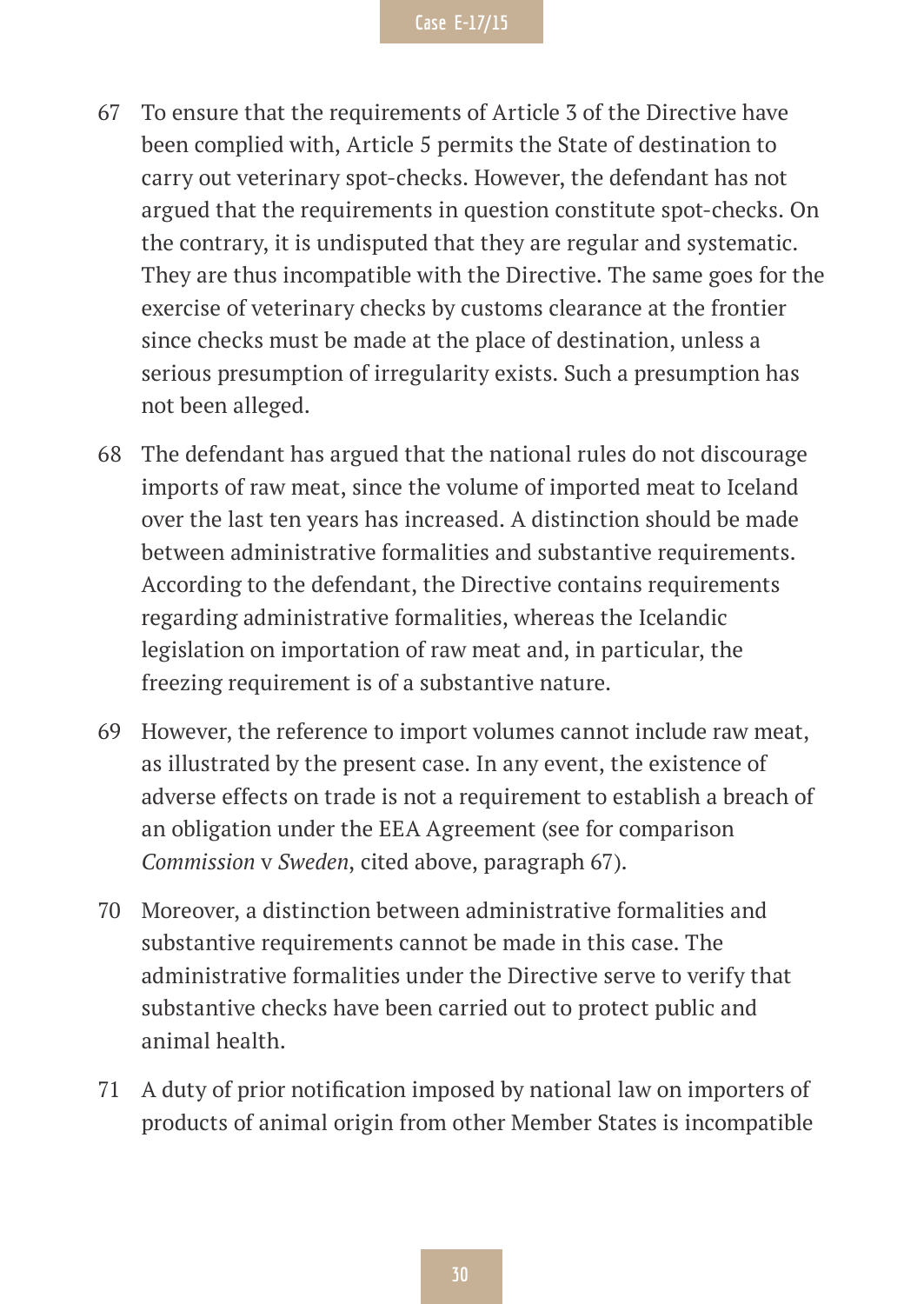with the Directive (compare *Commission* v *Sweden*, cited above). An import permit requirement such as the one at issue is even more restrictive than a mere notification system.

- 72 Furthermore, the Directive makes no provisions for the freezing of meat as a legitimate trade rule for veterinary purposes between EEA States and does not allow for any such requirement to be made under national law. As a consequence, national law may not require a certificate to verify the freezing of meat.
- 73 The defendant's argument that Iceland's geographical isolation and the immunological vulnerability of Iceland's animal population and the potential consequences for the life and health of humans should be taken into account when interpreting the Directive must be rejected. Iceland averred that it has full trust in the veterinary checks that are conducted in other EEA States by virtue of the common EEA rules. The EEA Agreement recognises an adaptation for Iceland when live animals, other than fish and aquaculture animals, are concerned. However, the Agreement has no adaptation for import to Iceland of raw meat.
- 74 The present procedures have focused on the requirement of the freezing certificate. The observations submitted to the Court and the pleadings at the oral hearing do not provide a firm basis to examine the other conditions for obtaining an import permit mentioned in the second question from the national court.
- 75 ESA has stated that certificates concerning salmonella, food contaminants and labelling, as required under Article 5(e), (f) and (g) of the Icelandic Regulation, are dealt with in separate regulations under EEA law. The Court observes that in relation to the Directive such certificates must, in principle, be considered in the same manner as a freezing certificate.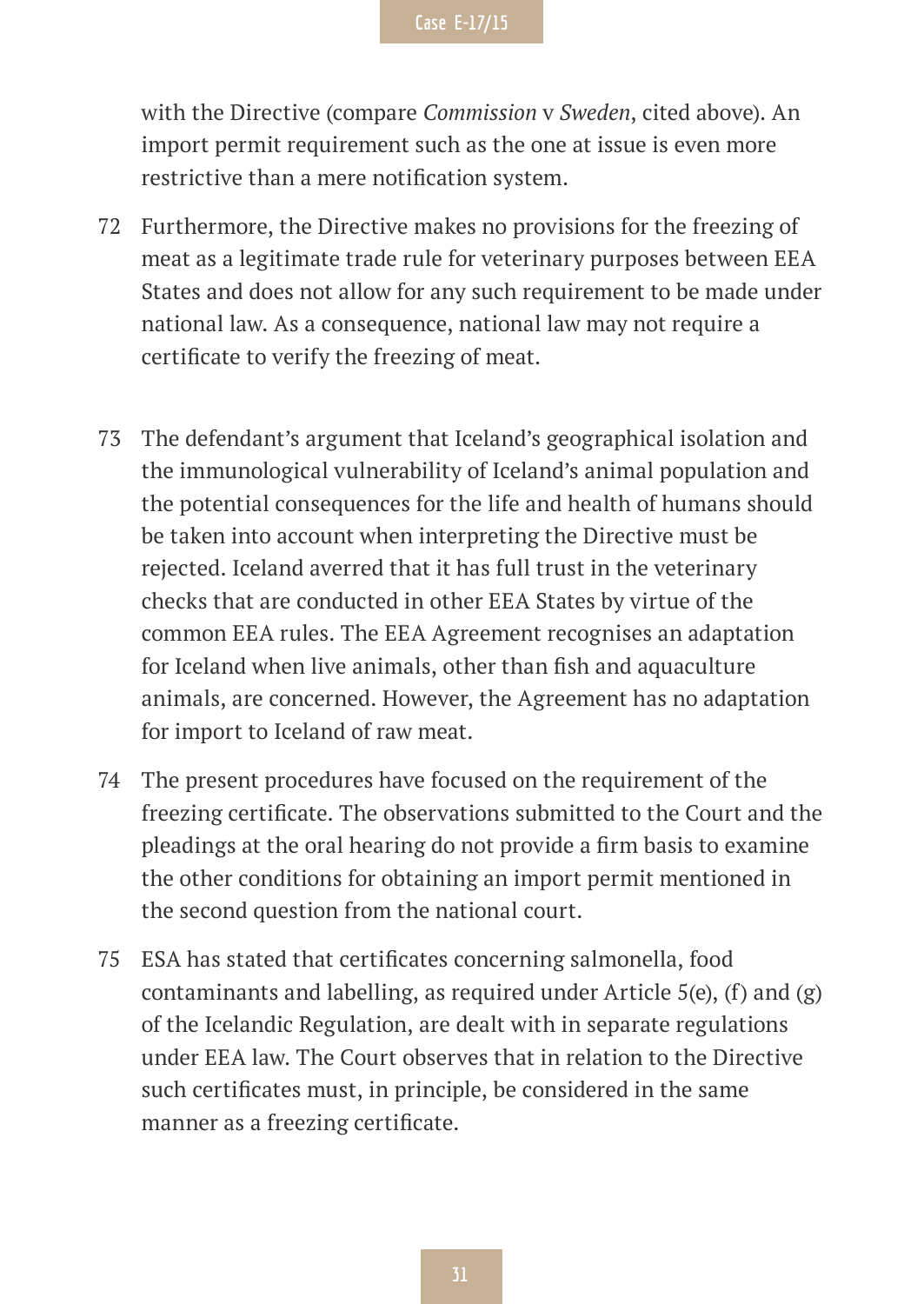- 76 The aim to protect human and animal health in EEA trade mentioned in Article 13 EEA cannot be invoked to justify measures banning or restricting imports when a Directive provides for the harmonization of the measures necessary to guarantee the protection of animal and human health and when they establish procedures to check that they are observed (see, for comparison, judgment in *Commission* v *Portugal*, C-52/92*,* EU:C:1993:216, paragraph 17).
- 77 The answer to the second question must therefore be that it is not compatible with the provisions of the Directive for an EEA State to enact rules demanding that an importer of raw meat products applies for a special permit before the products are imported, and requiring the submission of a certificate confirming that the meat has been stored frozen for a certain period prior to customs clearance.

#### **THIRD TO SIXTH QUESTIONS**

78 In light of the answer given to the second question, there is no need to address the remaining questions referred by the national court.

#### **V COSTS**

79 The costs incurred by the Norwegian Government, ESA and the Commission, which have submitted observations to the Court, are not recoverable. Since these proceedings are a step in the proceedings pending before the national court, any decision on costs for the parties to those proceedings is a matter for that court.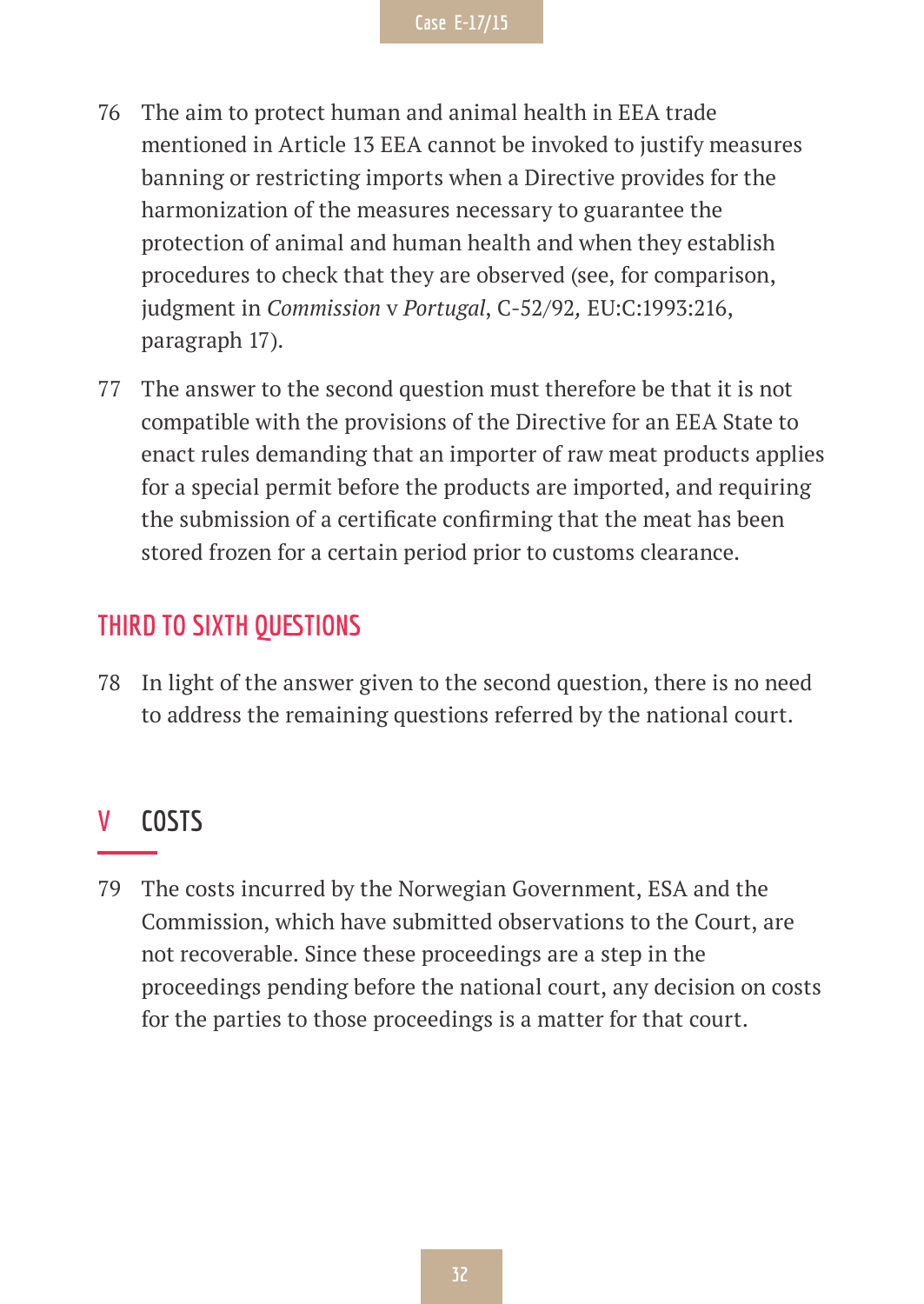On those grounds,

## **The Court**

In answer to the questions referred to it by *Reykjavík District Court* hereby gives the following Advisory Opinion:

- **1. The field of application of the EEA Agreement as defined in Article 8 EEA does not entail that an EEA State has discretion to set rules on the importation of raw meat products, since that discretion may be limited by provisions incorporated into an Annex to the EEA Agreement.**
- **2. It is not compatible with the provisions of Directive 89/662/EEC for an EEA State to enact rules demanding that an importer of raw meat products applies for a special permit before the products are imported, and requiring the submission of a certificate confirming that the meat has been stored frozen for a certain period prior to customs clearance.**

**Carl Baudenbacher Per Christiansen Páll Hreinsson**

*Delivered in open court in Luxembourg on 1 February 2016.*

**Gunnar Selvik** *Registrar*

**Carl Baudenbacher** *President*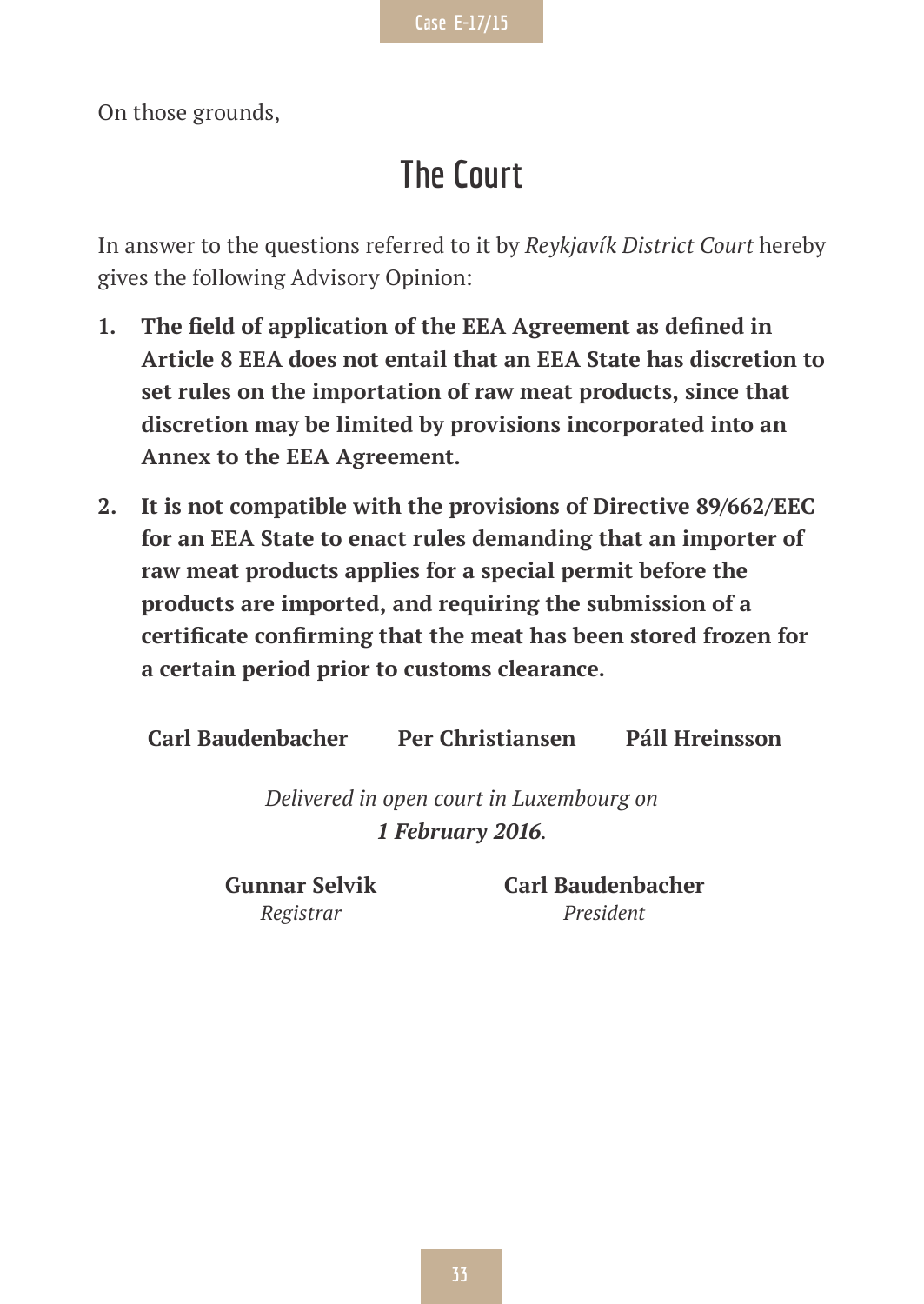# **Report for the Hearing**

in Case E-17/15

REQUEST to the Court under Article 34 of the Agreement between the EFTA States on the Establishment of a Surveillance Authority and a Court of Justice by Reykjavík District Court (*Héraðsdómur Reykjavíkur)* in the case between

#### **Ferskar kjötvörur ehf.**

 $\equiv$ and $\equiv$ 

#### **The Icelandic State**

concerning the applicability of the provisions of the Agreement on the European Economic Area to the import of raw meat products.

#### **I INTRODUCTION**

1 In 2014, the Icelandic meat distribution company Ferskar kjötvörur ehf. ("the plaintiff") applied to the Icelandic Minister of Fisheries and Agriculture for permission to import 83 kg of raw beef fillets from the Netherlands via Denmark to Iceland. The permission was granted *inter alia* on the condition that the meat was stored at a temperature of at least -18°C for one month before customs clearance. The plaintiff objected to this, stating that the purpose of the import was to offer fresh meat to Icelandic consumers. The condition was nevertheless maintained. In the meantime, the meat had already been transported to Iceland and was being stored at the customs office. It was subsequently discarded.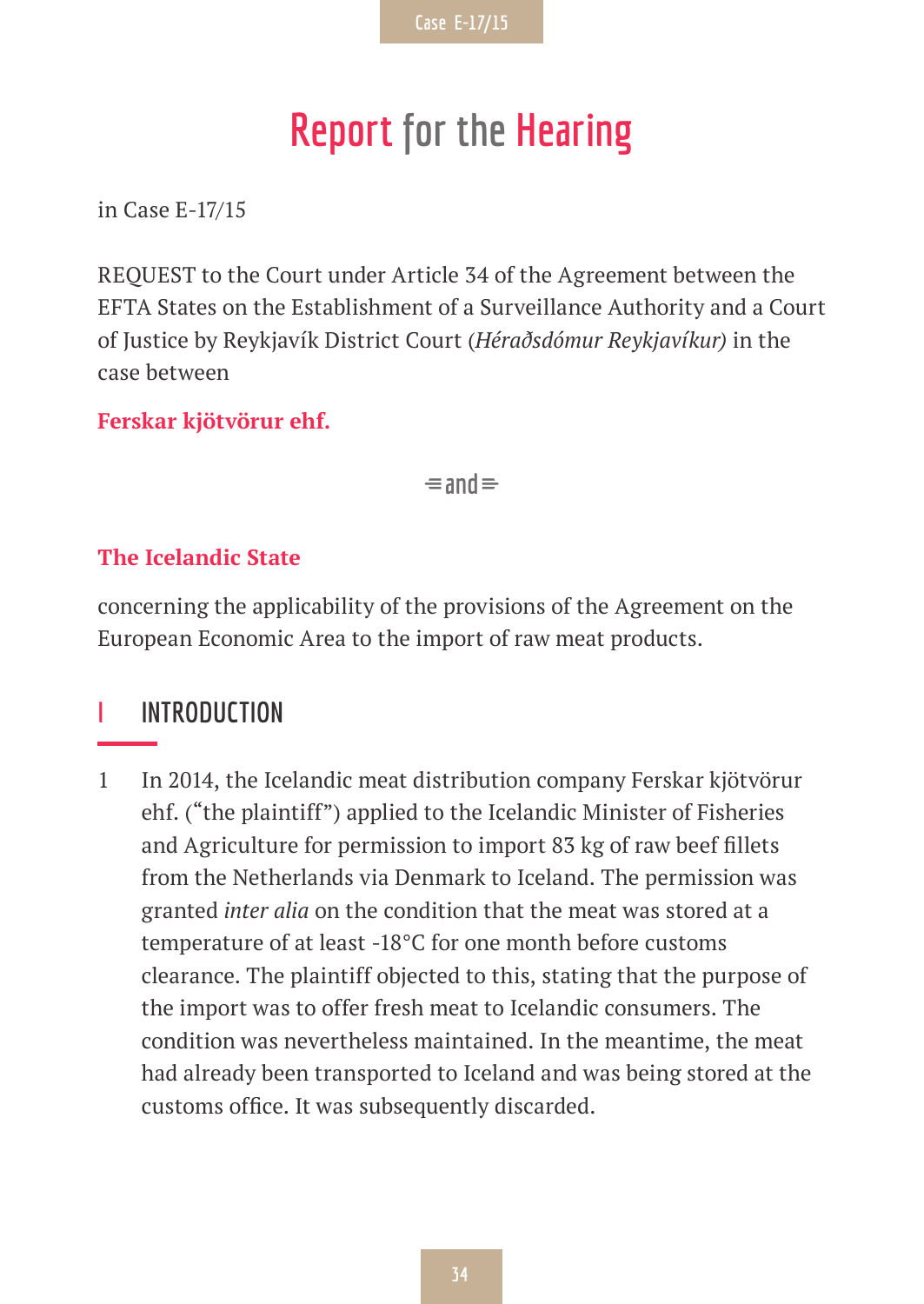2 In the case before Reykjavík District Court, the plaintiff claims payment from the Icelandic State ("the defendant") of EUR 1 909 and ISK 80 606, which correspond to the price of the meat and its transport. In the context of those proceedings, the District Court has decided to refer to the Court several questions concerning the compatibility of the abovementioned condition with the Agreement on the European Economic Area ("the EEA Agreement" or "EEA").

#### **II LEGAL BACKGROUND**

#### **EEA LAW**

- 3 In Part II of the EEA Agreement ("Free Movement of Goods") Chapter 1 is headed "Basic Principles". The first provision of that chapter, Article 8, reads:
	- *1. Free movement of goods between the Contracting Parties shall be established in conformity with the provisions of this Agreement.*
	- *2. …*
	- *3. Unless otherwise specified, the provisions of this Agreement shall apply only to:*
		- *(a) products falling within Chapters 25 to 97 of the Harmonized Commodity Description and Coding System, excluding the products listed in Protocol 2;*
		- *(b) products specified in Protocol 3, subject to the specific arrangements set out in that Protocol.*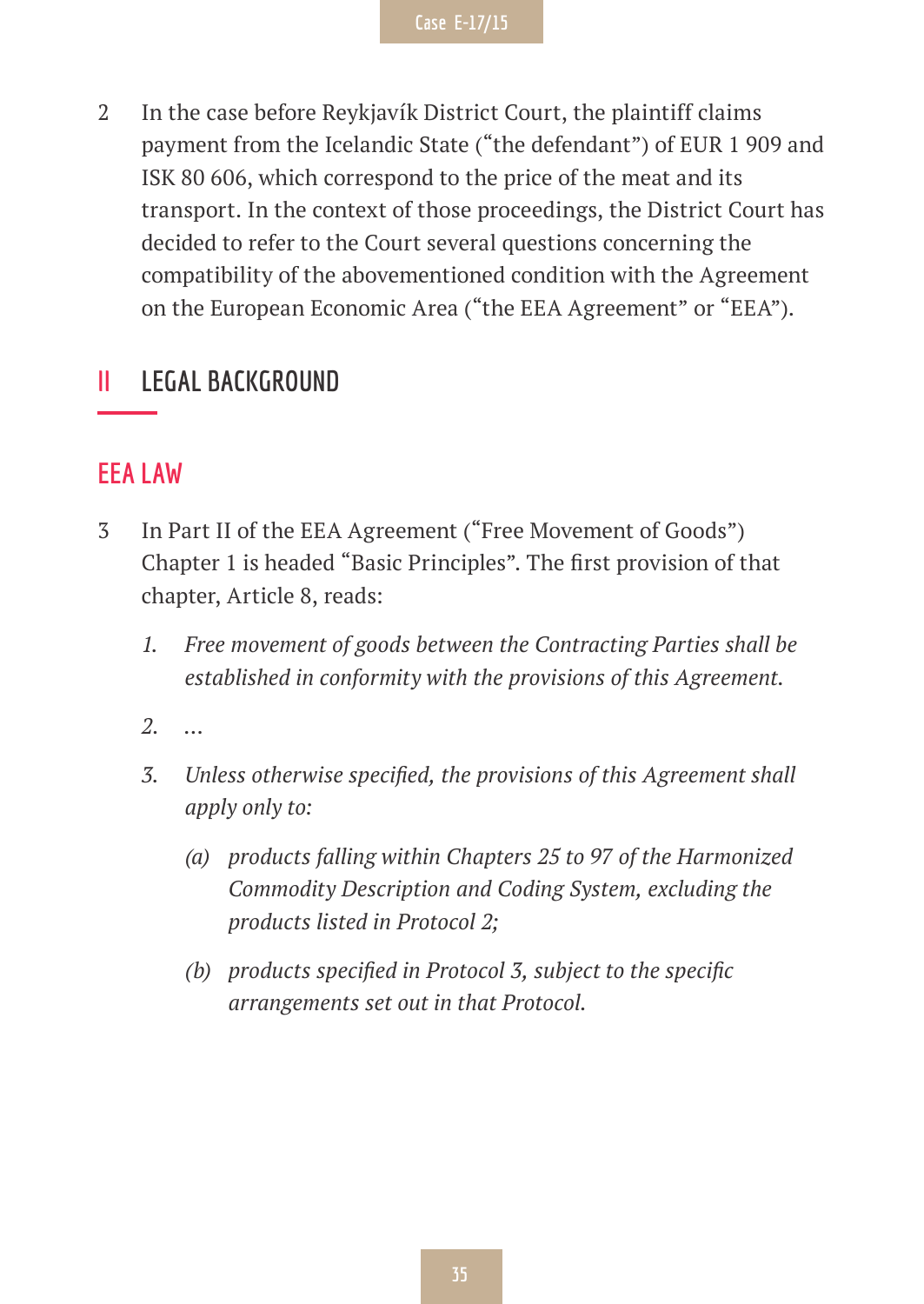- 4 Agricultural products and foodstuffs fall outside Chapters 25 to 97 of the Harmonized Commodity Description and Coding System. Furthermore, raw meat is not among the products specified in Protocol 3. The goods at issue in the main proceedings are therefore outside the scope of the EEA Agreement unless otherwise specified.
- 5 Article 18 EEA reads:

*Without prejudice to the specific arrangements governing trade in agricultural products, the Contracting Parties shall ensure that the arrangements provided for in Articles 17 and 23(a) and (b), as they apply to products other than those covered by Article 8(3), are not compromised by other technical barriers to trade. Article 13 shall apply.*

6 Article 17 EEA, which is included in Chapter 2 on "Agricultural and Fishery Products", refers to Annex I concerning specific provisions and arrangements concerning veterinary and phytosanitary matters. Article 23(a) EEA, in Chapter 4 on "Other Rules relating to the Free Movement of Goods", refers to specific provisions and arrangements laid down in Protocol 12 and Annex II in relation to technical regulations, standards, testing and certification. Article 23(b) EEA is not relevant for the present case. Article 13 EEA, which is referred to in the last sentence of Article 18 EEA, reads:

*The provisions of Articles 11 and 12 shall not preclude prohibitions or restrictions on imports, exports or goods in transit justified on grounds of public morality, public policy or public security; the protection of health and life of humans, animals or plants; the protection of national treasures possessing artistic, historic or archaeological value; or the protection of industrial and commercial property. Such prohibitions or restrictions shall not, however, constitute a means of arbitrary discrimination or a disguised restriction on trade between the Contracting Parties.*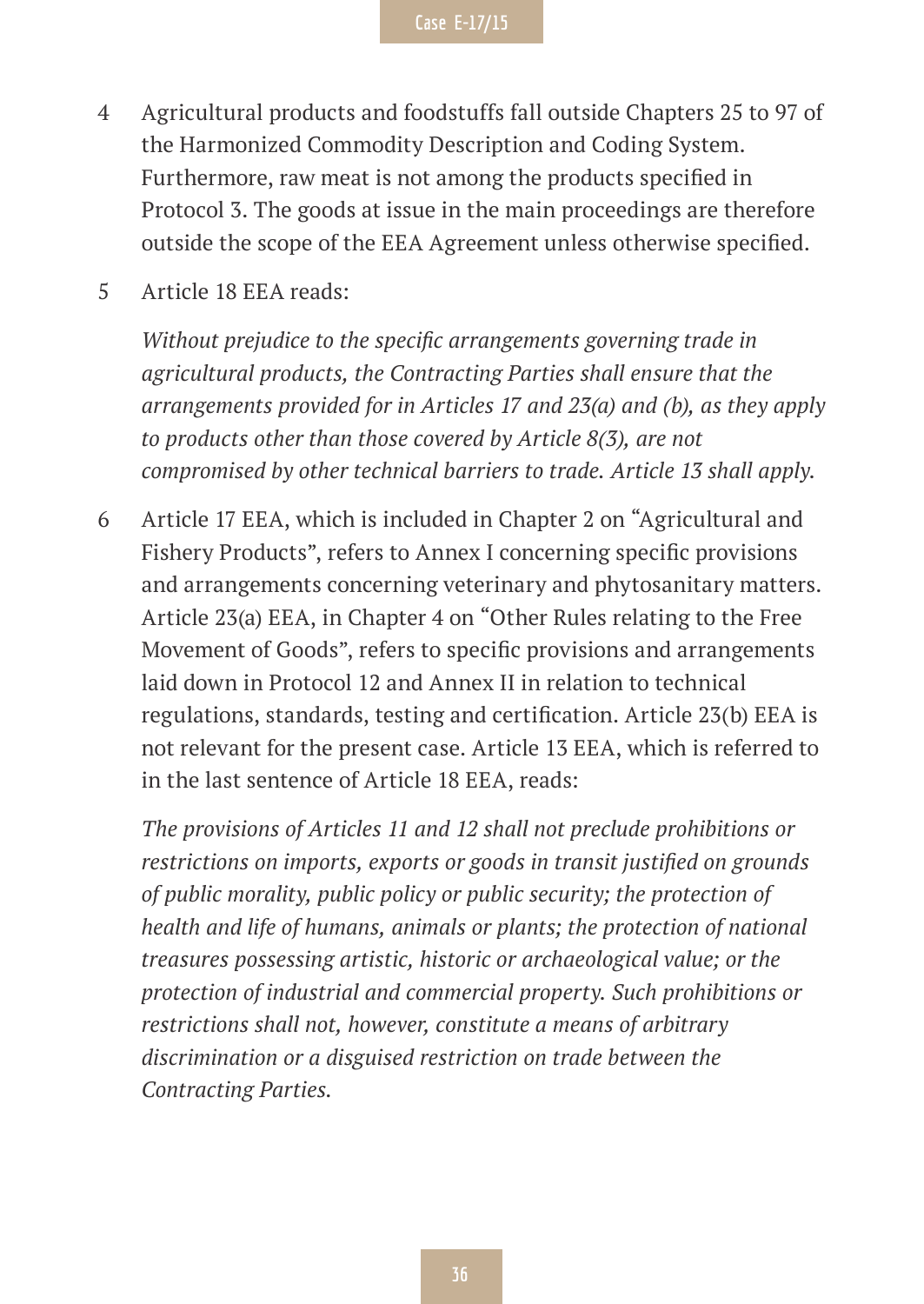7 Chapter I of Annex I to the EEA Agreement contains provisions on veterinary issues. The first paragraph of point 2 of the introductory part reads:

*The provisions contained in this Chapter shall apply to Iceland, except for the provisions concerning live animals, other than fish and aquaculture animals, and animal products such as ova, embryo and semen. When an act is not to apply or is to apply partly to Iceland, it shall be stated in relation to the specific act.*

- 8 In Chapter I of Annex I to the EEA Agreement under heading 1.1, which sets out the basic texts concerning control matters, point 1 refers to Council Directive 89/662/EC of 11 December 1989 concerning veterinary checks in intra-Community trade with a view to the completion of the internal market<sup>1</sup> ("the Directive"), and to subsequent amendments to that directive.
- 9 The preamble to the Directive includes the following recitals:

*[3] Whereas in the veterinary field frontiers are currently being used for carrying out checks aimed at safeguarding public health and animal health;*

*[4] Whereas the ultimate aim is to ensure that veterinary checks are carried out at the place of dispatch only; whereas the attainment of this objective implies the harmonization of the basic requirements relating to the safeguarding of public health and animal health;*

*[5] Whereas with a view to the completion of the internal market, pending the attainment of this objective, the emphasis should be placed on the checks to be carried out at the place of dispatch and in organizing those that could be carried out at the place of destination; whereas such a solution would entail the suspension of veterinary checks at the Community's internal frontiers;*

<sup>1</sup> OJ 1989 L 395, p. 13.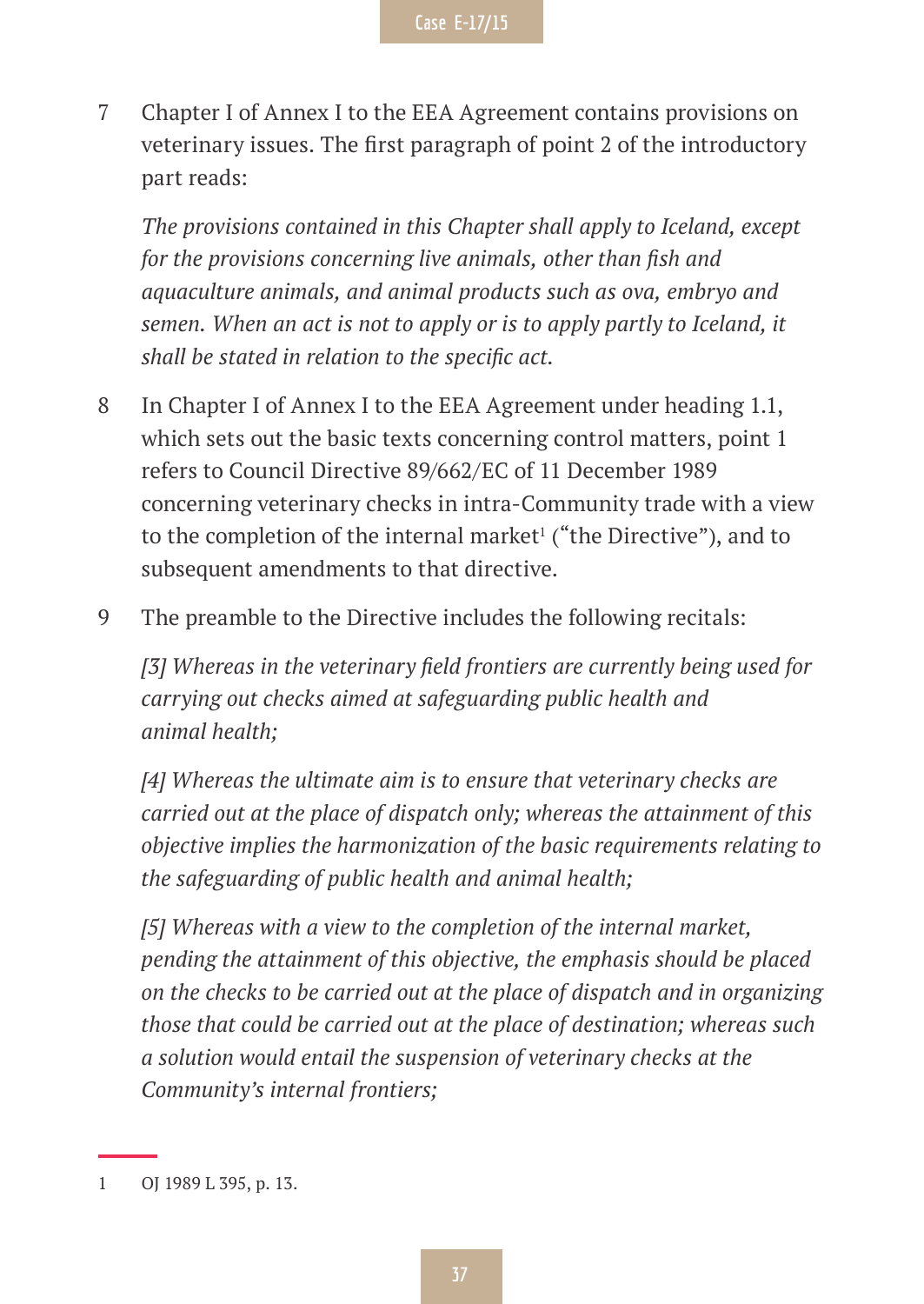10 Article 1 of the Directive reads:

*Member States shall ensure that the veterinary checks to be carried out on products of animal origin covered by the acts referred to in Annex A or by Article 14 and which are intended for trade are no longer carried out … at frontiers but are carried out in accordance with this Directive.*

- 11 It is not disputed that the reference to Annex A covers products such as those at issue in the main proceedings.
- 12 Article 2(1) of the Directive contains the following definition:

*'Veterinary check' means any physical check and/or administrative formality which applies to the products referred to in Article 1 and which is intended for the protection, direct or otherwise, of public or animal health;*

13 Chapter I of the Directive is concerned with "Checks at origin", and consists of Articles 3 and 4. The first subparagraph of Article 3(1) reads:

*Member States shall ensure that the only products intended for trade are those referred to in Article 1 which have been obtained, checked, marked and labelled in accordance with Community rules for the destination in question and which are accompanied to the final consignee mentioned therein by a health certificate, animal-health certificate or by any other document provided for by Community veterinary rules.*

14 The first sentence of Article 4(1) reads:

*Member States of dispatch shall take the necessary measures to ensure that operators comply with veterinary requirements at all stages of the production, storage, marketing and transport of the products referred to in Article 1.*

15 Chapter II of the Directive contains rules on "Checks on arrival at the destination". In that regard, Article 5(1)(a) requires EEA States to implement the following measure: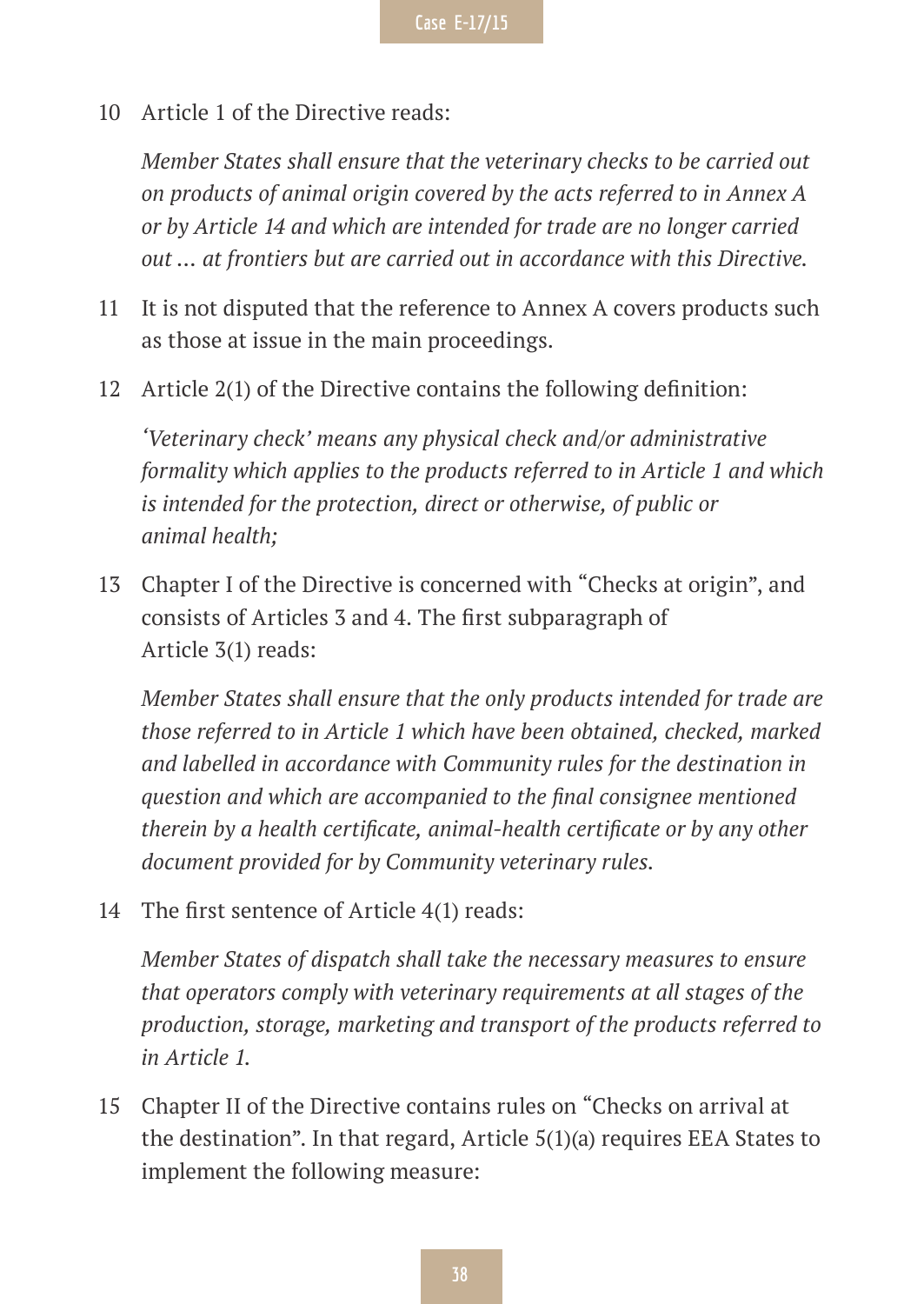*The competent authority may, at the places of destination of goods, check by means of non-discriminatory veterinary spot-checks that the requirements of Article 3 have been complied with; it may take samples at the same time.*

*Furthermore, where the competent authority of the Member State of transit or of the Member State of destination has information leading it to suspect an infringement, checks may also be carried out during the transport of goods in its territory, including checks on compliance as regards the means of transport.*

- 16 Articles 7 and 8 of the Directive lay down the measures to be taken if the competent authority of the EEA State of destination establishes the presence of agents responsible for a disease named in Directive 82/894/EEC, a zoonosis or disease, or any cause likely to constitute a serious hazard to animals or humans. In such a case, protective measures provided for in Article 9 may be applied.
- 17 In Chapter I of Annex I to the EEA Agreement under heading 7.1, which sets out the basic texts concerning measures relating to many sectors, point 13 refers to Regulation (EC) No 178/2002 of the European Parliament and of the Council of 28 January 2002 laying down the general principles and requirements of food law, establishing the European Food Safety Authority and laying down procedures in matters of food safety<sup>2</sup> ("the Regulation"), and to subsequent amendments to that regulation. Point 13 also contains a number of adaptations of the Regulation for the purposes of the EEA Agreement.
- 18 Article 1(1) and (2) of the Regulation reads:
	- *1. This Regulation provides the basis for the assurance of a high level of protection of human health and consumers' interest in relation to*

<sup>2</sup> OJ 2002 L 31, p. 1, and Icelandic EEA Supplement 2011 No 59, p. 123.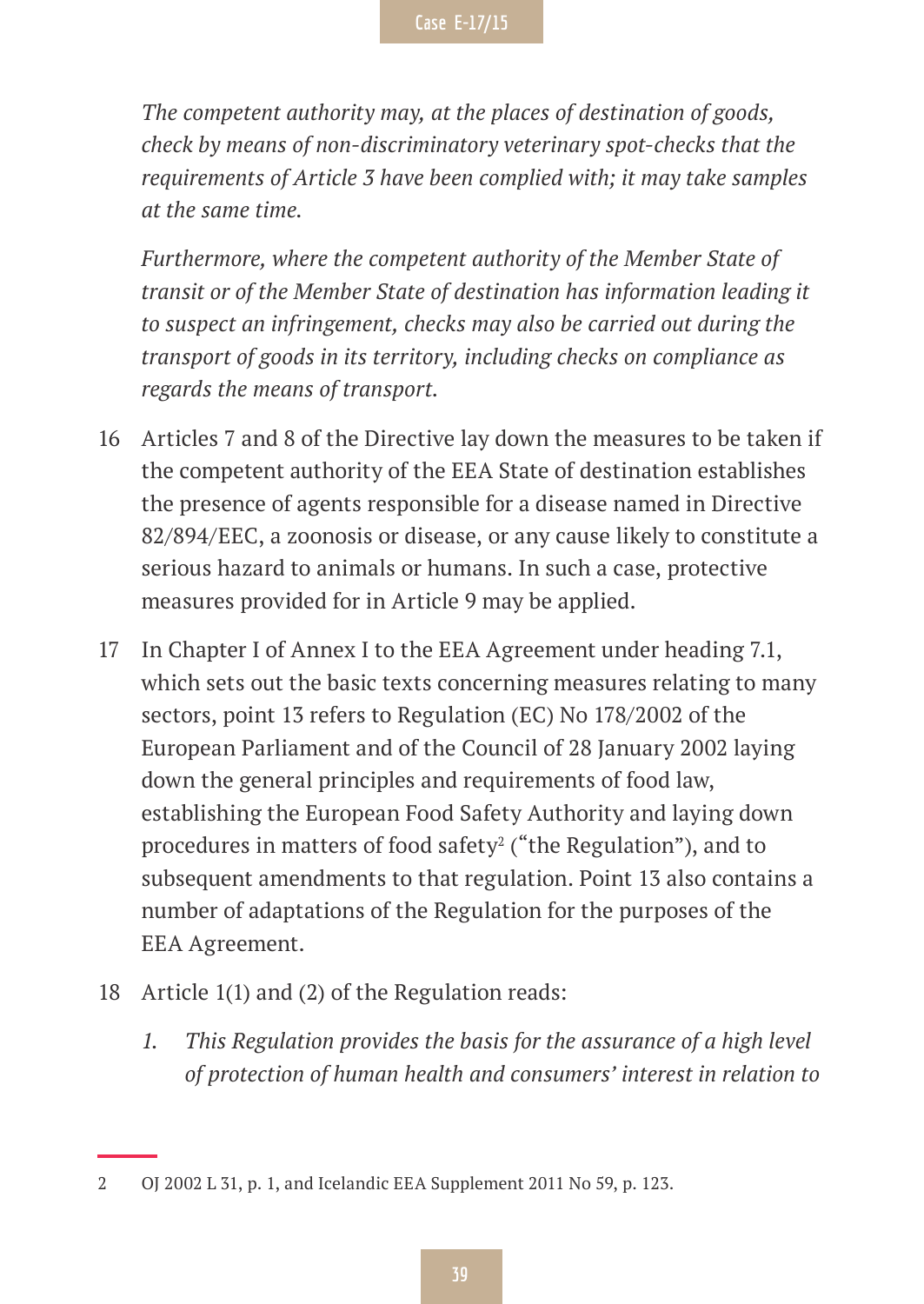*food, taking into account in particular the diversity in the supply of food including traditional products, whilst ensuring the effective functioning of the internal market. It establishes common principles and responsibilities, the means to provide a strong science base, efficient organisational arrangements and procedures to underpin decision-making in matters of food and feed safety.*

- *2. For the purposes of paragraph 1, this Regulation lays down the general principles governing food and feed in general, and food and feed safety in particular, at Community and national level.*
- …
- 19 Article 5(1) and (2) of the Regulation, under Chapter II on "General food law", reads:
	- *1. Food law shall pursue one or more of the general objectives of a high level of protection of human life and health and the protection of consumers' interests, including fair practices in food trade, taking account of, where appropriate, the protection of animal health and welfare, plant health and the environment.*
	- *2. Food law shall aim to achieve the free movement in the Community of food and feed manufactured or marketed according to the general principles and requirements in this Chapter.*
- 20 Article 6 of the Regulation reads:
	- *1. In order to achieve the general objective of a high level of protection of human health and life, food law shall be based on risk analysis except where this is not appropriate to the circumstances or the nature of the measure.*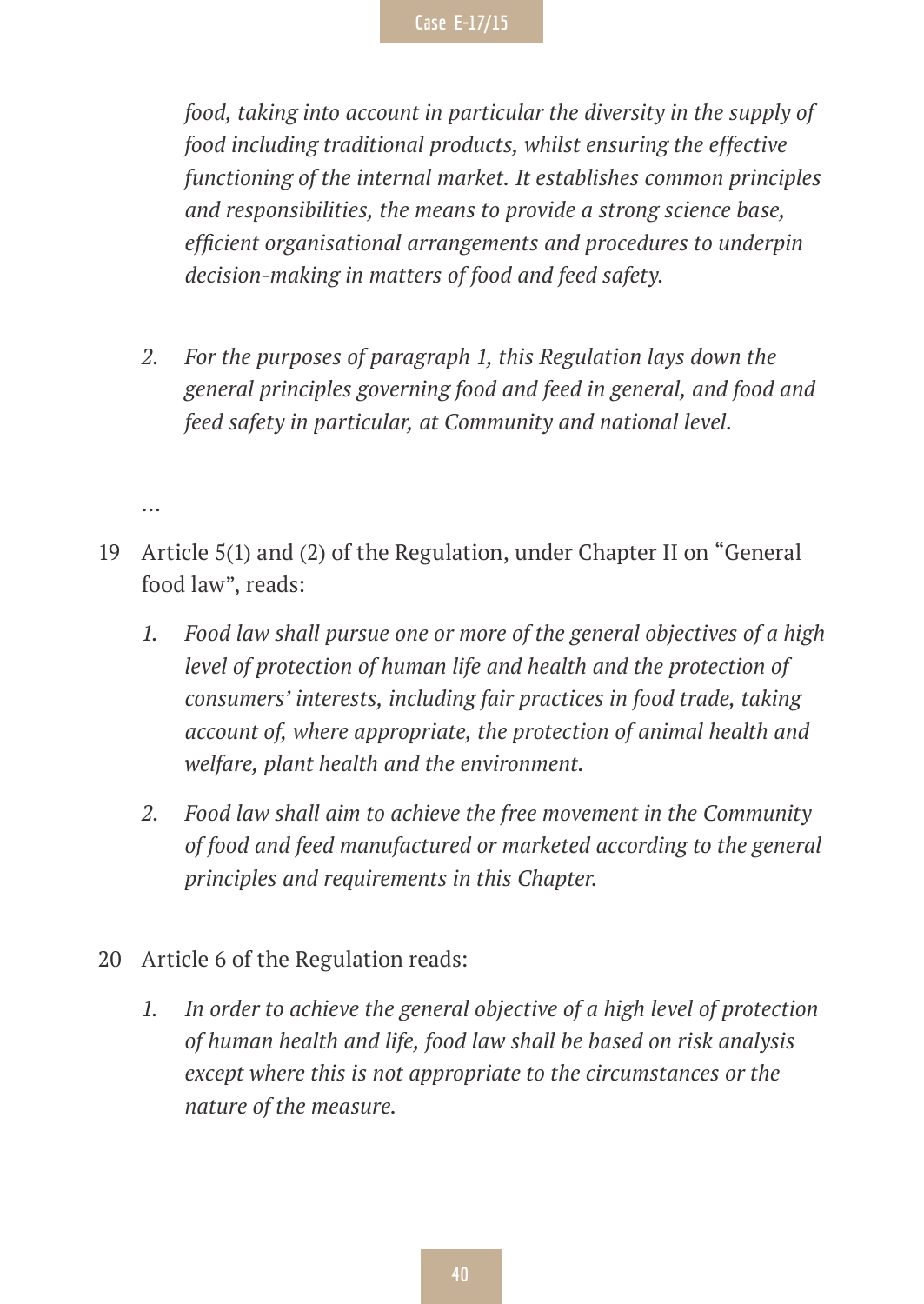- *2. Risk assessment shall be based on the available scientific evidence and undertaken in an independent, objective and transparent manner.*
- *3. Risk management shall take into account the results of risk assessment, and in particular, the opinions of the Authority referred to in Article 22, other factors legitimate to the matter under consideration and the precautionary principle where the conditions laid down in Article 7(1) are relevant, in order to achieve the general objectives of food law established in Article 5.*
- 21 Article 7 of the Regulation lays down the following "Precautionary principle":
	- *1. In specific circumstances where, following an assessment of available information, the possibility of harmful effects on health is identified but scientific uncertainty persists, provisional risk management measures necessary to ensure the high level of health protection chosen in the Community may be adopted, pending further scientific information for a more comprehensive risk assessment.*
	- *2. Measures adopted on the basis of paragraph 1 shall be proportionate and no more restrictive of trade than is required to achieve the high level of health protection chosen in the Community, regard being had to technical and economic feasibility and other factors regarded as legitimate in the matter under consideration. The measures shall be reviewed within a reasonable period of time, depending on the nature of the risk to life or health identified and the type of scientific information needed to clarify the scientific uncertainty and to conduct a more comprehensive risk assessment.*
- 22 Article 14 of the Regulation on "Food safety requirements" reads: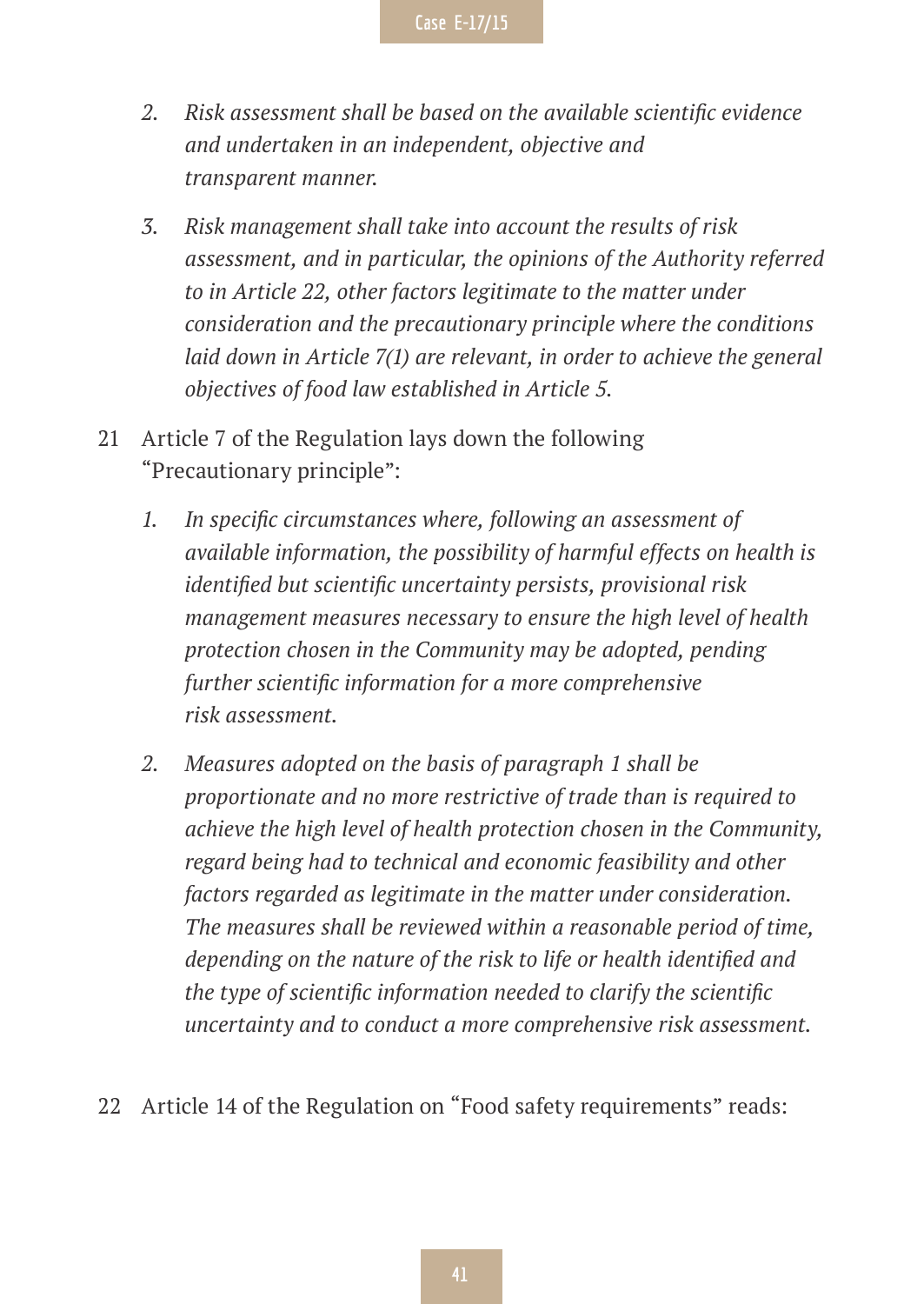- *1. Food shall not be placed on the market if it is unsafe.*
- *…*
- *7. Food that complies with specific Community provisions governing food safety shall be deemed to be safe insofar as the aspects covered by the specific Community provisions are concerned.*
- *8. Conformity of a food with specific provisions applicable to that food shall not bar the competent authorities from taking appropriate measures to impose restrictions on it being placed on the market or to require its withdrawal from the market where there are reasons to suspect that, despite such conformity, the food is unsafe.*

*…*

### **NATIONAL LAW**

- 23 Since 1882, the import of horses, cattle and sheep to Iceland has been prohibited. There are therefore a number of diseases against which the Icelandic animal population has not developed immunity. Based on the finding that not only live animals, but also animal products such as raw meat can transmit pathogens, Iceland has for decades also banned the import of raw meat, allowing exceptions only if the meat has undergone heat treatment or freezing.
- 24 Article 10 of Act No 25/1993 on Animal Diseases and Preventive Measures against them $^{\text{3}}$  ("the Act") reads:

*To prevent animal diseases from reaching the country it is prohibited to import the following types of goods:*

<sup>3</sup> *Lög nr. 25/1993 um dýrasjúkdóma og varnir gegn þeim*.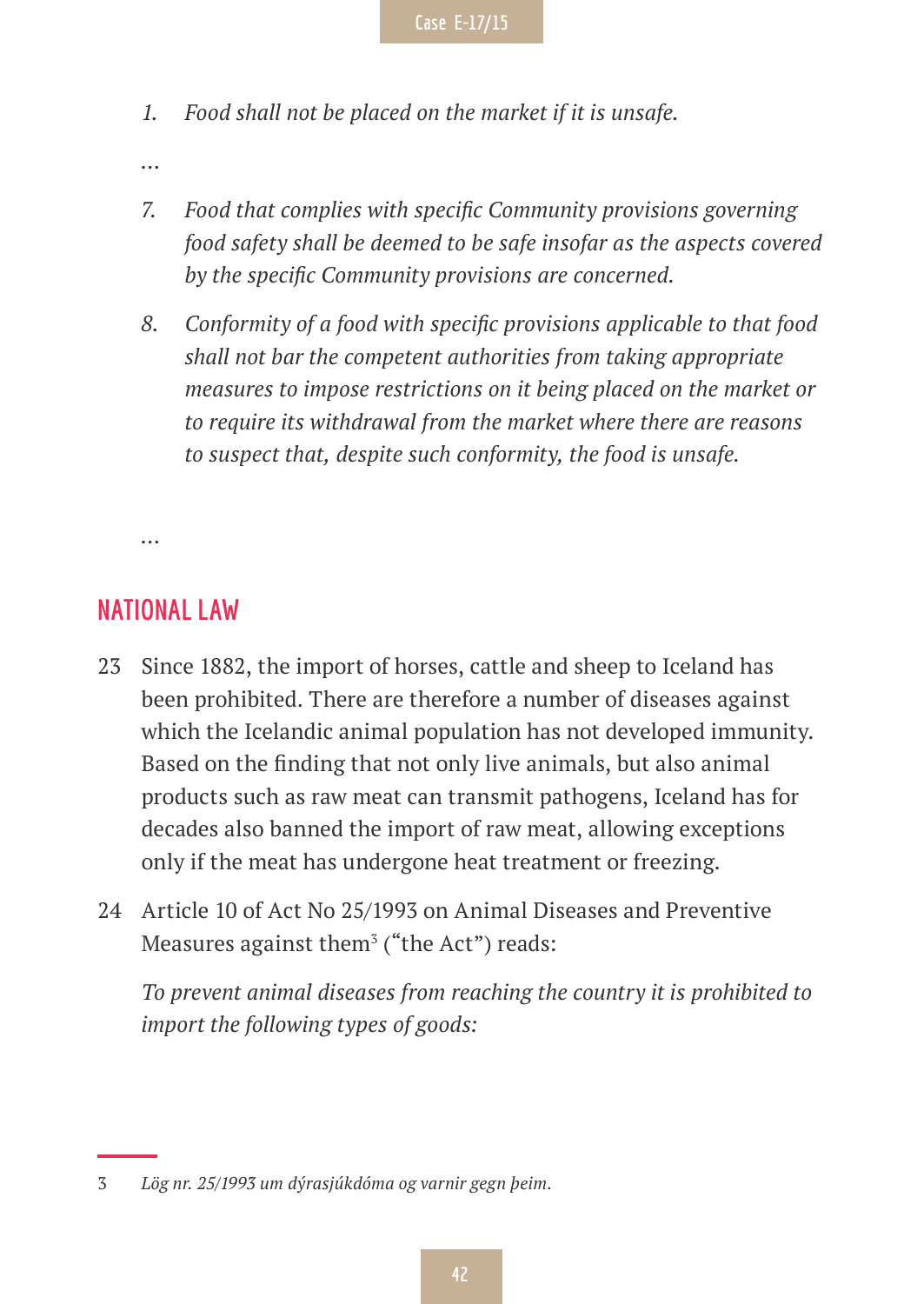*a. Raw and lightly salted slaughter products, both processed and non-processed …*

*Despite the provisions of paragraph 1 the Minister [of Fisheries and Agriculture] is authorized to allow the import of products mentioned in items a-e, having received recommendations from the Food and Veterinary Authority, if it is considered proven that they will not transmit infectious agents that can cause animal diseases.4 The Minister can decide by regulation that paragraph 1 shall not apply to certain categories of those mentioned if the product is disinfected in production or a special disinfection is performed before importation and the product is accompanied with a satisfactory certificate of origin, production and disinfection. The Minister is authorized to prohibit by notice the import of products which carry the risk of transmitting contamination agents that could cause danger to the health of animals.*

*…*

25 Regulation No 448/2012 on Measures to prevent the Introduction of Animal Diseases and Contaminated Products<sup>5</sup> ("the Icelandic Regulation") sets out detailed provisions on the implementation of Article 10 of the Act. Article 3 of the Icelandic Regulation reads:

*The importation to Iceland of the following animal products and products that may carry infectious agents which cause diseases in animals and humans is not permitted; cf. however, further details in Chapter III:*

*a. Raw meat, processed or unprocessed, chilled or frozen, as well as offal and slaughter wastes, which have not been treated by heating,* 

<sup>4</sup> The second paragraph of Article 10 was amended by Act No 71/2015 which, *inter alia*, transferred the authority to permit the import of products mentioned in items (a) to (e) from the Minister to the Food and Veterinary Authority.

<sup>5</sup> *Reglugerð nr. 448/2012 um varnir gegn því að dýrasjúkdómar og sýktar afurðir berist til landsins*.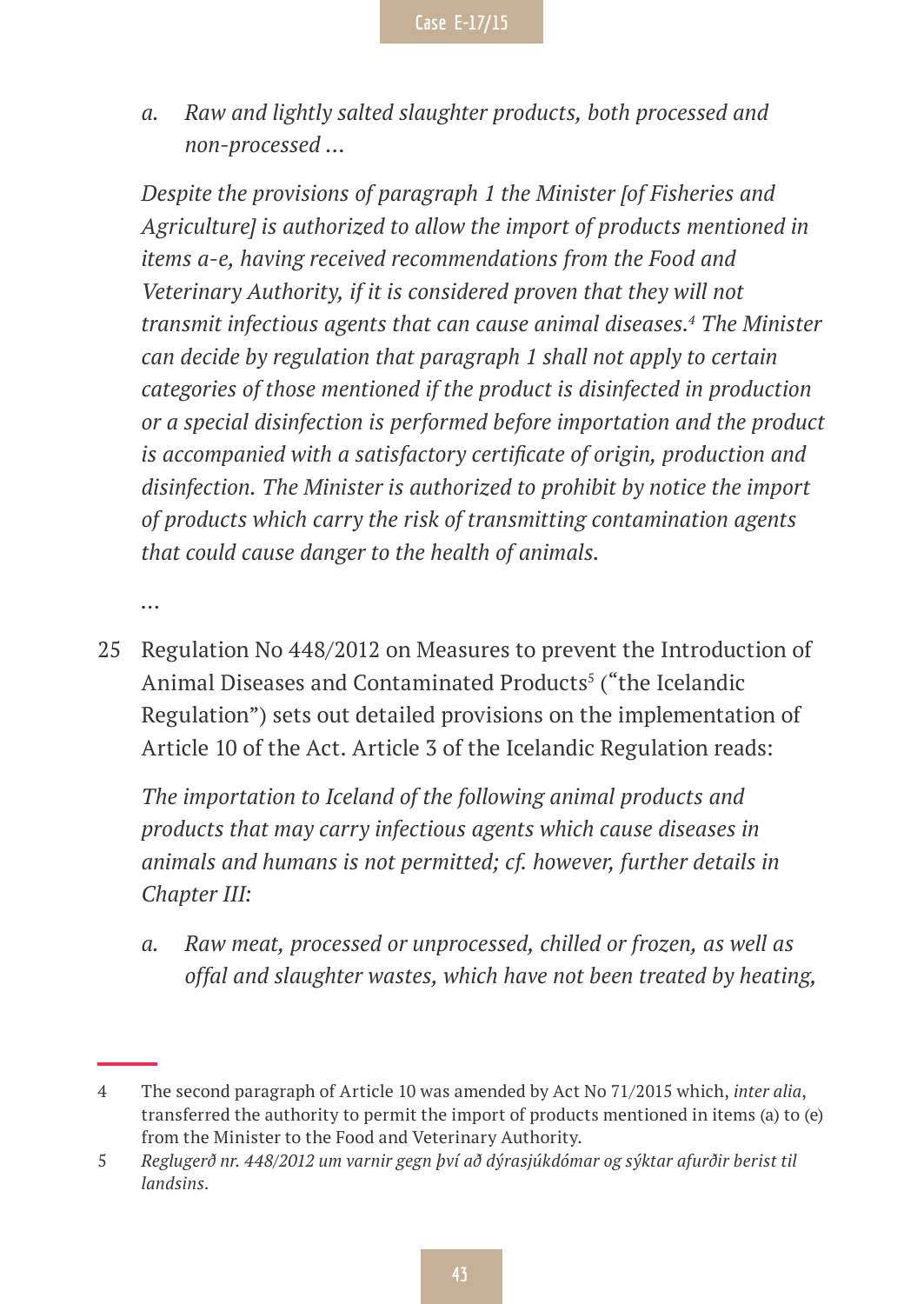*so that the core temperature has reached 72°C for 15 seconds, or other comparable treatment in the assessment of the Food and Veterinary Authority.*

*…*

#### 26 Article 4 of the Icelandic Regulation reads:

*The Minister of Fisheries and Agriculture is authorized to allow the import of products mentioned in Article 3, cf. Article 10 of [the Act] and subsequent amendments, having received recommendations from the Food and Veterinary Authority, if it is considered proven that they will not transmit infectious agents that can cause diseases in animals and humans, and the conditions imposed for the import have been fulfilled, see however Article 7.*

*When an application is submitted for the first time to import a raw or unsterilized product as referred in the first paragraph, an importer must provide the Ministry of Fisheries and Agriculture with the necessary information on the product for consideration and approval before the product is dispatched from the country of export.*

*An importer of raw products shall in all cases apply for a permit to the Minister of Fisheries and Agriculture and submit, for the consideration of the Food and Veterinary Authority, an import declaration, information on the country of origin and production, the type of product and producer, and the required certificates, as provided for in Article 5.*

27 Article 5 of the Icelandic Regulation reads:

*Imported foods which are listed under [Combined Nomenclature (CN) Codes] 0202 … which the Minister has authorised for import to the country as referred to in Article 4 and which have not received satisfactory heat treatment must be accompanied by the following certificates:*

*a. …*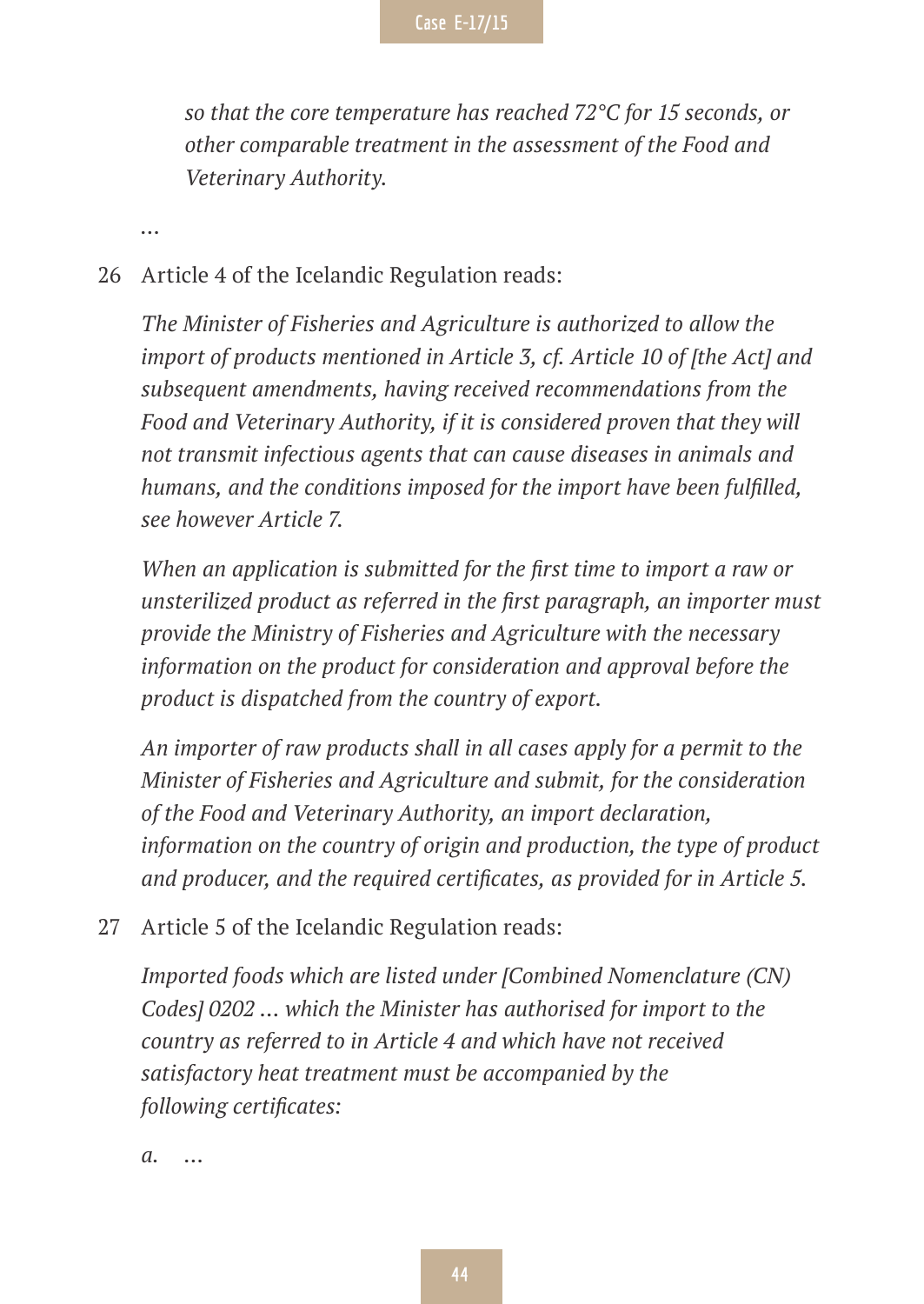- *b. …*
- *c. a certificate confirming that the products have been stored at a temperature of at least -18°C for a month prior to customs clearance;*
- *d. …*
- *e. an official certificate confirming that the products are free of salmonella bacteria;*
- *f. animal meat products and by-products, dairy products and eggs shall conform to the appropriate provisions of the current regulation on food contaminants;*
- *g. the product shall be labelled in conformity with current rules on labelling, advertising and promotion of foodstuffs.*
- 28 CN Code 0202, as referred to in Article 5 of the Icelandic Regulation, covers frozen meat of bovine animals. Fresh or chilled meat of bovine animals, on the other hand, is included under CN Code 0201.

#### **INFRINGEMENT PROCEEDINGS AGAINST ICELAND**

29 On 30 October 2013, the EFTA Surveillance Authority ("ESA") sent a letter of formal notice to Iceland, concluding that Iceland had failed to fulfil its obligations under the Directive, in particular its Article 5, by maintaining in force the authorisation system for fresh meat and meat products provided for in Article 10 of the Act and Articles 3 to 5 of the Icelandic Regulation. Alternatively, ESA considered the authorisation system to be in breach of Article 18 EEA. That conclusion was maintained in a reasoned opinion submitted on 8 October 2014 in accordance with Article 31 of the Agreement between the EFTA States on the Establishment of a Surveillance Authority and a Court of Justice ("SCA"). However, it appears from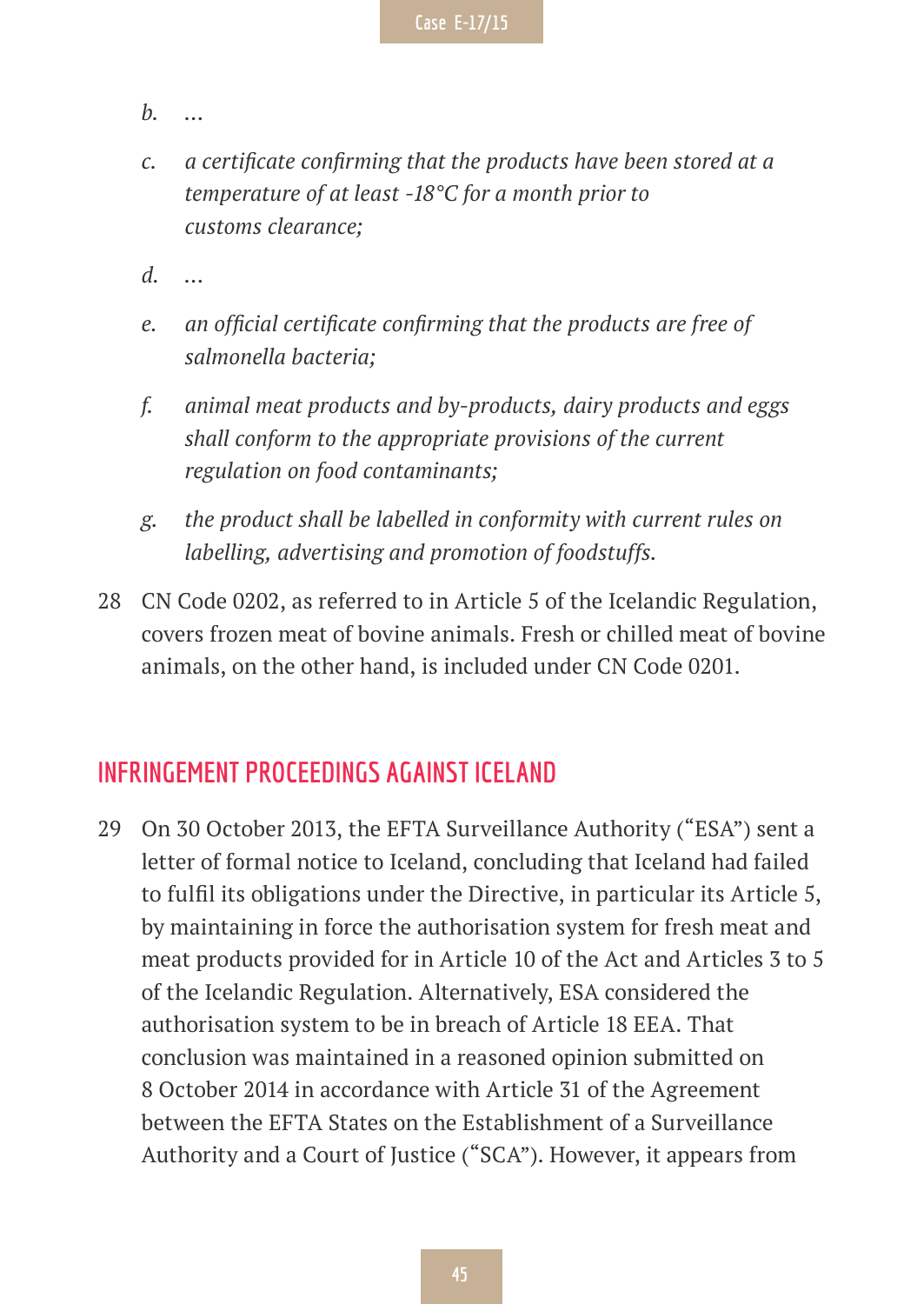

its written observations to the Court that ESA has decided to postpone further handling of the infringement case until the Court has given its Advisory Opinion in the present case.

### **III FACTS AND PROCEDURE**

- 30 In February 2014, the plaintiff ordered 83 kg of beef fillets from a Dutch company for EUR 1 909. On 26 February 2014, the plaintiff applied to the Icelandic Minister of Fisheries and Agriculture for permission to import the meat to Iceland. The day after, the meat was transported by air from Denmark to Iceland. The freight costs amounted to ISK 80 606. The meat was stored at the customs office in Keflavík awaiting a decision on the application to permit the import.
- 31 On 6 March 2014, acting on behalf of the Minister of Fisheries and Agriculture, the Minister of Industries and Innovation authorised the import, provided that the conditions in Article 5(c), (e) and (g) of the Icelandic Regulation were met.
- 32 On 11 March 2014, stating that the purpose of the import was to offer consumers fresh meat that had not been frozen, the plaintiff requested the Food and Veterinary Authority to process a request to allow the import and to permit customs clearance of the fresh meat without requiring it to be frozen in accordance with Article 5(c).
- 33 On 14 March 2014, the Food and Veterinary Authority replied that it was not able to grant the request. It stated that the conditions imposed were in accordance with the Icelandic Regulation. It also stated that the authority to allow the import lay with the Ministry and that the role of the Food and Veterinary Authority was merely to give its comments.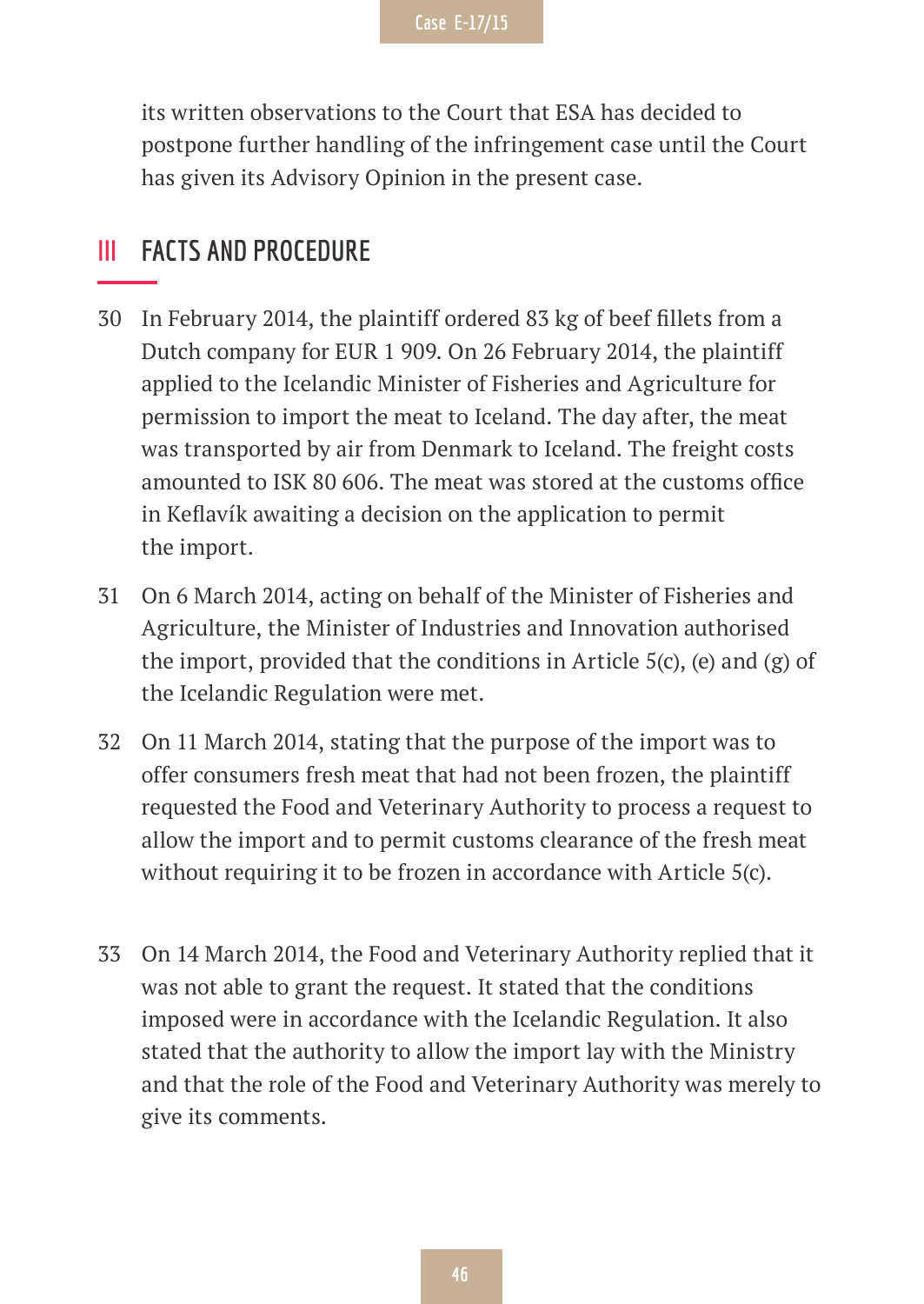- 34 Following this correspondence, the Directorate of Customs stopped clearance of the meat, and it was subsequently discarded at the request of the plaintiff.
- 35 In April 2014, the plaintiff brought a case before Reykjavík District Court, claiming compensation for the costs of the meat and its transport. The plaintiff claims that the defendant's refusal to grant permission to import fresh meat violates Icelandic law and EEA law, in particular Article 18 EEA, the Directive and the Regulation.
- 36 By order of 24 February 2015, Reykjavík District Court accepted the request of the plaintiff to refer certain questions to the Court. Following an appeal from the defendant, the Supreme Court of Iceland (*Hæstirettur Íslands*) decided by judgment of 27 April 2015 to rephrase and amend the questions. Accordingly, by letter of 22 May 2015, registered at the Court on 16 June 2015, the District Court referred the following questions to the Court:
	- **1. Does the field of application of the EEA Agreement, as defined in Article 8 thereof, entail that a Member State of the Agreement has discretion regarding the setting of rules on the importation of raw meat products and is, in this respect, not bound by the provisions of the Agreement and the acts based thereon?**
	- **2. If the answer to the first question is in the negative, then the question arises whether it is compatible with the provisions of [the Directive] that a Member State of the EEA Agreement should set rules demanding that an importer of raw meat products applies for a special permit before the products are imported, and require the submission, for this purpose, of an import declaration, information on the country of origin and production, the type of product and**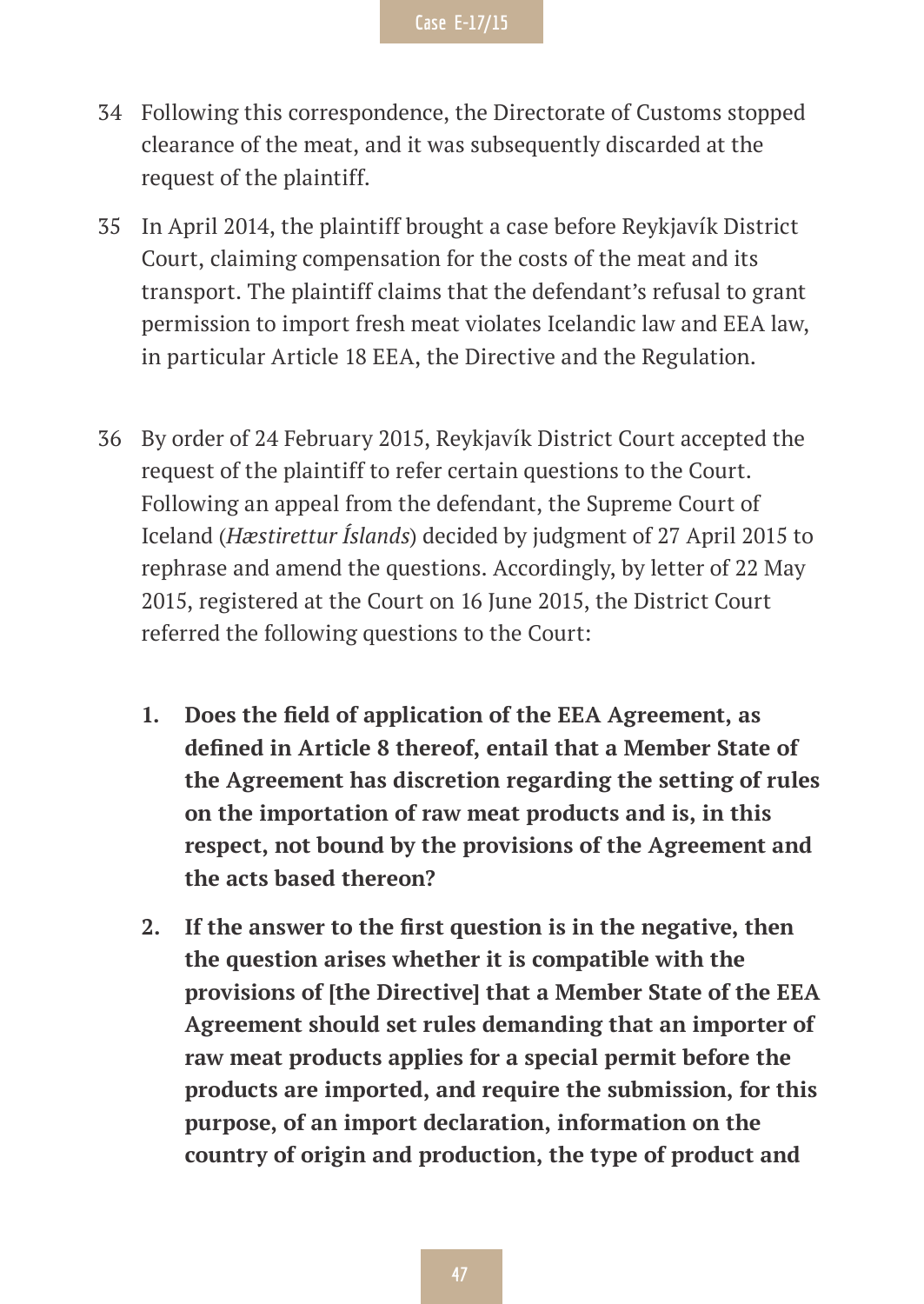

**the producer, and the required certificates, including a certificate confirming that the products have been stored frozen for a certain period prior to customs clearance.**

- **3. The national court requests the opinion of the Court whether the provisions of [the Regulation] are relevant in answering the second question.**
- **4. Following on from the second and third questions, an answer is requested to the question of whether it constitutes a technical barrier to trade in the sense of Article 18 EEA if an EEA State sets rules under which the importation to that State of raw meat products is not permitted.**
- **5. An opinion is requested on whether it affects the answer to the fourth question, if it is permitted, under the rules of the EEA State of destination, to grant exceptions from the general prohibition referred to in that question.**
- **6. If the answer to the fourth and/or fifth question is in the affirmative, an answer is then requested to the question of in which cases such a prohibition on the importation of raw meat products taking into account, as appropriate, the circumstances described in the fifth question, could be considered justifiable with reference to Article 13 EEA. Also, an answer is requested to the question of what requirements should be made regarding proof in this connection, particularly in the light of the precautionary principle of EEA law.**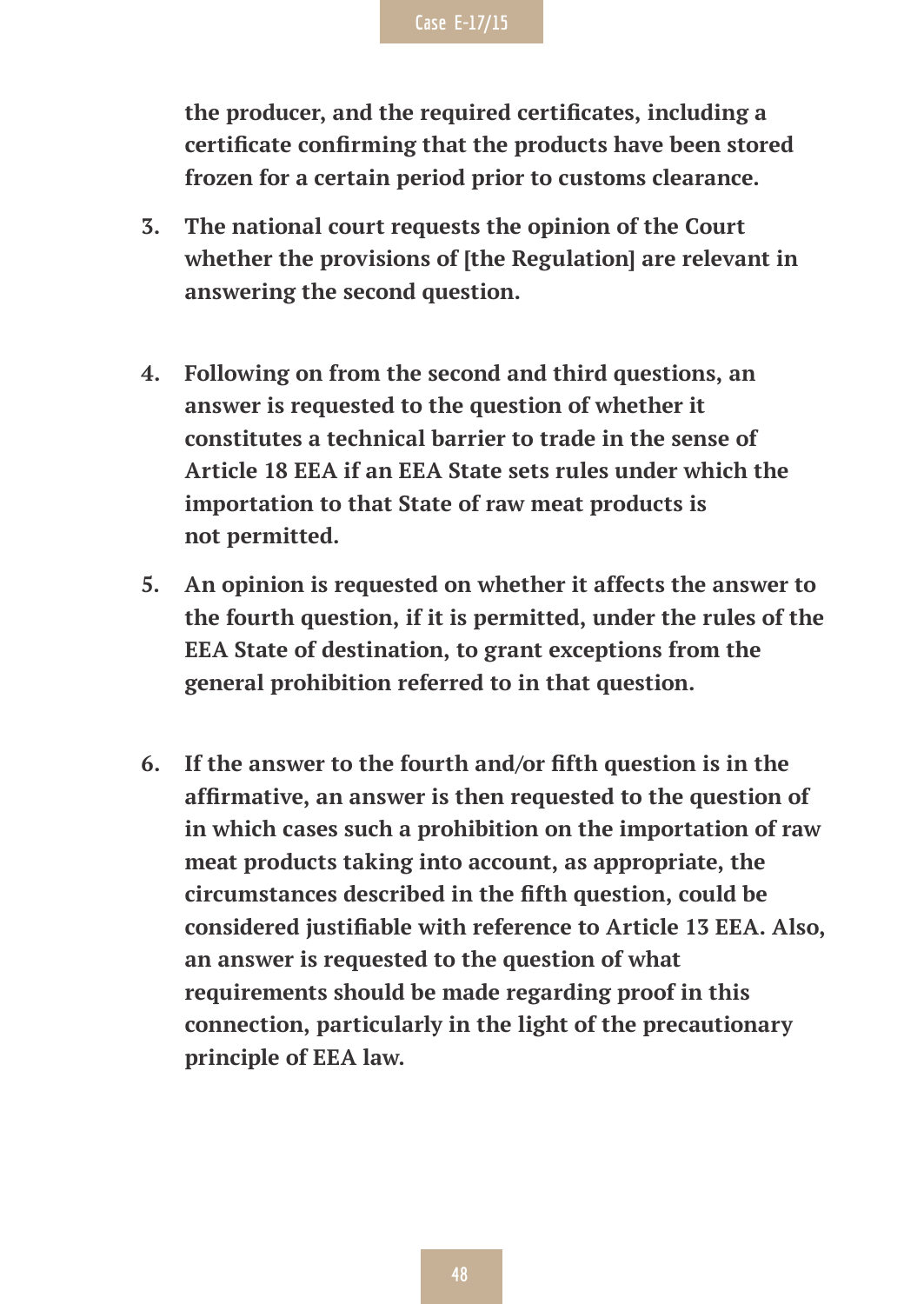### **IV WRITTEN PROCEDURE BEFORE THE COURT**

- 37 Pursuant to Article 20 of the Statute of the Court and Article 97 of the Rules of Procedure, written observations have been received from:
	- the plaintiff, represented by Arnar Þór Stefánsson, Supreme Court Attorney, acting as Counsel;
	- the defendant, represented by Kristján Andri Stefánsson, Director General, Ministry of Foreign Affairs, and Einar Karl Hallvarðsson, State Attorney General and Supreme Court Attorney, acting as Agents, and Jóhannes Karl Sveinsson and Gizur Bergsteinsson, Supreme Court Attorneys, acting as Counsel;
	- the Government of Norway, represented by Janne Tysnes Kaasin, Senior Adviser, Department of Legal Affairs, Ministry of Foreign Affairs, and Torje Sunde, Advocate, Office of the Attorney General (Civil Affairs), acting as Agents;
	- ESA, represented by Carsten Zatschler, Director, Maria Moustakali, Officer, and Írís Ísberg, Temporary Officer, Department of Legal & Executive Affairs, acting as Agents;
	- the European Commission ("the Commission"), represented by Daniele Bianchi, member of its Legal Service, and Kathleen Skelli, a national civil servant on secondment to the Legal Service, acting as Agents.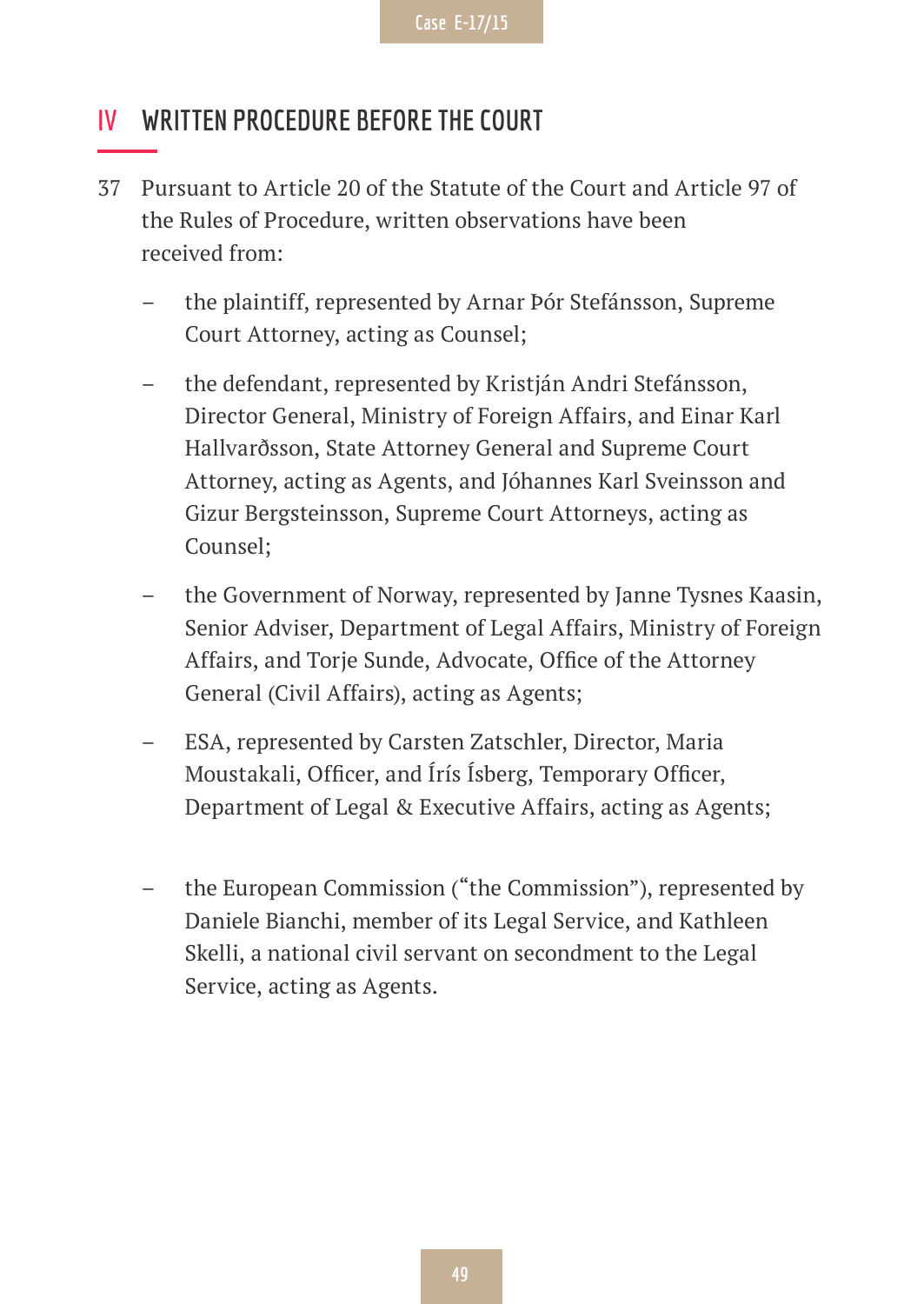# **V SUMMARY OF THE OBSERVATIONS SUBMITTED TO THE COURT**

### **QUESTION 1**

- 38 By its first question, the referring court asks in essence whether an EEA State is bound by the provisions of the EEA Agreement and secondary legislation when setting rules on the import of raw meat products.
- 39 There is agreement between those who have submitted written observations that, pursuant to Article 8(3) EEA, the products at issue fall outside the scope of the EEA Agreement unless otherwise specified. However, there are different views on the significance of Articles 17, 18 and 23 EEA and the legal acts referred to in Annexes I and II.

### **THE PLAINTIFF**

- 40 The plaintiff submits that the provisions of Chapters 2 and 4 of Part II to the EEA Agreement are applicable to the products at issue. Those provisions limit the discretion of the EEA States in setting rules on the import of raw meat products.
- 41 The plaintiff observes that there are specific provisions and arrangements concerning veterinary and phytosanitary matters in Annex I, and concerning technical regulations, standards, testing and certification in Annex II to the EEA Agreement. Article 18 EEA prohibits technical barriers to trade other than those laid down in those arrangements.<sup>6</sup> Accordingly, rules which concern the import of fresh meat and meat products are subject to Article 18 EEA. The

<sup>6</sup> Reference is made to Case E-1/94 *Restamark* [1994-1995] EFTA Ct. Rep. 15, paragraph 42.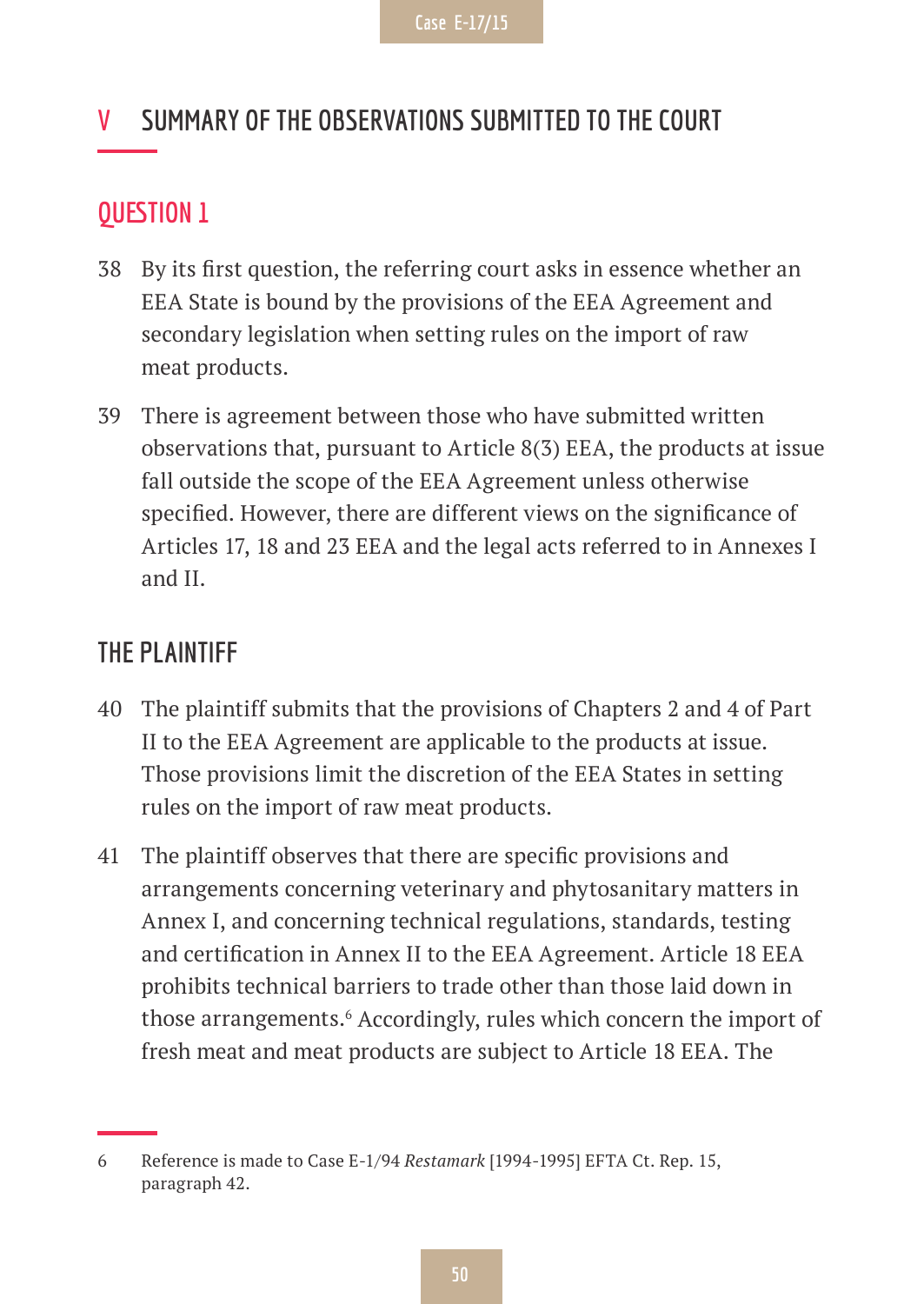plaintiff considers that the rules at issue cannot be justified under Article 13 EEA.

42 Moreover, the plaintiff argues that the disputed rules must be in conformity with the Directive, which was incorporated into the EEA Agreement without any adaptation of relevance for this case. The Regulation is also of relevance in this regard.

#### **THE DEFENDANT**

- 43 The defendant submits that it follows from Article 8 EEA that an EEA State has discretion in establishing rules on the imports of raw meat, unless otherwise specified by the Agreement. Article 18 EEA and the arrangements referred to there do not alter that conclusion.
- 44 As regards the Directive, the defendant contends that the legal effects of it are different in the EU and in Iceland. First, Iceland is not part of the EU's agricultural policy, so it is unable to adjust to the EU rules in the manner expected within the EU. Therefore, unrestricted trade in agricultural products cannot be maintained for Iceland. This was the basis for the negotiation of the EEA Agreement and in particular its Article 17. Second, the application and objective of the Directive is completely different in the EU to what it is in the EEA. The Directive aims at the completion of the internal market for agricultural products, but there is no internal EEA market for such products.
- 45 Consequently, the defendant argues, by introducing the Directive into the EEA context, Iceland merely contributed to ensuring that certain procedures and formalities in terms of health standards would apply to facilitate trade in agricultural products. However, the point has always been maintained that the agricultural system falls in its entirety outside the scope of the EEA Agreement. Iceland can therefore adopt the required safety measures concerning protection of livestock and public health.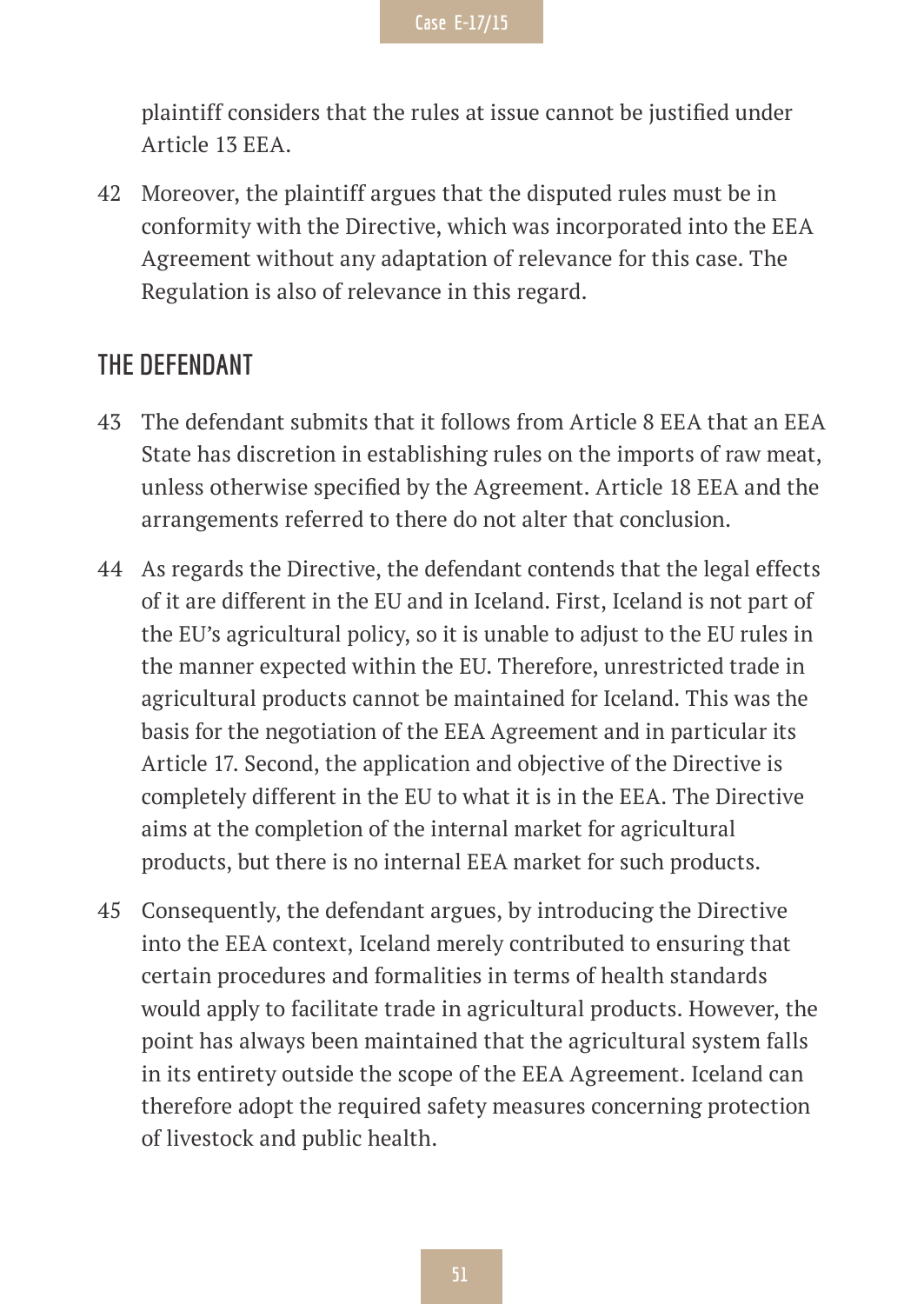### **THE GOVERNMENT OF NORWAY**

- 46 The Government of Norway observes that the EEA States have agreed to a common regulation of some aspects of trade in agricultural and fishery products. This is shown, in particular, in Article 17 EEA with its reference to Annex I on veterinary and phytosanitary matters. Annex I largely reflects the unique expansion of the EEA Agreement that took place from 1999, with the "veterinary agreement" adopted by EEA Joint Committee Decision No 69/98.7 This expansion was a result of the gradual acknowledgement of the need to ease especially the border controls of animal products to avoid unnecessary delays in the transport of such goods. The legal acts in Annex I therefore apply both to agricultural products and to fishery products.
- 47 In the view of the Norwegian Government, Article 18 EEA is intended to ensure that the effects of the harmonised legal acts in Annex I are not counteracted by technical barriers to trade not foreseen in those acts. It is clear from its wording that this provision is not meant to bring agricultural products within the general scope of the EEA Agreement. That is why Article 18 EEA refers specifically to Article 13 EEA to ensure the applicability of that provision.<sup>8</sup>
- 48 The Norwegian Government argues that the scope and purpose of the EEA Agreement as regards agricultural products is an example of an area where EEA law and EU law is not fully harmonised. Thus, a difference in the interpretation of the two agreements cannot be excluded.<sup>9</sup> Accordingly, it must be assessed on a case-by-case basis to what extent the EEA regulatory framework leaves discretion for the EEA States to have specific national regulations.

<sup>7</sup> OJ 1999 L 158, p. 1, and EEA Supplement 1999 No 27, p. 1.

<sup>8</sup> Reference is made to Case E-4/04 *Pedicel* [2005] EFTA Ct. Rep. 1, paragraph 27.

<sup>9</sup> Reference is made to Joined Cases E-9/07 and E-10/07 *L'Oréal* [2008] EFTA Ct. Rep. 259, paragraph 27.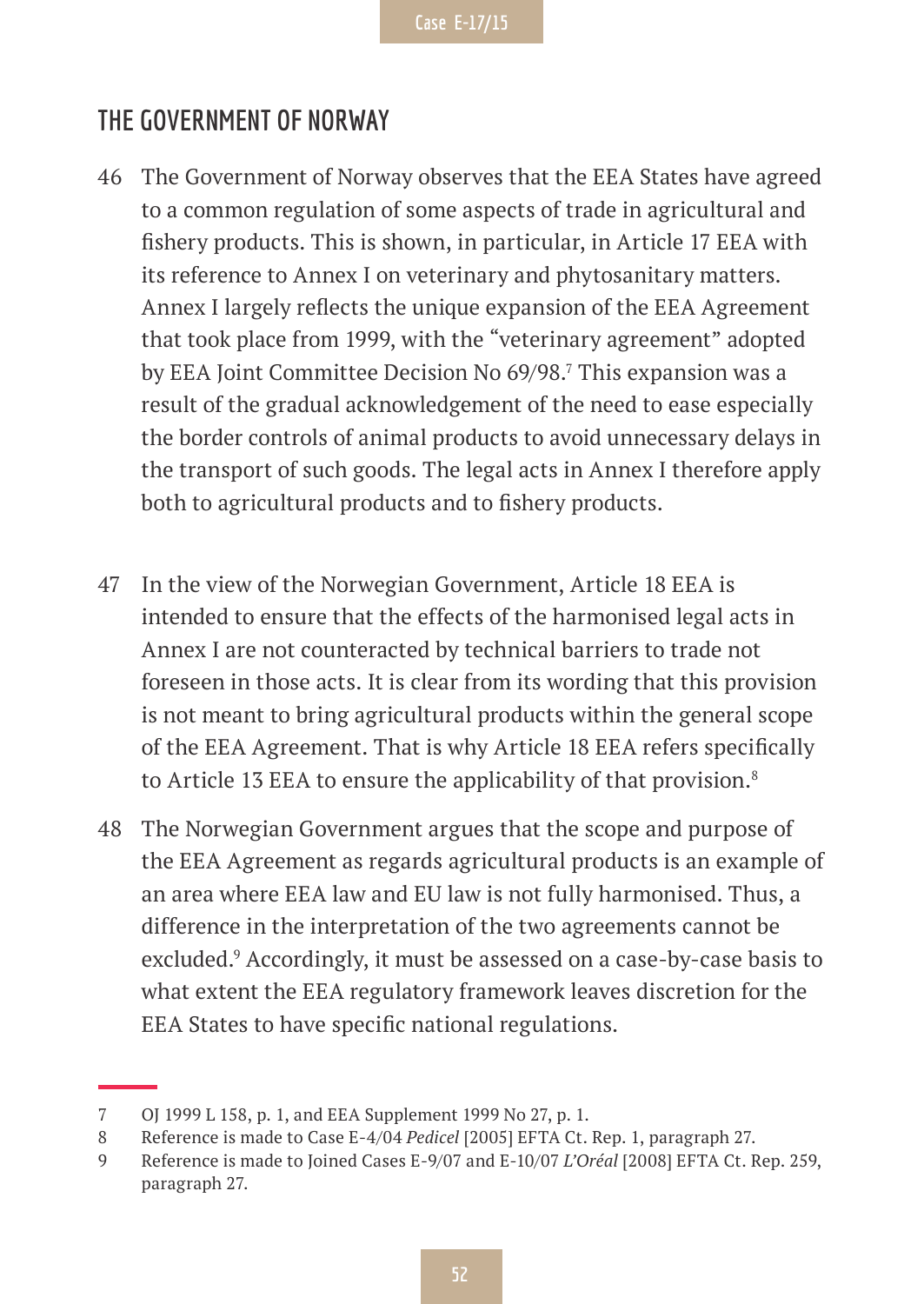49 The Government of Norway proposes that the first question should be answered as follows:

*The regulatory discretion of the EEA States is limited by the provisions of the EEA Agreement, also as regards agricultural products, but only within the scope of the Agreement and to the extent that the relevant rules in the Agreement apply in the case at hand.*

# **ESA**

- 50 ESA submits that agricultural products and foodstuffs remain subject to the provisions of Chapter 2 and 4 of Part II of the Agreement. Article 17 EEA refers to Annex I, which includes the Directive as well as the foodstuffs legislation known as the "Hygiene Package" and relevant animal health and welfare rules applicable in the EEA.10 Those legal acts harmonised the conditions under which products of animal origin are produced and placed on the market and circulated in the EEA. Furthermore, Article 23(a) EEA refers to Annex II on technical regulations, standards, testing and certification, which contains a specific chapter related to foodstuffs.
- 51 ESA submits that the inclusion of Chapters 2 and 4 and the legal acts referred to in Annexes I and II would be devoid of any meaning and effectiveness if EEA States were free not to apply those provisions. Pursuant to Article 7 EEA, Iceland is bound to ensure the full implementation of the relevant acts.<sup>11</sup> Thus, any national measure related to veterinary checks on raw meat has to be compatible with the Directive and related legislation on animal products.

<sup>10</sup> Reference is made to Regulation (EC) No 853/2004 and Regulation (EC) No 854/2004 forming part of the "Hygiene Package" and Regulation (EC) No 882/2004 on animal welfare, referred to at point 17 of subchapter 6.1, point 12 of subchapter 1.1 and point 11 of subchapter 1.1, respectively, of Chapter I of Annex I to the EEA Agreement.

<sup>11</sup> Reference is made to Case E-2/12 *HOB-vín* [2012] EFTA Ct. Rep. 1092, paragraph 46.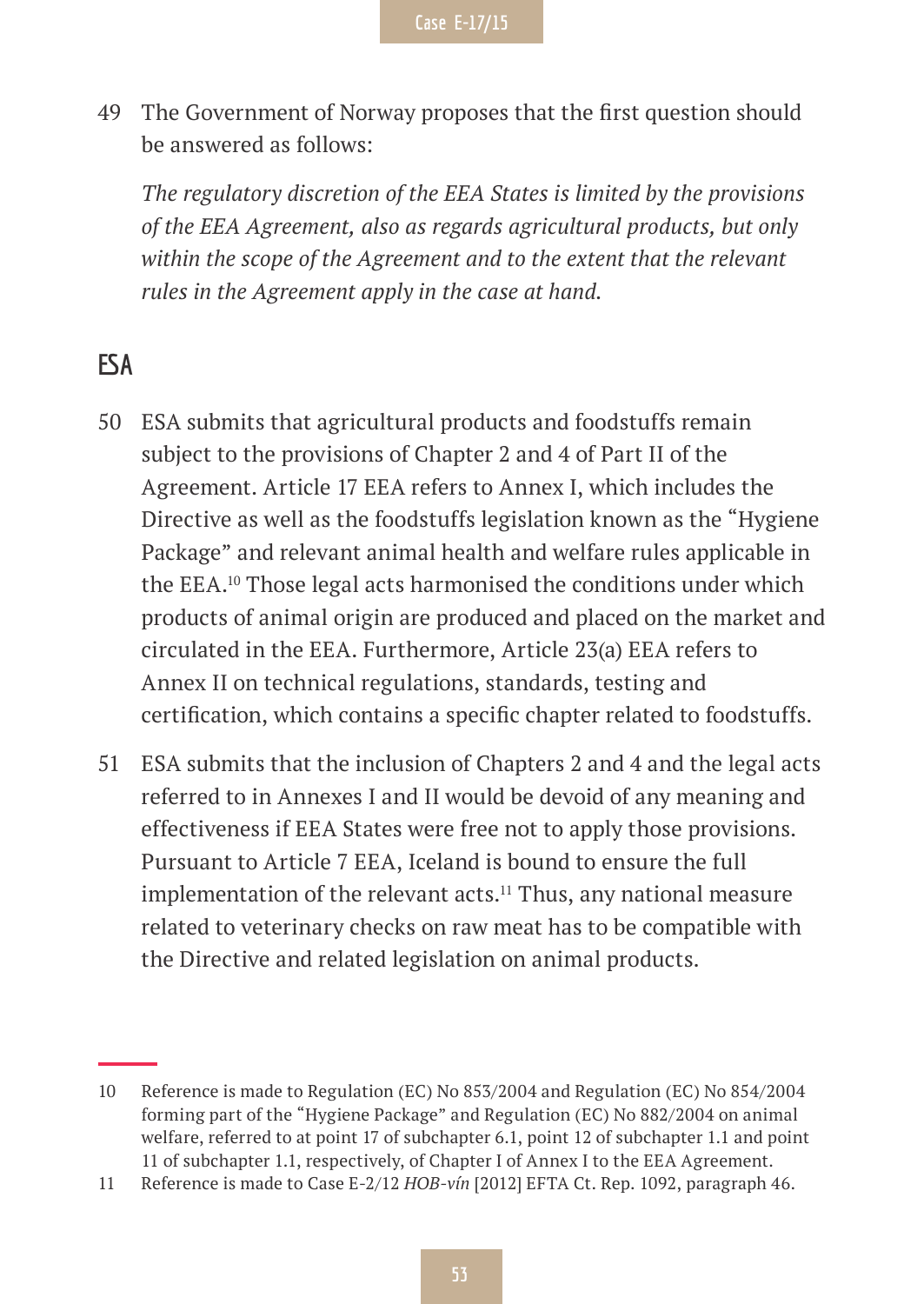52 ESA proposes that the Court should answer the first question as follows:

*The field of application of the free movement of goods under the EEA Agreement, as it results from Articles 8, 17 and 23(a) and (b) thereof, entails that an EEA State is bound by the provisions of the EEA Agreement and the acts based thereon in setting rules on the importation of raw meat products.*

# **THE COMMISSION**

- 53 The Commission submits that Chapters 2 and 4 of Part II of the EEA Agreement extend the scope of the agreement to include agricultural and food products. Articles 17 and 23(a) refer to Annexes I and II, respectively, thereby giving effect to the Directive and related legislation. The inclusion of those articles of the EEA Agreement would be rendered ineffective and meaningless if the EEA States could elect not to apply them. It is in this context that the scope of Article 8(3) EEA must be understood.
- 54 Furthermore, the Commission continues, an uncertainty concerning the scope of those articles is dispelled by Article 18 EEA, which specifically provides that those articles apply to products other than those covered by Article 8(3) EEA, and that they shall not be compromised by other technical barriers to trade.
- 55 As the Commission understands it, it is therefore clear from the intention of the EEA Agreement that agricultural and food products may be captured by specific provisions incorporated into Part II of the EEA Agreement.12 Consequently, an EEA State is obliged to fully apply and implement the provisions of Chapters 2 and 4 of Part II of

<sup>12</sup> Reference is made to *HOB-vín*, cited above, paragraph 27.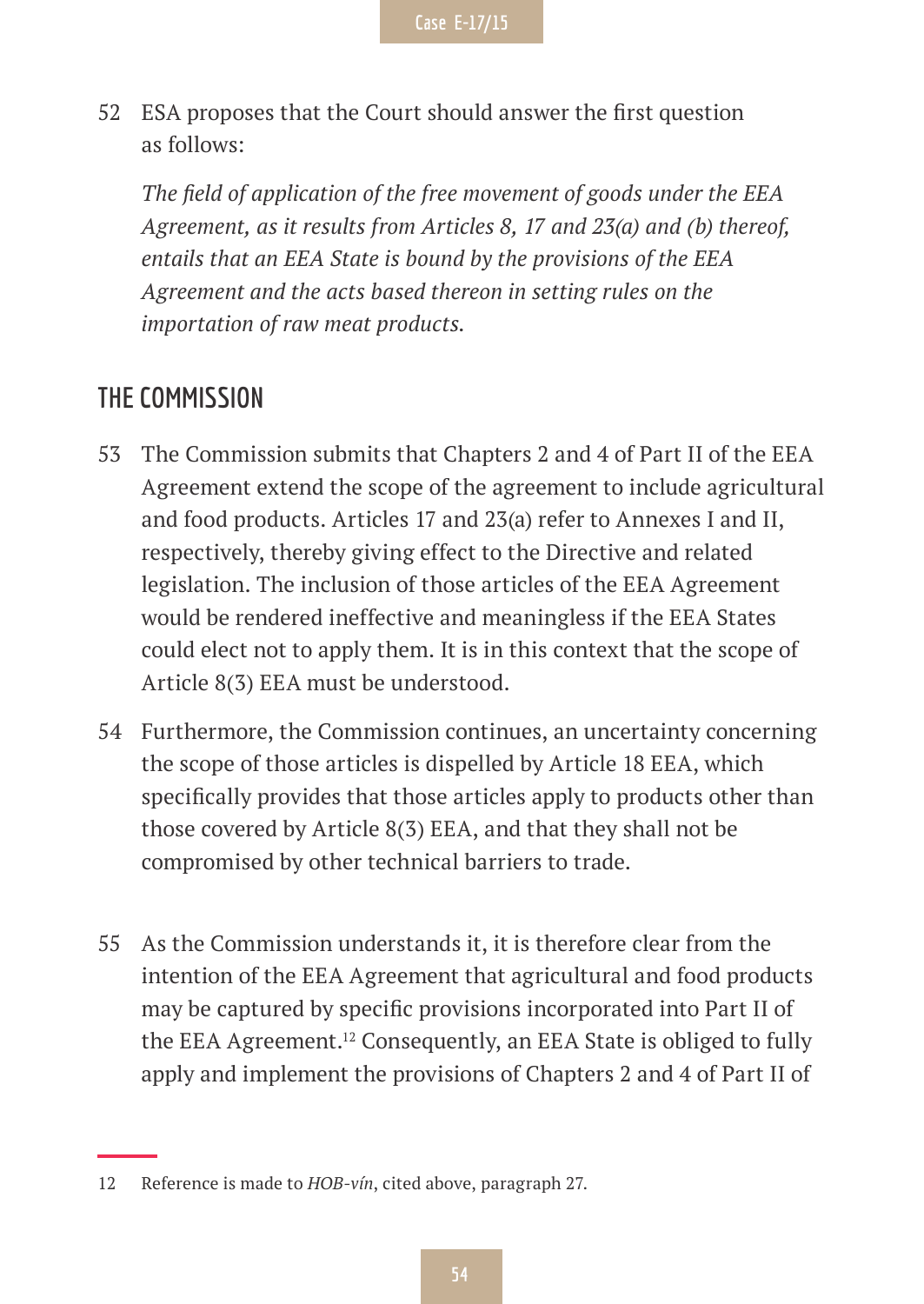the EEA Agreement and the legal acts referred to in Annexes I and II. With regard to veterinary checks on raw meat, the provisions of the Directive apply. An EEA State does not have discretion to substitute or supplement those provisions with its own national rules.

56 The Commission proposes the following answer to the first question:

*The field of application of the EEA Agreement, as defined in Article 8 thereof, does not entail that a Member State of the Agreement has discretion regarding the setting of rules on the importation of raw meat products but is, in this respect bound by the provisions of the Agreement and the acts based thereon.*

# **QUESTION 2**

57 By its second question, which arises in the case of a negative answer to the first question, the referring court asks, in essence, whether requirements imposed on the importer of raw meat, such as those contained in Articles 3 to 5 of the Icelandic Regulation, are compatible with the Directive.

# **THE PLAINTIFF**

58 The plaintiff argues that it is clear from the wording of the Directive and the consistent interpretation of its Article 5 that the Directive exhaustively harmonises the veterinary checks that can take place in the State of destination of the products covered by the Directive.<sup>13</sup> The Directive does not contain any provision that would allow EEA

<sup>13</sup> Reference is made to Cases C-186/88 *Commission* v *Germany* [1989] ECR 3997; C-102/96 *Commission* v *Germany* [1998] ECR I-6871; C-111/03 *Commission* v *Sweden* [2005] ECR I-8789; and C-455/06 *Danske Slagterier* [2009] ECR I-2119.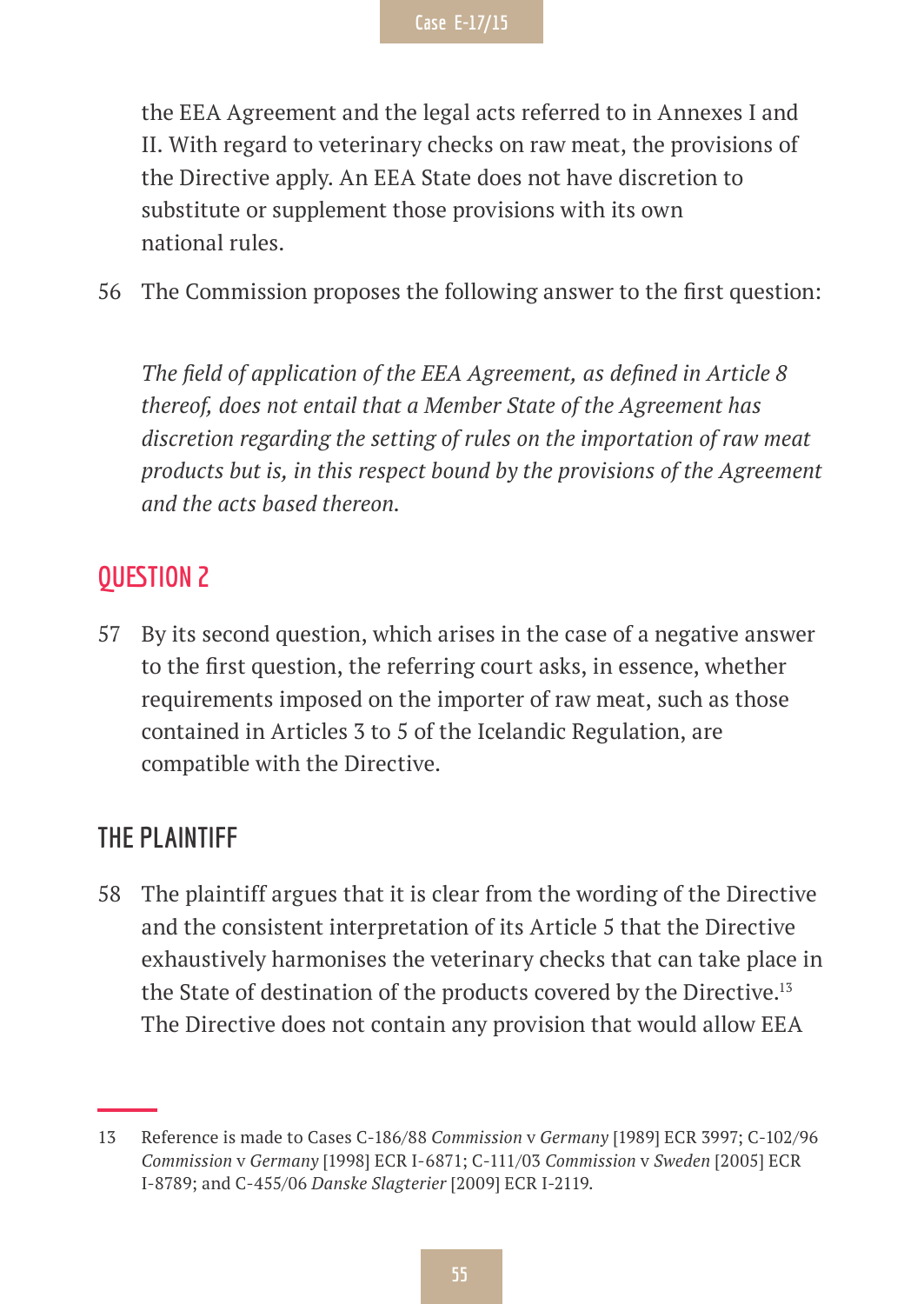States to impose stricter rules, save "protective measures" which are temporary by nature and strictly circumscribed. Furthermore, the European Court of Justice ("the ECJ") has held that a detailed and harmonised system of health inspections of fresh meat replaces all other inspection systems existing within the country of destination.14

- 59 In this regard, the plaintiff argues that, in areas where European legislation provides for harmonisation, recourse to justification under Article 36 of the Treaty on the Functioning of the European Union ("TFEU"), corresponding to Article 13 EEA, is not available.<sup>15</sup>
- 60 In the plaintiff's view, the administrative formalities mentioned in the question referred constitute veterinary checks within the meaning of Article 2 of the Directive. As those requirements constitute obligations that go beyond the controls permitted at the place of destination under Article 5 of the Directive, they are not permitted.
- 61 The plaintiff contends that the ECJ has ruled that similar additional veterinary checks placed on imports of animal products are not compatible with harmonised rules on veterinary checks.16 The reasoning in those cases shows that even a prior notification system is not in line with the requirements of the Directive. Thus, it must be clear that a prior authorisation system, such as the one at issue, is incompatible with the Directive.
- 62 Moreover, the plaintiff submits that the administrative formalities require importers to fulfil certain substantive conditions. That is not

<sup>14</sup> Reference is made to *Commission* v *Sweden*, cited above, and Joined Cases C-277/91, C-318/91 and C319/91 *Ligur Carni and Others* [1993] ECR I-6621.

<sup>15</sup> Reference is made to Cases C-52/92 *Commission* v *Portugal* [1993] ECR I-2961, 251/78 *Denkavit Futtermittel* [1979] ECR 3369 and C-1/96 *Compassion in World Farming* [1998] ECR I-1251.

<sup>16</sup> Reference is made to Case C-186/88 *Commission* v *Germany* and *Commission* v *Sweden*, both cited above.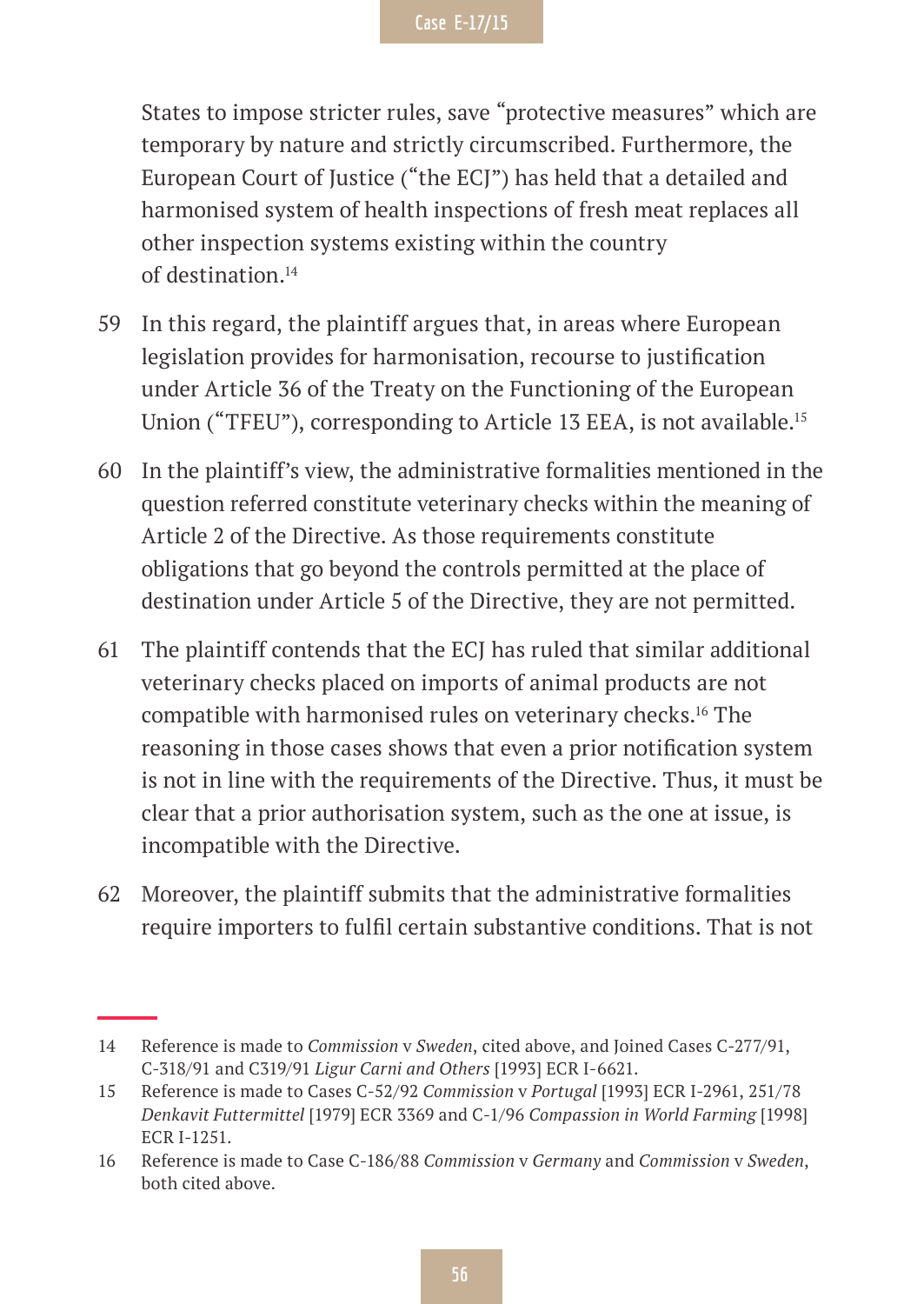permitted under Article 5 of the Directive, as veterinary checks in the State of destination can only aim at verifying, by means of nondiscriminatory veterinary spot-checks, that the requirements of Article 3 of the Directive have been complied with, that is whether the product has been obtained, checked, marked and labelled in accordance with EEA rules. EEA States cannot therefore impose checks that do not find their basis in EEA rules. In the plaintiff's view, there is no basis in those rules for the requirement in Article 5(c) of the Icelandic Regulation to demonstrate that products have been stored frozen for a certain period of time prior to customs clearance.

63 Against that background, the plaintiff concludes that the administrative formalities at issue and the imposition of substantive requirements on the importers, such as the obligation to freeze raw meat, are in breach of Article 5 of the Directive.

#### **THE DEFENDANT**

64 The defendant submits that the Directive was enacted with a view to completing the internal market and pursuing the common agricultural policy.17 In the EEA there is no internal market for the products at issue and there is no common agricultural policy. The products at issue do not enjoy a right to free movement within the EEA. The isolated geographical location of Iceland and the immunological vulnerability of the country's animal population is also reflected by the numerous acts in Annex I to the EEA Agreement that are not applicable to Iceland. Thus, the specific EEA context of the Directive and the special circumstances of Iceland must be taken into account when interpreting the Directive.<sup>18</sup>

<sup>17</sup> Reference is made to Case C-102/96 *Commission* v *Germany*, paragraph 27, and *Commission* v *Sweden*, paragraph 42, both cited above.

<sup>18</sup> Reference is made to Case C-128/94 *Hönig* [1995] ECR I-3389, paragraph 9, and *L'Oréal*, cited above, paragraph 28.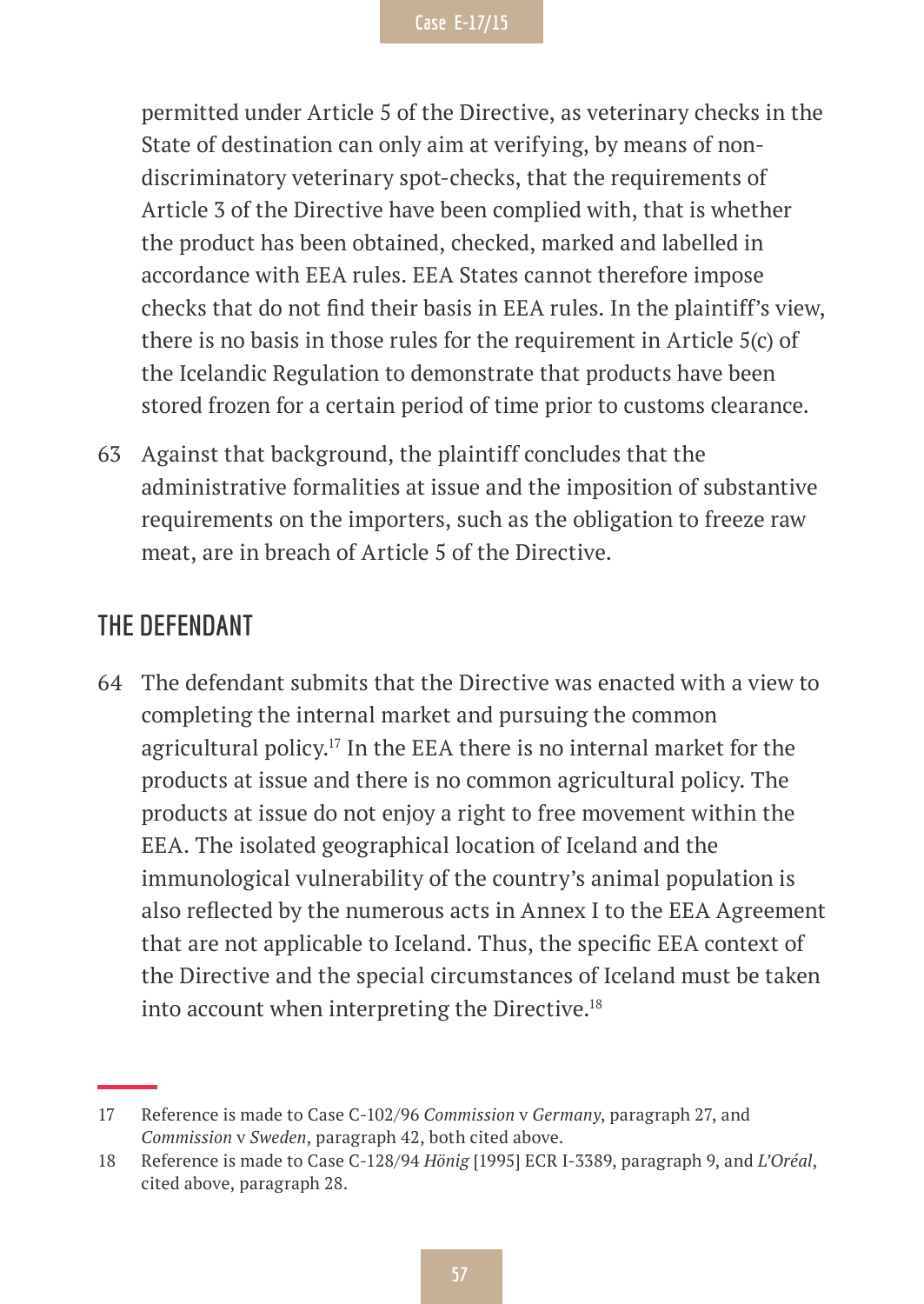- 65 The defendant observes that the matter in dispute in the main proceedings concerns the "freezing certificate". However, it is not clear from the reference from the District Court for what reason all the Icelandic rules concerning the import of raw meat should be reviewed in the light of the Directive in the present proceedings.
- 66 As regards the "freezing certificate" at issue, the defendant submits that the certificate does not discourage imports of raw meat, as can be seen from the increasing volume of imported meat over the last ten years. Moreover, the certificate does not seek to double-check compliance with requirements that have been checked in the State of dispatch. Iceland has full trust in the veterinary checks that are conducted in other EEA States by virtue of the common EEA rules. The certificate only seeks to take care of the very special situation of Iceland. That objective lies beyond the EEA rules.
- 67 Against that background, the defendant submits that the requirement that a "freezing certificate" be presented at import does not come within the scope of the Directive.

### **ESA**

- 68 ESA essentially shares the observations on the second question submitted by the plaintiff. In addition, it has submitted observations on the compatibility with the Directive of Article  $5(e)$ , (f) and (g) of the Icelandic Regulation.
- 69 In relation to the salmonella certificate required under Article 5(e) of the Icelandic Regulation, ESA observes that, according to Article 8 of Regulation (EC) No 853/2004, EEA States may impose additional guarantees in respect of salmonella only if they meet certain requirements. Such additional guarantees have been established for Finland and Sweden, and there is a possibility for other EEA States to apply them if they have a control programme recognised as equivalent to that approved in Finland and Sweden. Iceland has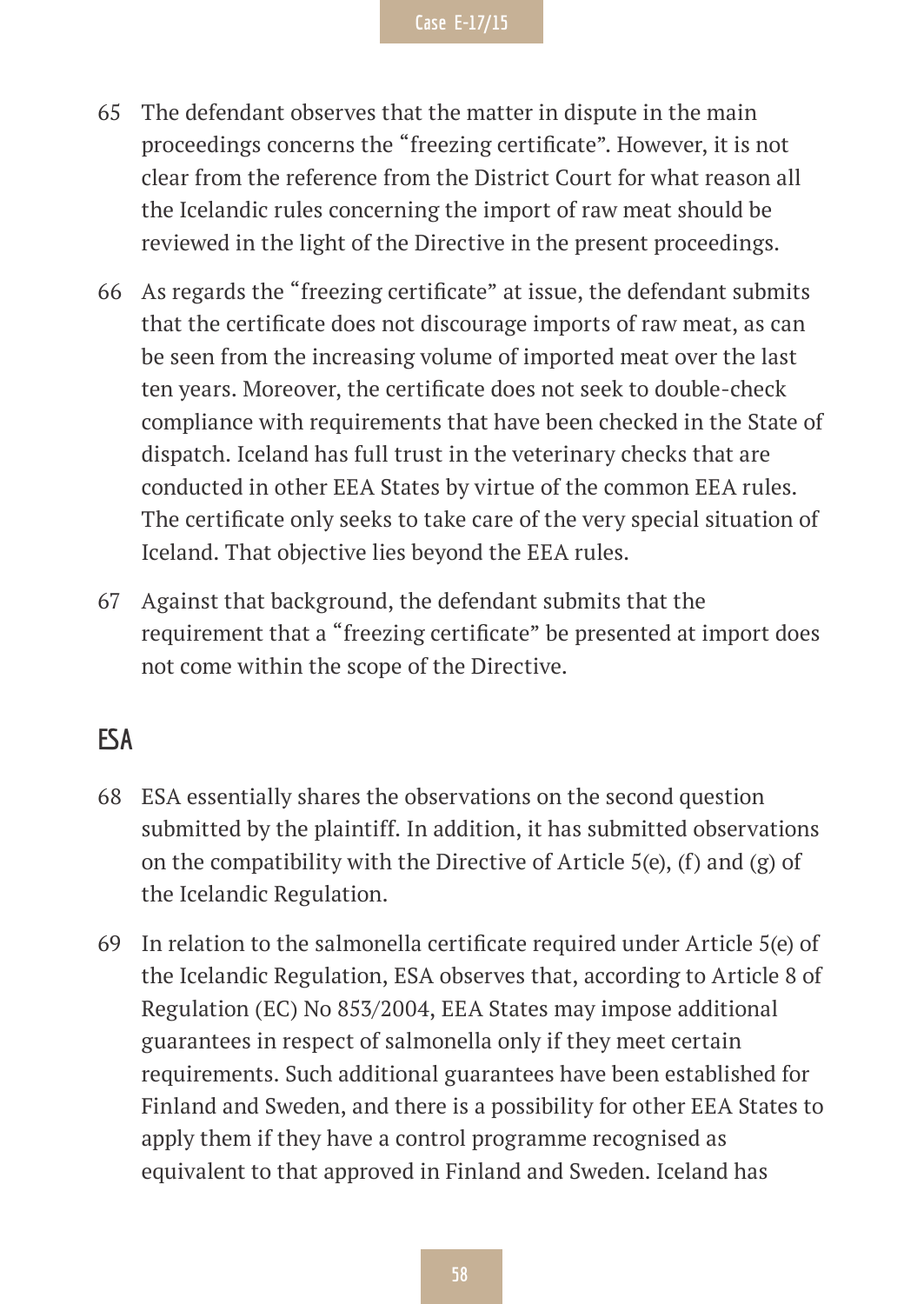submitted to ESA a national control programme for salmonella in poultry and poultry products, but it has not applied for a recognition of equivalence to that approved in Finland and Sweden. Iceland may therefore not apply the additional guarantees provided for in Article 8 of that regulation.

- 70 In relation to Article 5(f) of the Icelandic Regulation and the requirement that the products mentioned therein conform to the regulation on food contaminants, ESA notes that the EEA legislation on contaminants in food sets out maximum levels for certain contaminants.19 That legislation does not contain any provisions giving EEA States a legal basis to impose on importers the completion of a systematic procedure to demonstrate that food products are in conformity with the current legislation on food contaminants.
- 71 ESA understands Article 5(g) of the Icelandic Regulation to the effect that this entails a systematic obligation for the importer to present to the Food and Veterinary Authority photographs/pdf documents illustrating the packaging. ESA notes that the EEA legislation on the labelling of foodstuffs<sup>20</sup> does not provide a legal basis for EEA States to impose on importers the completion of a systematic procedure to demonstrate that food products are in conformity with legislation on labelling.
- 72 Consequently, ESA submits that the substantive requirements imposed on the importer under Article  $5(c)$ ,  $(e)$ ,  $(f)$  and  $(g)$  of the Icelandic Regulation do not find a legal basis in EEA law and go

<sup>19</sup> Reference is made to Regulation (EEC) No 315/93 and Regulation (EC) No 1881/2006, referred to at points 54f and 54zzzz, respectively, of Chapter XII of Annex II to the EEA Agreement.

<sup>20</sup> Reference is made to Regulation (EU) No 1169/2011, referred to at point 86 of Chapter XII of Annex II to the EEA Agreement.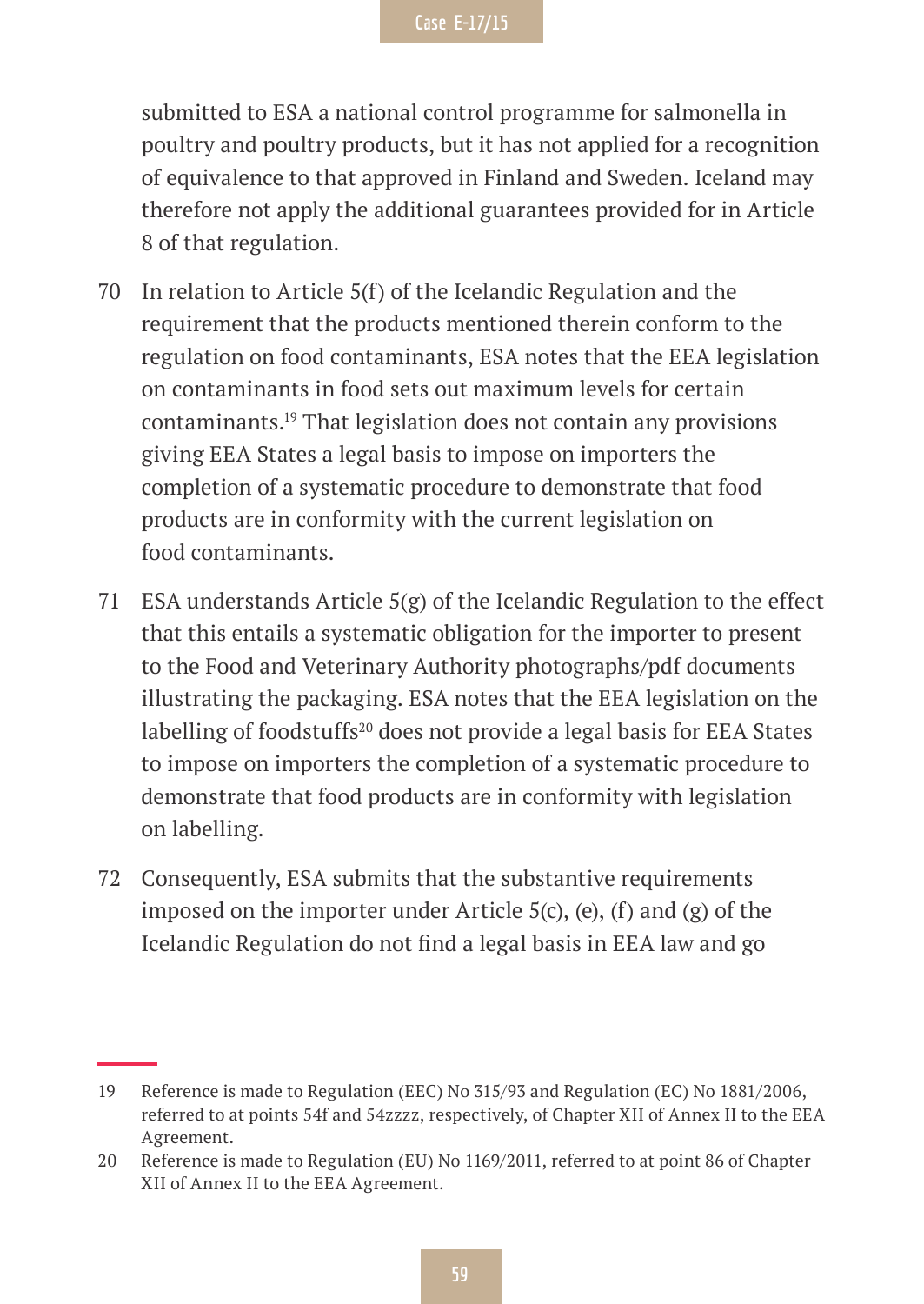beyond the veterinary checks allowed under Article 5 of the Directive.

- 73 ESA rejects Iceland's argument that, since there remain border controls in the EEA in the form of customs controls, the Directive cannot be read as excluding systematic border controls. In ESA's view, the existence of customs controls on agricultural goods by EFTA States cannot justify the existence of additional veterinary checks. Customs controls and veterinary checks follow different purposes and operate in different spheres of the EEA Agreement.
- 74 ESA proposes that the Court should answer the second question as follows:

*It is not compatible with the provisions of [the Directive] that an EEA State requires an importer of raw meat products to apply for a special permit before the products are imported, and to submit, for this purpose, of an import declaration, information on the country of origin and production, the type of product and the producer, and certain certificates, including a certificate confirming that the products have been stored frozen for a certain period prior to customs clearance.*

### **THE COMMISSION**

75 The Commission submits that the rules and requirements in question fall within the definition of veterinary checks under Article 2 of the Directive. The Directive's aim, expressed in recital 4 of its preamble, to harmonise the basic requirements relating to the safeguarding of public health and animal health is incompatible with the notion that an EEA State has discretion to impose additional rules or alternative requirements on those trading in animal products.<sup>21</sup>

<sup>21</sup> Reference is made to *Commission* v *Sweden*, cited above, paragraph 63.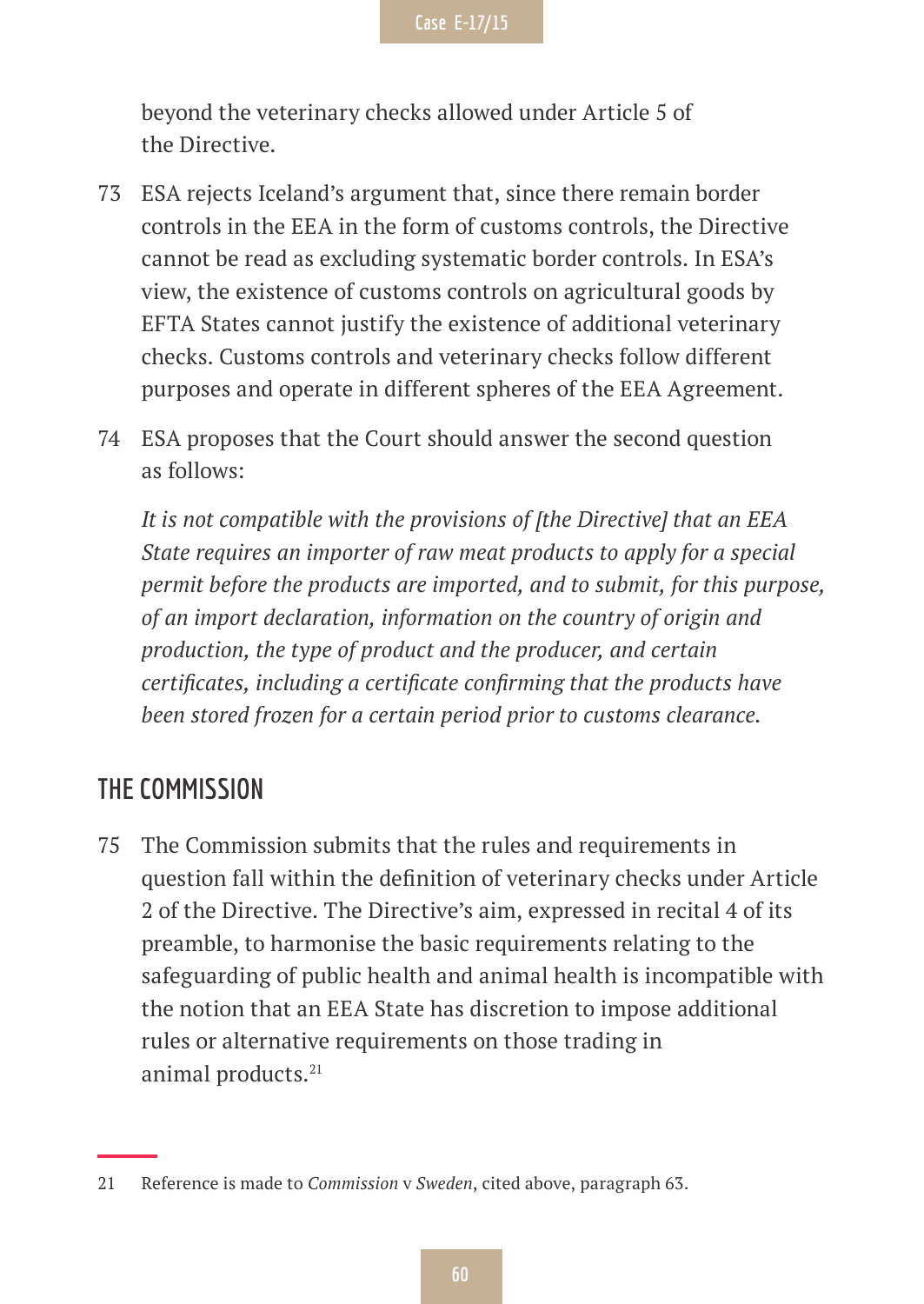- 76 In the Commission's view, the Directive provides for a uniform, harmonised method for the application of EEA rules relating to veterinary checks of animal products traded within the area to which the EEA Agreement applies.<sup>22</sup> Within the context of this harmonised system, the scope for an EEA State to impose additional controls or requirements with respect to products being imported into its territory is strictly limited.<sup>23</sup> The checks that may be carried out at the place of destination are described in Article 5 of the Directive. EEA States are given no discretion to impose more rigorous measures, save for "protective measures" which are temporary in nature and are required to control an established outbreak of a zoonosis or disease or a cause likely to constitute a serious hazard to animals or humans. Furthermore, as the Directive has exhaustively harmonised the regulatory regime for veterinary checks for animal products, the imposition of additional requirements or rules by the EEA State of destination cannot be justified under Article 13 EEA or Article 36 TFEU.24
- 77 According to the Commission, the kind of rules and requirements described by the national court appear not to fall within the type of checks permitted by Article 5 of the Directive. Insofar as the requirements are systematic, they cannot be described as spotchecks, and as such go beyond what is permissible pursuant to Article 5. In particular, the requirement that the product must have been stored frozen for a certain period of time prior to customs clearance is wholly outside and beyond what is required under the Directive or any act to which it refers.

<sup>22</sup> Reference is made to Cases C-186/88 *Commission* v *Germany*, C-102/96 *Commission* v *Germany*, paragraphs 26 and 27, and *Commission* v *Sweden*, paragraph 51, all cited above.

<sup>23</sup> Reference is made to *Commission* v *Sweden*, cited above, paragraph 52.

<sup>24</sup> Reference is made to *Commission* v *Portugal*, paragraph 17, *Denkavit Futtermittel*, paragraph 14 and *Compassion in World Farming*, paragraph 47, all cited above.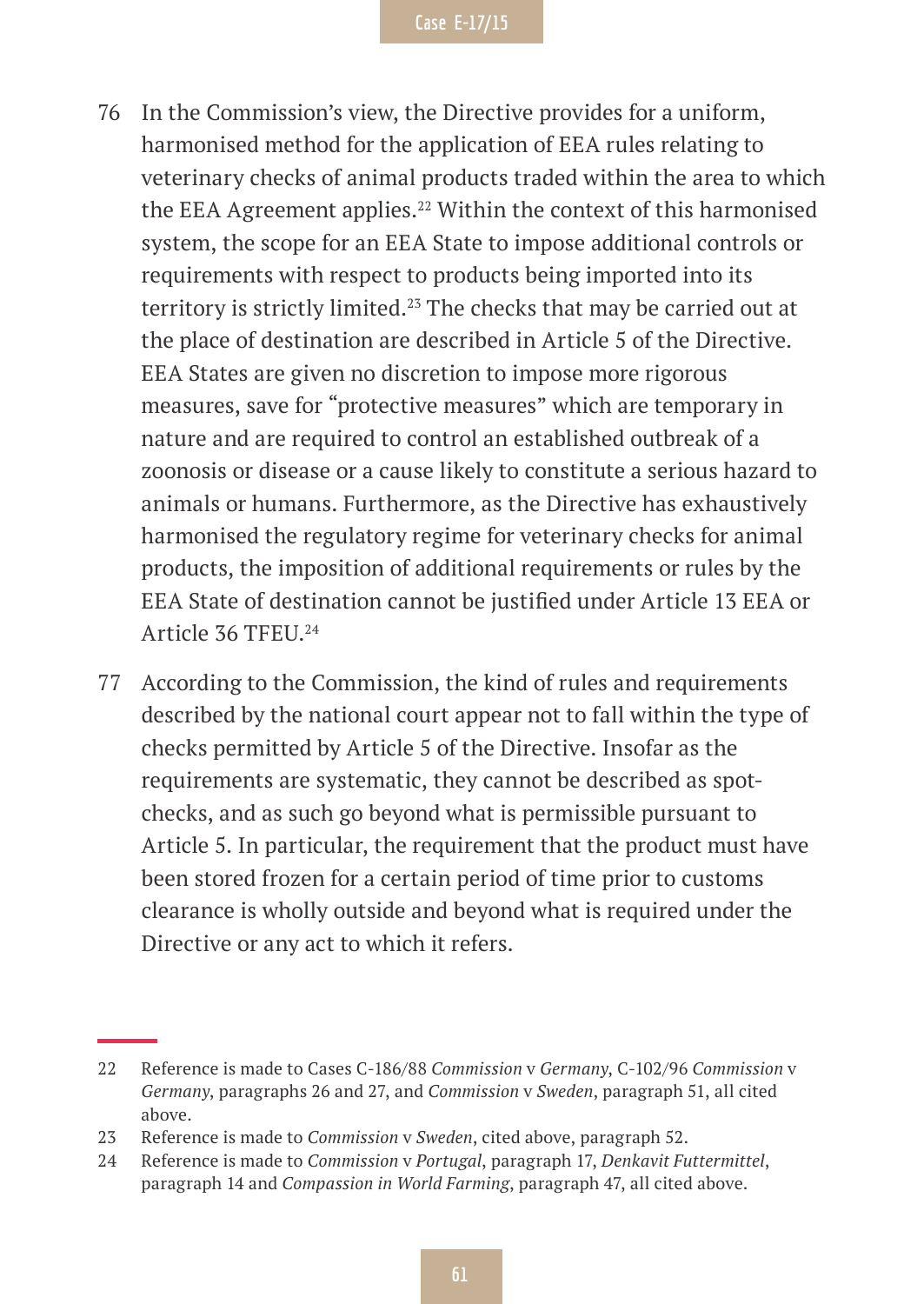- 78 Furthermore, the Commission maintains that the ECJ has held that rules similar to those set out in the question referred are not compatible with harmonised rules on veterinary checks.<sup>25</sup>
- 79 The Commission proposes that the second question should be answered as follows:

*It is not compatible with the provisions of [the Directive] that a Member State of the EEA Agreement should set rules demanding that an importer of raw meat products applies for a special permit before the products are imported, and require the submission, for this purpose, of an import declaration, information on the country of origin and production, the type of products and the producer, and the required certificates, including a certificate confirming that the products have been stored frozen for a certain period of time prior to customs clearance.*

# **QUESTION 3**

80 By its third question, the referring court asks whether the provisions of the Regulation are relevant in answering the second question.

# **THE PLAINTIFF**

81 The plaintiff submits that the disputed administrative formalities must be considered in the light of the aim of food law, laid down in Article 5(2) of the Regulation, that is to achieve the free movement in the EEA of food and feed manufactured or marketed according to the general principles and requirements in Chapter II of the Regulation. According to the plaintiff, the disputed measures fail to satisfy the requirements of risk analysis and risk assessment laid down in Article 6(1) and (2) of the Regulation.

<sup>25</sup> Reference is made to *Commission* v *Sweden*, cited above, paragraphs 58 and 63.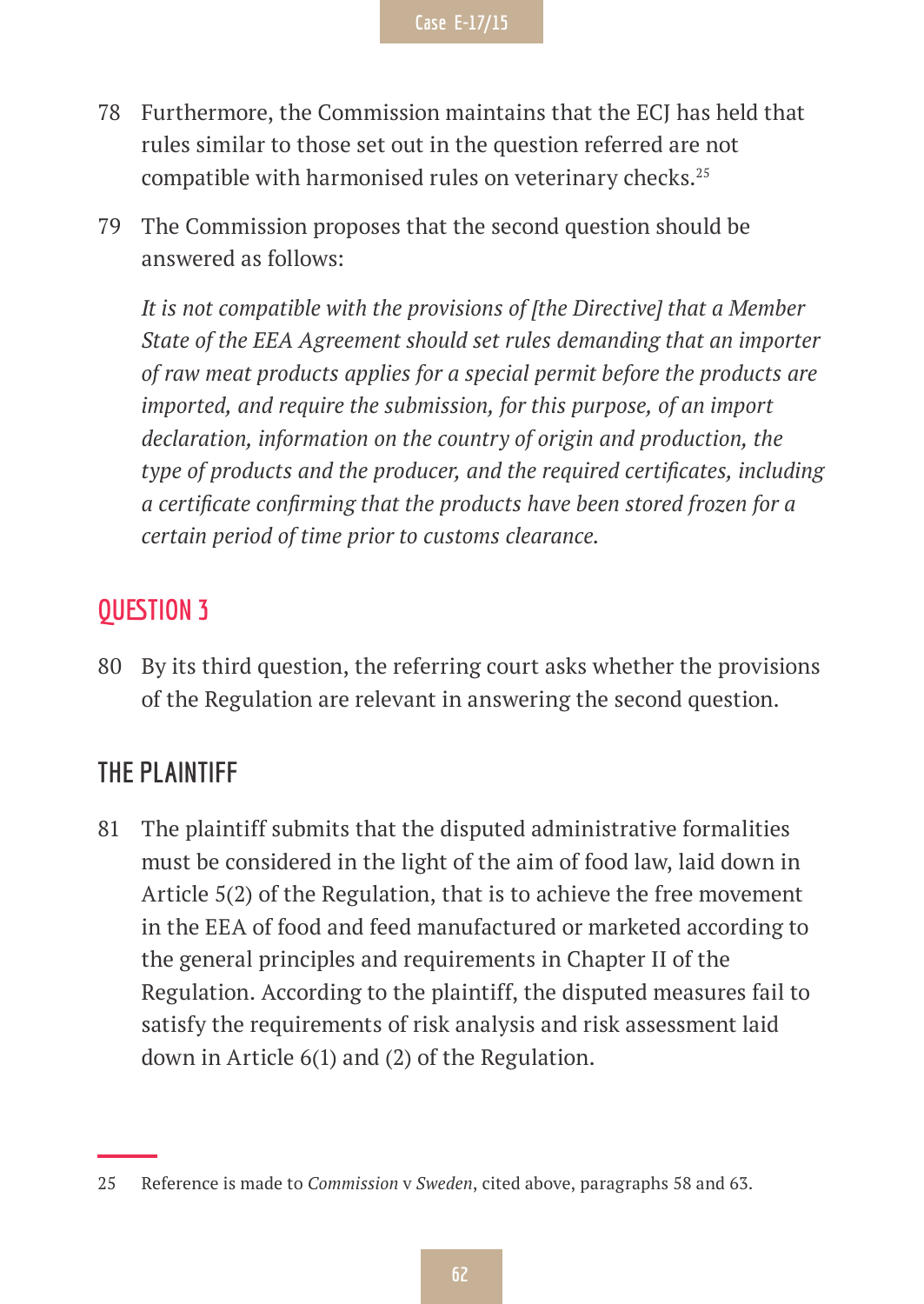- 82 The plaintiff also challenges the defendant's application of the precautionary principle in Article 7 of the Regulation. Neither the conditions in Article 7(1) for provisional risk management measures, nor the limits applying under Article 7(2) to the contents and duration of such measures, have been respected as regards the disputed measures.
- 83 Finally, the plaintiff refers to Chapter III of the Regulation, establishing the European Food Safety Authority ("EFSA"). In the plaintiff's view, the EFSA undoubtedly plays an important role in maintaining harmonisation concerning food safety and relevant criteria concerning food and feed safety in the internal market. Therefore, the responsibility concerning this matter rests with EFSA, not unilaterally with individual EEA States.

### **THE DEFENDANT**

84 The defendant submits that the Regulation lays down general principles and requirements for food law with which Iceland complies. The requirement of a "freezing certificate" is nevertheless not affected by the Directive. Accordingly, the defendant submits that the Regulation does not alter the answer to the second question.

# **ESA**

85 ESA submits that the Regulation sets out the general principles and requirements of food safety legislation, and that it relies on more specific EEA legislation setting requirements destined to ensure the safety of foodstuffs placed on the market in the EEA. It is primarily those specific rules, such as the Hygiene Package, which determine, as far as food safety is concerned, whether foods of animal origin can be placed on the market. That is confirmed by Article 14(7) of the Regulation. It also follows from case law that the Regulation is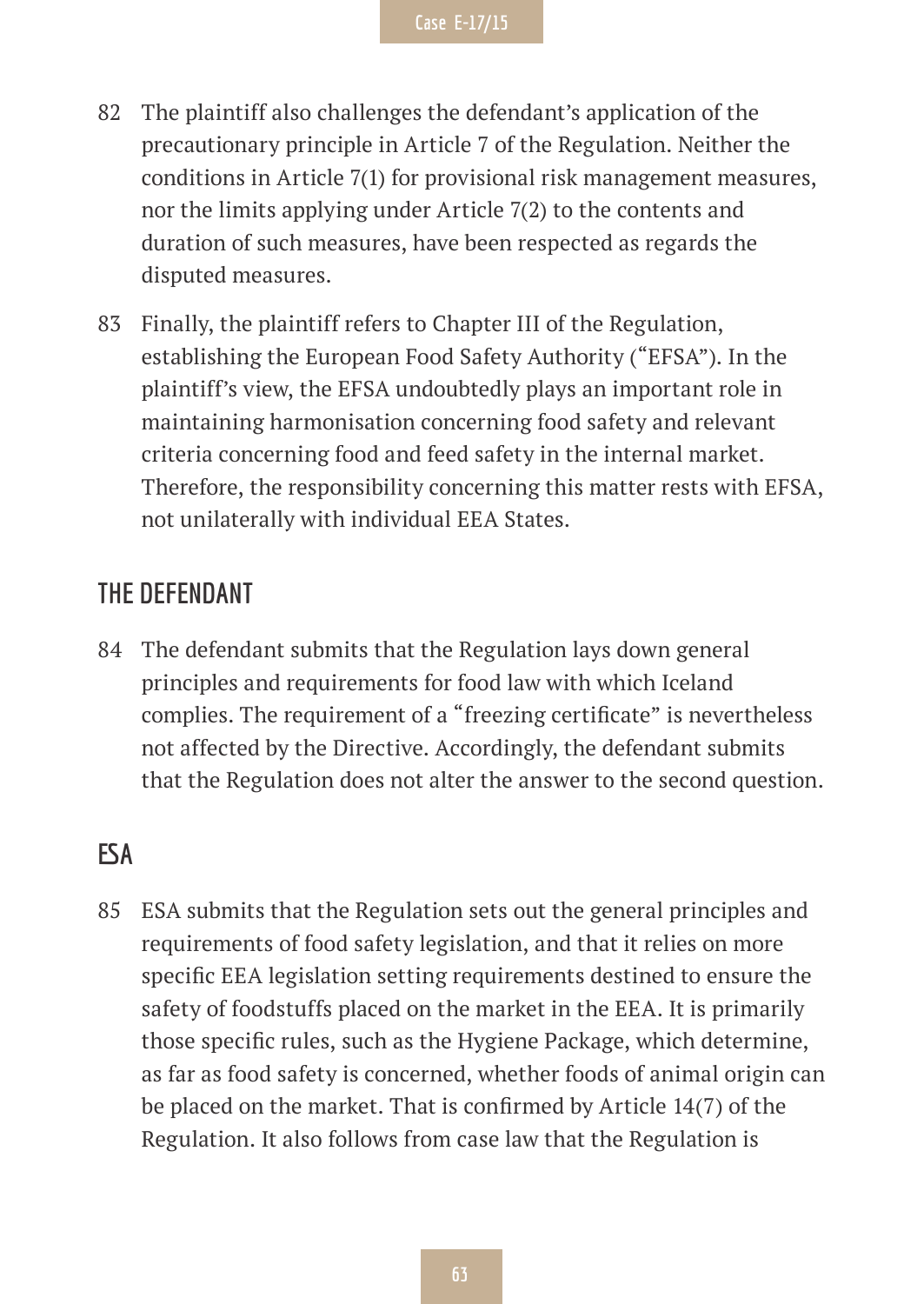inapplicable to the extent to which an EEA rule contains specific provisions for certain categories of foodstuffs.<sup>26</sup> ESA submits therefore that the Regulation is not relevant as such for the purpose of assessing the conformity of national measures with the Directive.

86 ESA proposes that the Court should answer the third question as follows:

*The provisions of [the Regulation] are not relevant in answering the second question.*

### **THE COMMISSION**

- 87 The Commission submits that the Regulation is not intended to supersede more specific regulation. In fact it relies on more specific regulation to determine whether food meets the requisite standard in order to be placed on the market, cf. Article 14(7) of the Regulation.27 Accordingly, any provision of the Regulation concerning checks on meat products is precluded to the extent to which a specific provision in the Directive applies.
- 88 The Commission proposes that the third question should be answered as follows:

*The provisions of [the Regulation] are not relevant in answering the second question.*

<sup>26</sup> Reference is made to Joined Cases C-211/03, C-299/03 and C-316/13 to C-318/03 *HLH Warenvertrieb and Orthica* [2005] ECR I-5141, paragraph 39.

<sup>27</sup> Reference is made to *HLH Warenvertrieb and Orthica*, cited above, paragraphs 38 and 39.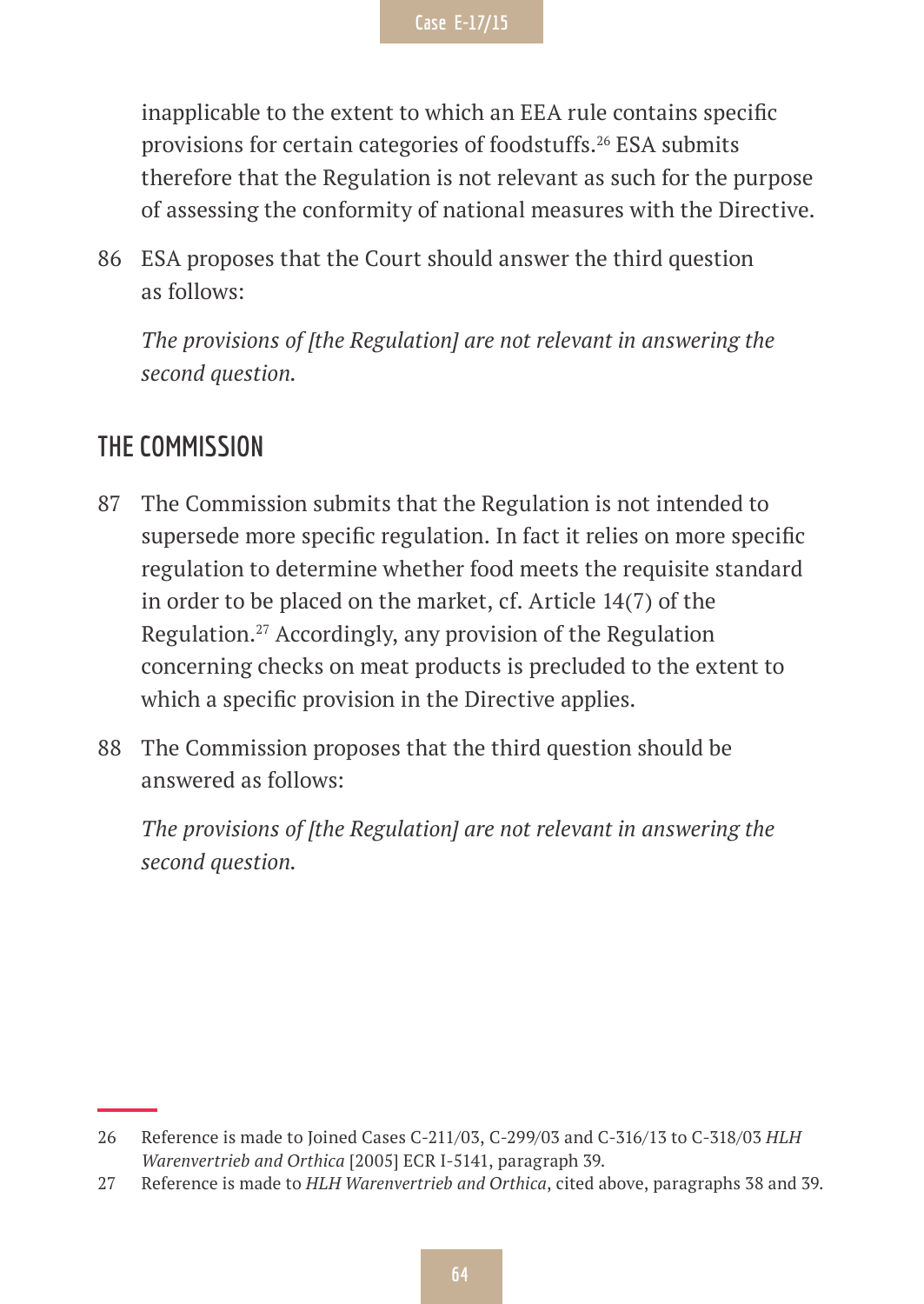### **QUESTION 4**

89 By its fourth question, the referring court asks, in essence, whether a national prohibition on the import of raw meat constitutes a technical barrier to trade under Article 18 EEA.

# **THE PLAINTIFF**

- 90 The plaintiff submits that the requirement of a "freezing certificate" is in breach of Article 18 EEA, in that it constitutes a technical barrier to trade, in other words, it imposes a requirement of the same kind as the arrangements laid down in Annex I to the EEA Agreement.
- 91 Annex I contains numerous acts dealing with animal health protection, which serve the same purpose as the obligation to freeze all meat products. These acts constitute a coherent and harmonised approach to animal health protection so that individual EEA States do not need to adopt restrictive national measures. By maintaining the requirement of a "freezing certificate", Iceland departs from this harmonised approach and compromises the objectives of this body of rules. The same applies to other additional requirements for importing meat to Iceland, for example the obligation to demonstrate that the imported product is free of salmonella, requirements concerning food contaminants and labelling, etc.

### **THE DEFENDANT**

92 The defendant submits that a prohibition, or a conditional prohibition, on the import of raw meat must be assimilated to a quantitative restriction within the meaning of Article 11 EEA.<sup>28</sup>

<sup>28</sup> Reference is made to Case 34/79 *Henn and Darby* [1979] ECR 3795, paragraphs 11 to 13.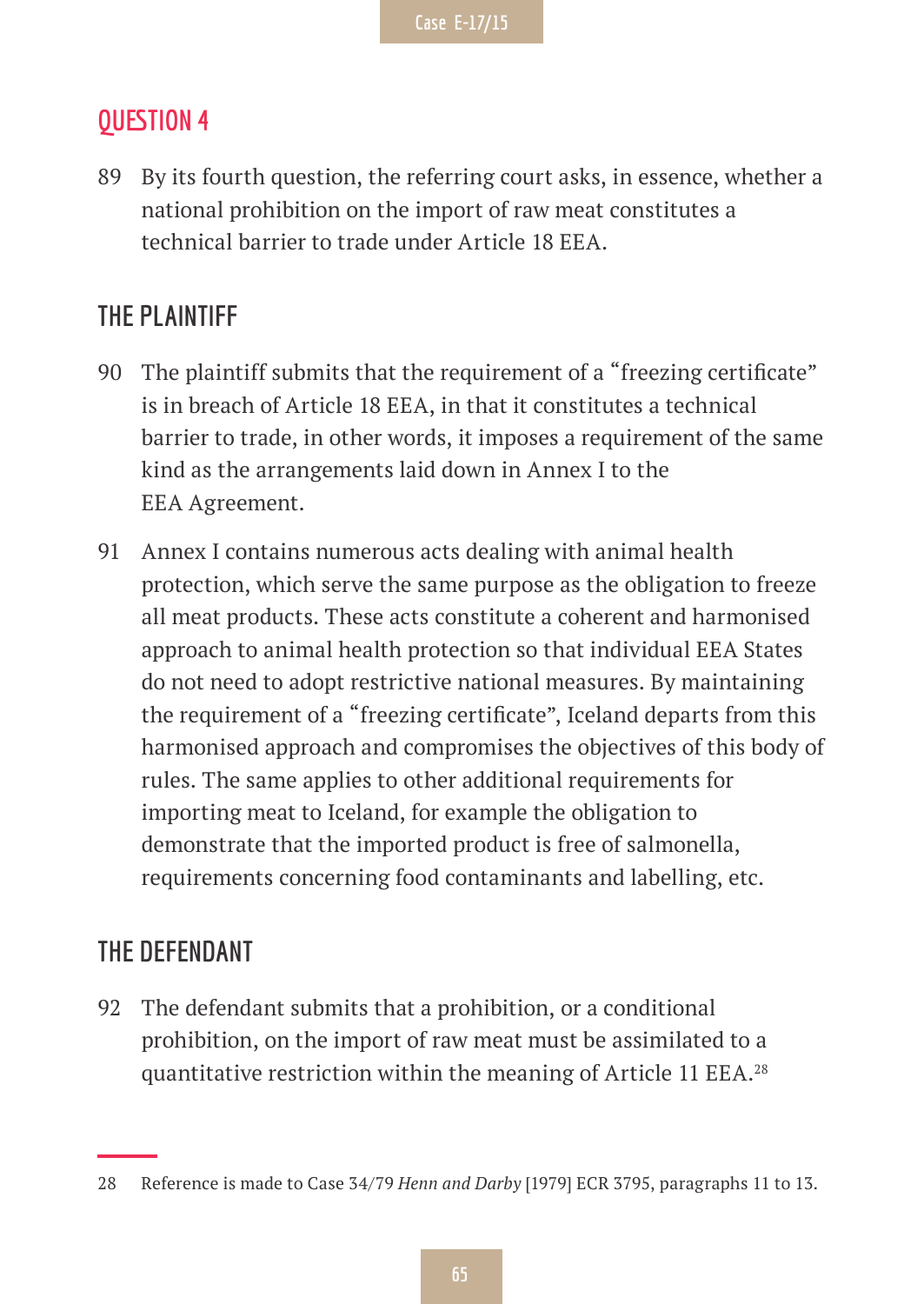However, the prohibition on technical barriers to trade laid down in Article 18 EEA cannot be equated with the terms of Article 11 EEA.<sup>29</sup> This means that the obligation under Article 18 EEA to refrain from technical barriers to trade is not relevant for the determination of Iceland's compliance with EEA law in the present case.

- 93 The defendant further submits that a ban on imports does not constitute a measure of the same kind as veterinary checks envisaged by the Directive. The import prohibition is not a veterinary check of any kind, as it relates to the protection of a unique status in the country of import, allowing ample time to prevent irreparable harm and not physically examining the imported goods. In the defendant's view, since Article 18 EEA deals with products which are not included within the scope of the free movement of goods, it allows EEA States to introduce other measures. In this context, Article 13 EEA is applicable.
- 94 According to the defendant, the term technical barriers to trade must primarily mean a situation where the State concerned uses remedies or measures to discriminate against the import of agricultural products for the benefit of domestic production of the same type. The defendant submits that this is not the case here, as the disputed measures are only adopted to protect animal populations and public and animal health.

# **ESA**

95 ESA stresses its conclusion that the Icelandic legislation breaches the Directive and cannot be justified under Article 13 EEA. A response to the fourth, fifth and sixth question is therefore strictly not necessary and the observations related to Article 18 and 13 EEA should be considered only in the event that the Court were not to consider the

<sup>29</sup> Reference is made to *Pedicel*, cited above, paragraph 27.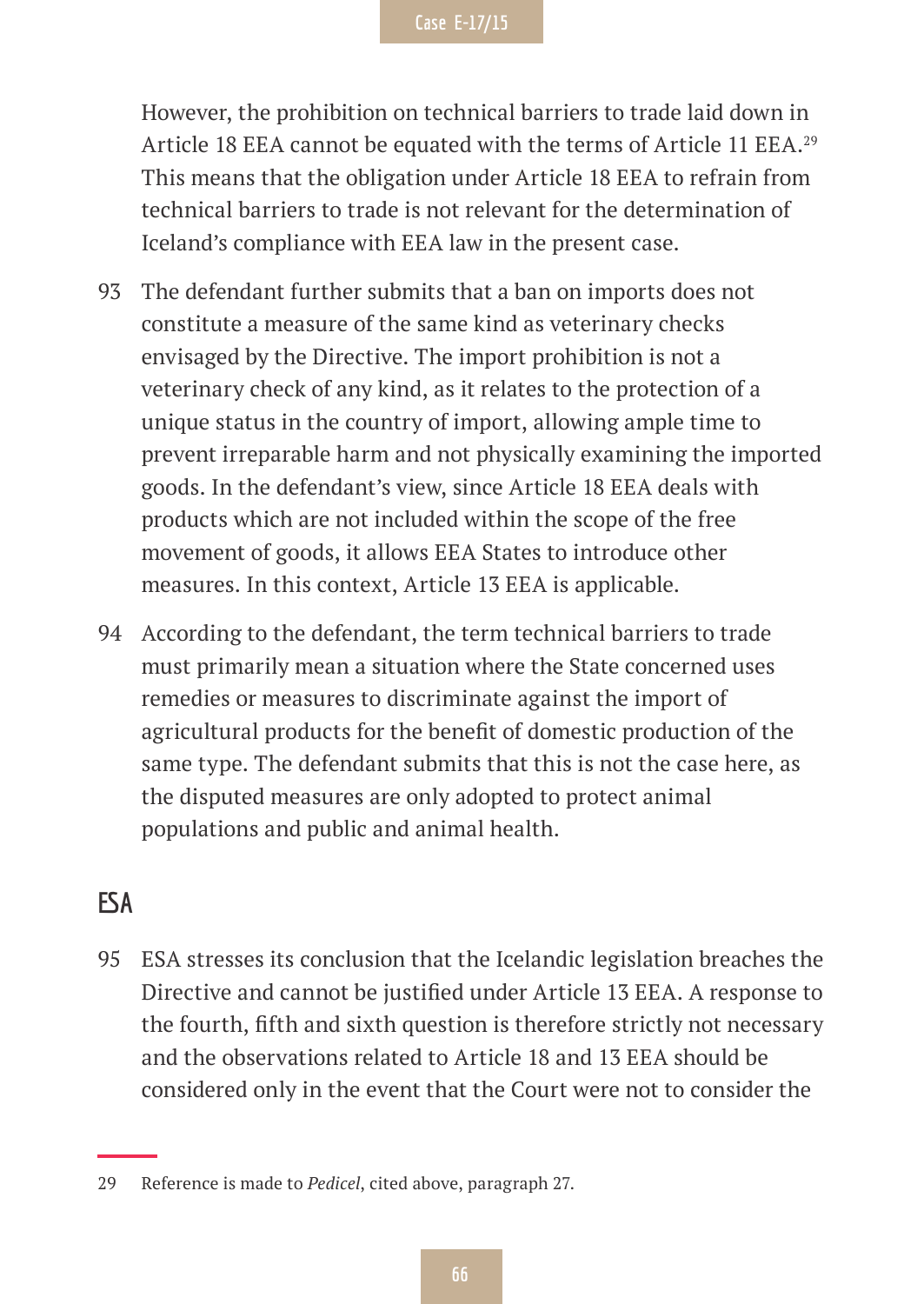Directive to exhaustively harmonise veterinary checks and/or the Court were not to find a breach of Article 5 of the Directive. ESA furthermore considers the combination of the provisions referred to in the fourth and fifth questions to establish an authorisation procedure. It therefore provides a joint answer to those two questions.

- 96 ESA submits that the Icelandic measures are technical barriers to trade, in that they entail requirements of the same kind as those imposed in acts referred to in Annex I to the EEA Agreement.<sup>30</sup> The authorisation system constitutes veterinary checks for fresh meat which are additional to those provided for in the harmonised system for veterinary checks on products of animal origin traded in the EEA established by the Directive. Furthermore, the requirements laid down in Article 5(c), (e), (f) and (g) of the Icelandic Regulation all constitute additional requirements of the same kind as those provided for and implemented in the EEA legislation.
- 97 Consequently, ESA submits that the authorisation procedure and related requirements represent technical barriers to trade within the meaning of Article 18 EEA.
- 98 ESA proposes the following answer to the fourth and fifth questions:

*A measure, such as that in Article 10 of [the Act] read in conjunction with Articles 3 to 5 of [the Icelandic Regulation] in place in Iceland, in the form of a systematic authorisation procedure for operators who want to import raw meat into Iceland, constitutes an obstacle to trade in the form of a "technical barrier" within the meaning of Article 18 EEA.*

<sup>30</sup> Reference is made to *Pedicel*, cited above, paragraph 27.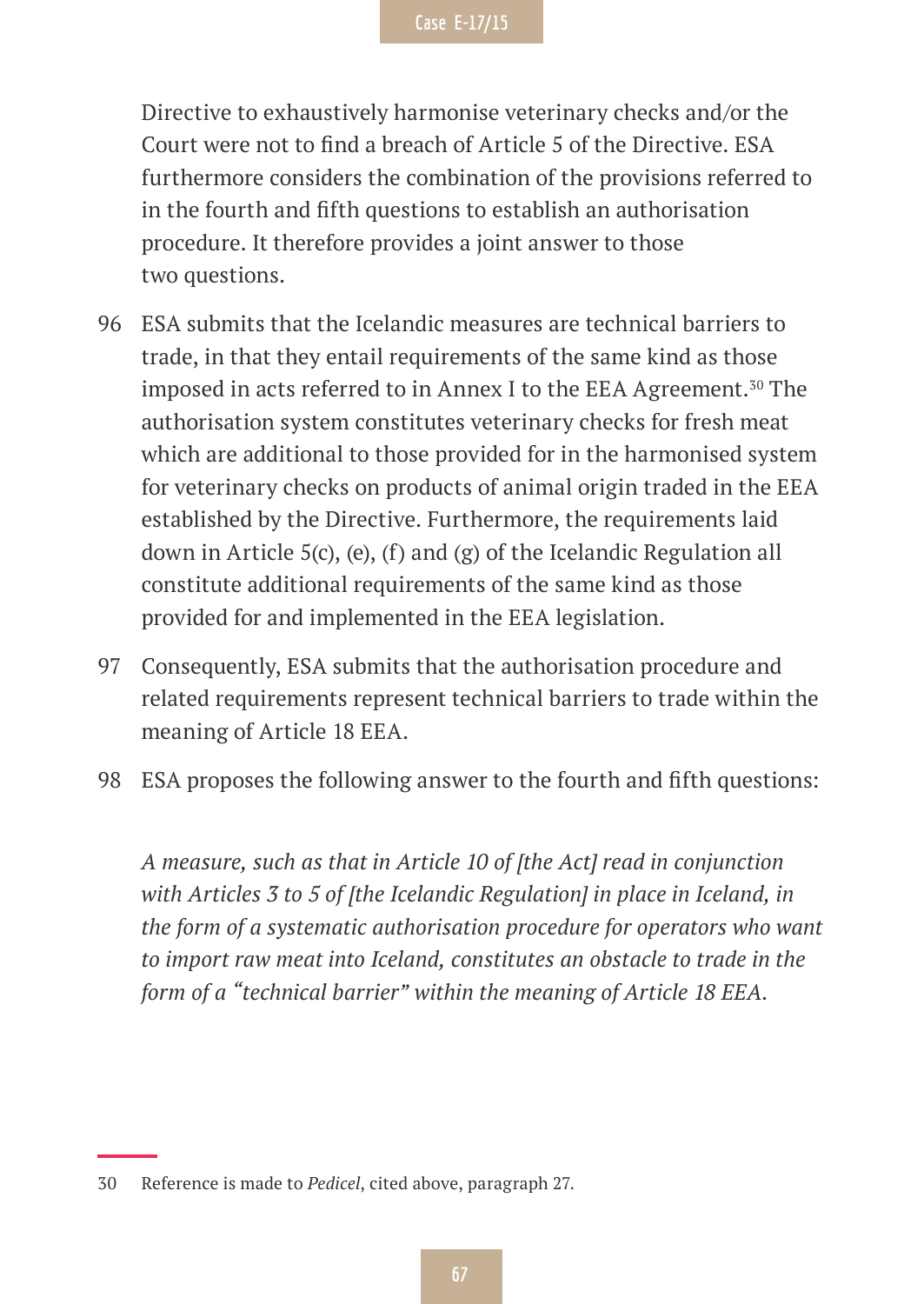# **THE COMMISSION**

- 99 The Commission submits that the reference in Article 18 EEA to other technical barriers to trade should be construed as any additional rules or requirements imposed of the same kind as the arrangements or acts cited in the relevant annexes.<sup>31</sup> The Directive is such an arrangement referred to in Article 18 EEA. It provides a comprehensive and harmonised system for veterinary checks for products of animal origin traded within the EEA. It thus follows that rules or technical requirements imposed concerning veterinary checks for raw meat, which come in addition to those provided for in the Directive, should be considered as other technical barriers to trade.
- 100 The Commission proposes the following answer to the fourth question:

*It constitutes a technical barrier to trade in the sense of Article 18 EEA if an EEA State sets rules under which the importation to that State of raw meat products is not permitted.*

# **QUESTION 5**

101 The essence of the fifth question referred is whether it affects the answer to the fourth question if the rules of the EEA State of destination permit the granting of exceptions from the general prohibition on the import of raw meat.

# **THE PLAINTIFF**

102 The plaintiff maintains that applicable Icelandic law provides no exception from the prohibition on the import of raw meat products

<sup>31</sup> Reference is made to *Pedicel*, cited above, paragraph 27.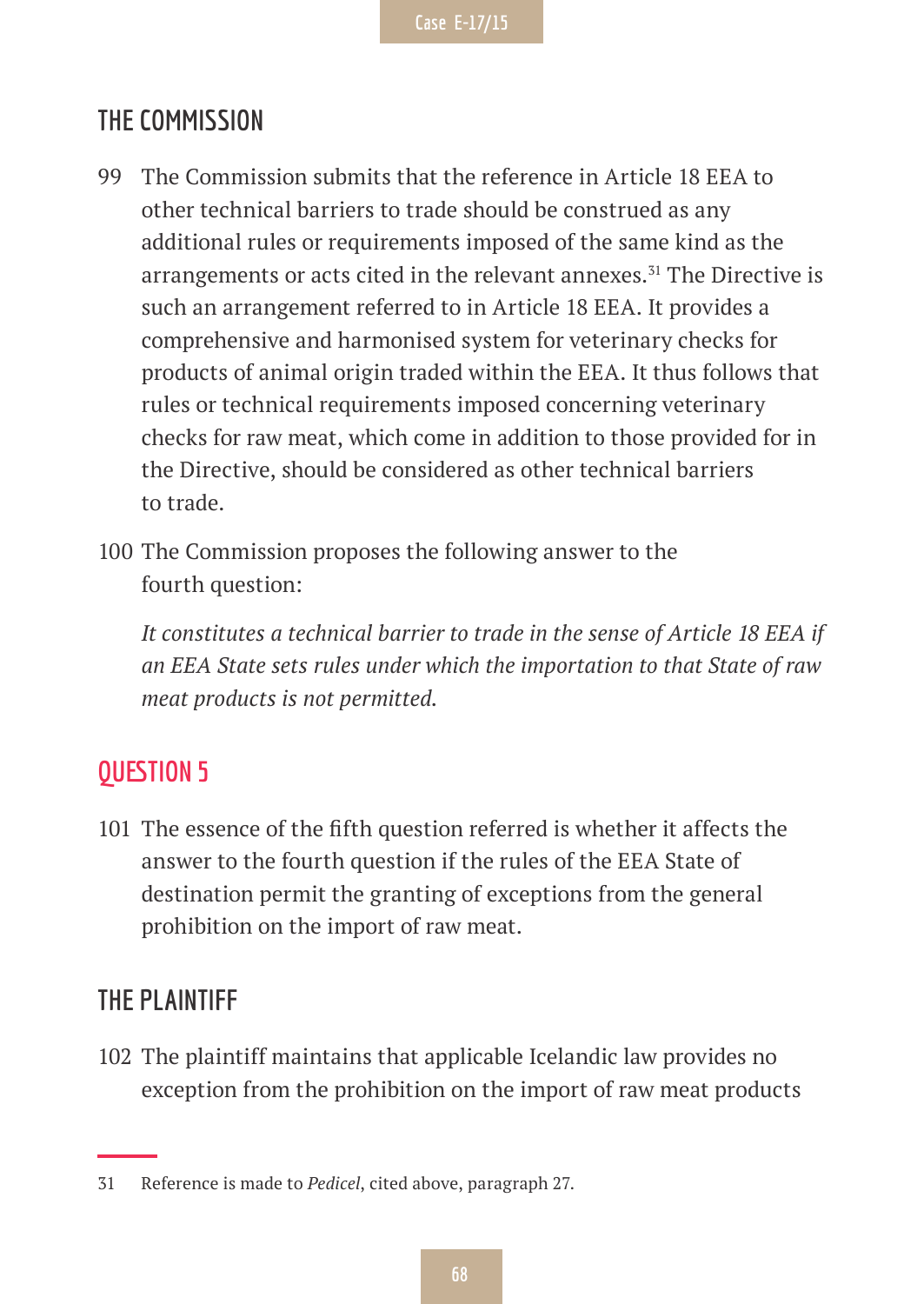to Iceland. Even if there were such an exception, the main rule of prohibition would still constitute a technical barrier to trade. Nevertheless, a case-by-case assessment would be necessary, and the scope of such exception or exceptions could influence that assessment.

### **THE DEFENDANT**

103 For the purposes of the present case, the defendant interprets the fifth question as asking whether the requirement that a "freezing certificate" be presented at import amounts to a technical barrier to trade within the meaning of Article 18 EEA. Such a requirement would, in the defendant's view, be a physical barrier to trade rather than a technical barrier, at least according to the terminology that was current when the EEA Agreement was negotiated.

### **THE COMMISSION**

104 The Commission stresses the fact that any rule which imposes further requirements of the same kind as those requirements provided for under the acts set out in Annexes I or II, in so far as they relate to trade in raw meat, must be considered a technical barrier to trade pursuant to Article 18 EEA. In connection with Article 13 EEA, the Commission submits that the rules concerning veterinary checks of products of animal origin traded within the EEA have been fully harmonised by the Directive. Accordingly, an EEA State is not permitted to impose rules or requirements concerning the import of raw meat that go beyond the requirements under the Directive.<sup>32</sup> An EEA State cannot circumvent the legal effects of

<sup>32</sup> Reference is made to *Danske Slagterier*, cited above, paragraph 25.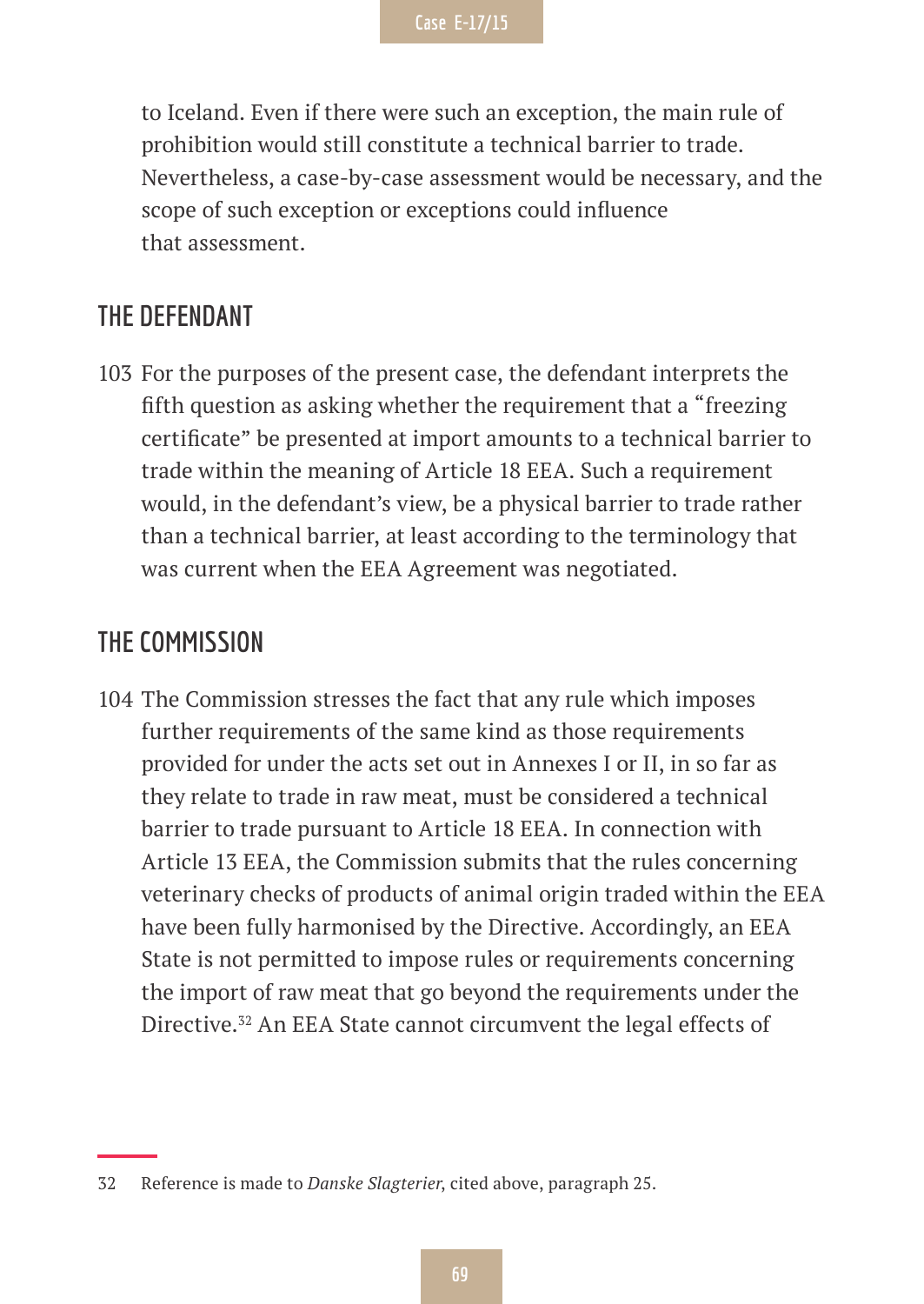harmonisation by invoking either the precautionary principle or Article 13 EEA.33 A rule imposed by an EEA State of destination prohibiting the import of raw meat cannot therefore be justified on the grounds that it constitutes an exception to the general prohibition on technical barriers to trade.

105 The Commission proposes the following answer to the fifth question:

*It does not affect the answer to the fourth question if it is permitted, under the rules of the EEA State of destination, to grant exceptions from the general prohibition referred to in that question.*

# **QUESTION 6**

106 By its sixth question, which arises if Article 18 EEA is considered to apply, the referring court asks, in essence, whether and under what circumstances a system such as that described in the fourth and fifth question could be justified under Article 13 EEA, and what the requirements of proof are in that regard, particularly in the light of the precautionary principle of EEA law.

# **THE PLAINTIFF**

107 The plaintiff submits that even though EEA States may decide on the level of protection they intend to provide for the legitimate interest pursued, they must nevertheless comply with the principle of proportionality.34 An EEA State imposing a national ban or an authorisation system for a particular product must therefore show that the restriction is limited to what is necessary to attain the

<sup>33</sup> Reference is made to Case C-102/96 *Commission* v *Germany*, paragraphs 21 and 22, and *Commission* v *Sweden*, paragraph 51, both cited above.

<sup>34</sup> Reference is made to Cases E-3/06 *Ladbrokes* [2007] EFTA Ct. Rep. 86 and C-41/02 *Commission* v *Netherlands* [2004] ECR I-11375.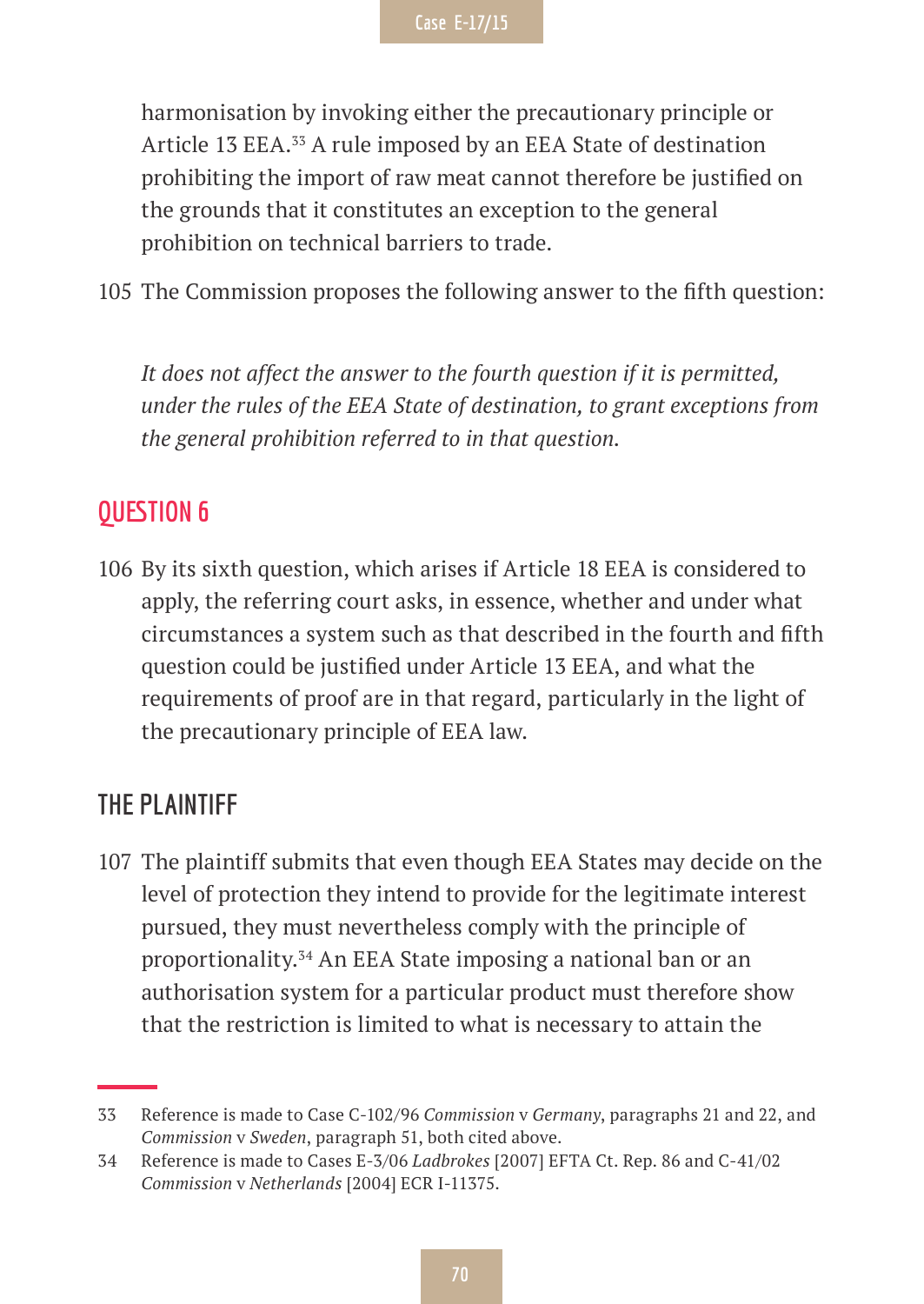legitimate aim of protection of public health, and that the aim cannot be achieved by any other means that would have a less restrictive effect on intra-EEA trade.<sup>35</sup> Furthermore, according to settled case law, decision makers may not base their decisions on a "zero risk" approach.36

- 108 In the plaintiff's view, the restrictions placed on the import of meat to Iceland, for example the "freezing requirement", are not proportionate to the risk addressed. In relation to the pathogens identified in the risk assessments presented by Iceland, harmonised measures have already been laid down in current EEA legislation.<sup>37</sup> Those measures minimise the risk of products originating in the EEA introducing a number of the diseases identified in the risk assessment.
- 109 The plaintiff contends that restrictions imposed on the basis of the precautionary principle should only be of a provisional nature, pending the availability of more reliable scientific data.<sup>38</sup> However, the Icelandic rules on import of meat are not provisional in nature and do not depend on the development of scientific knowledge.
- 110 Finally, the plaintiff submits that the burden of proof regarding the legal and factual basis for measures under Article 13 EEA, is borne by

<sup>35</sup> Reference is made to Cases C-270/02 *Commission* v *Italy* [2004] ECR I-1559 and 104/75 *de Peijper* [1976] ECR 613.

<sup>36</sup> Reference is made to Cases T-257/07 *France* v *Commission* [2011] ECR II-5827, T-13/99 *Pfizer Animal Health* v *Council* [2002] ECR II-3305 and T-70/99 *Alpharma* v *Council*  [2002] ECR II-3495.

<sup>37</sup> Reference is made by way of example to Regulation (EC) No 853/2004 and Regulation (EC) No 2160/2003 (as regards salmonella), Directive 2002/60/EC (as regards African swine fever), Directive 2001/89/EC (as regards classical swine fever), and Directive 2005/94/EC (as regards avian influenza), referred to at point 17 of subchapter 6.1, point 8b of subchapter 7.1, point 9b of subchapter 3.1, point 3 of subchapter 3.1 and point 5a of subchapter 3.1, respectively, of Chapter I of Annex I to the EEA Agreement.

<sup>38</sup> Reference is made to Case C-504/04 *Agraproduktion Staebelow* [2006] ECR I-679.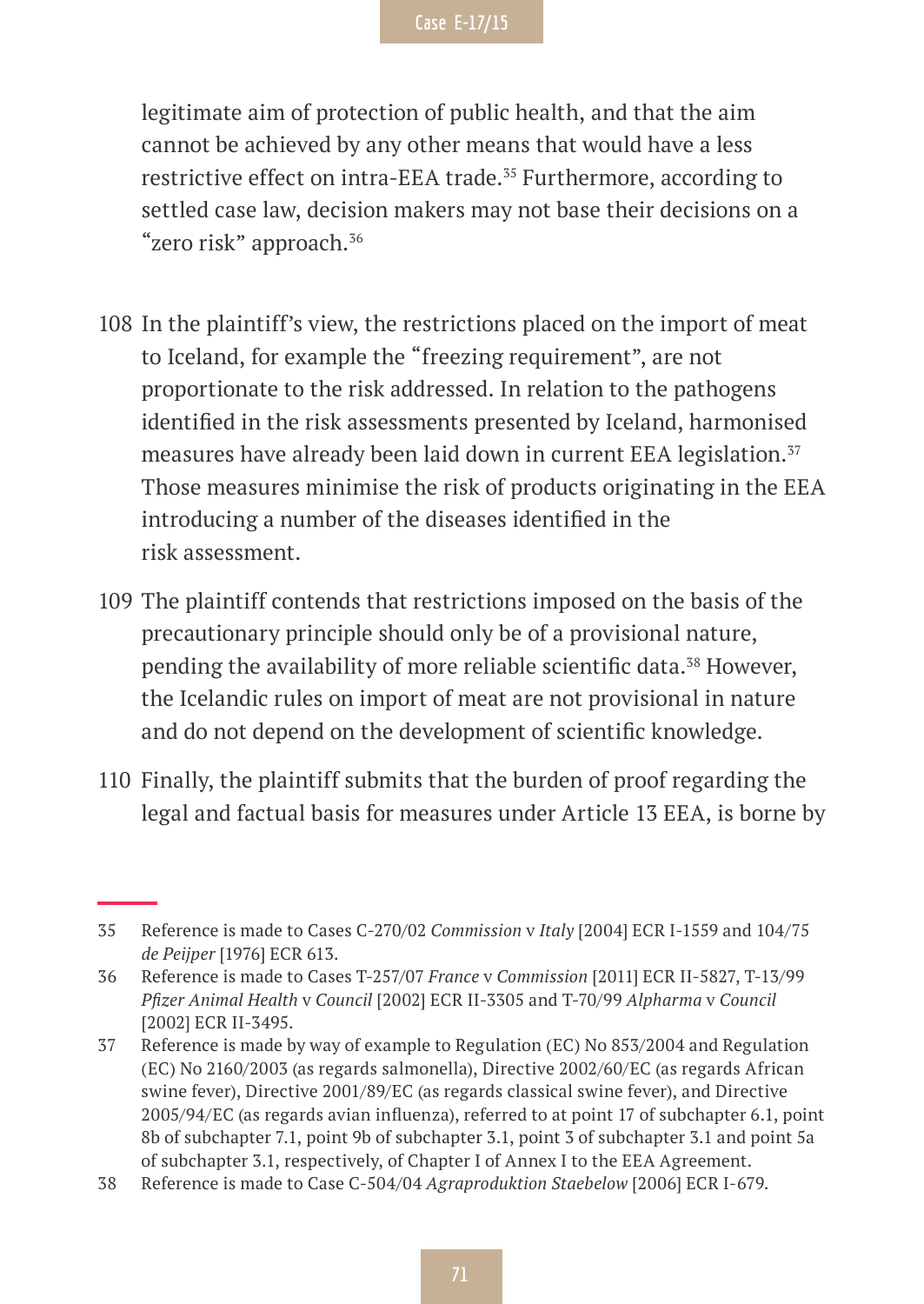the EEA State. An EEA State banning the import of raw meat must prove beyond any doubt that the import of such meat would seriously jeopardise human health and the wellbeing of animals. The plaintiff contends that Iceland has failed to demonstrate such a risk. Consequently, the plaintiff argues that the measures at issue are not justified under Article 13 EEA.

### **THE DEFENDANT**

- 111 According to the defendant, an EEA State may aim at a very high level of protection of public and animal health and biodiversity.<sup>39</sup> The measures adopted must nevertheless be suitable and necessary for attaining that level of protection. As the referring court is closer to the matters of law and fact in the main proceedings, that court is in a better position to conduct the proportionality review.<sup>40</sup> This conclusion is also supported by the clear separation of functions on which Article 34 SCA is based.
- 112 The defendant contends that when applying Article 13 EEA concerning agricultural products, it must be kept in mind, first, that the EU agricultural policy does not as such fall within the scope of the EEA Agreement. The EEA Agreement was never intended nor drafted to reduce or concede the health requirements that apply to Iceland for specific reasons. Second, Article 13 EEA and related case law apply primarily to products for which there is an internal market in the EEA. In the defendant's view, Article 13 EEA cannot therefore be interpreted in the same stringent manner in the field of

<sup>39</sup> Reference is made to Cases C-67/97 *Bluhme* [1998] ECR I-8033, paragraph 33, and E-16/10 *Philip Morris Norway* [2011] EFTA Ct. Rep. 330, paragraph 77.

<sup>40</sup> Reference is made to *Philip Morris Norway*, cited above, paragraph 86, and Case C-405/98 *Gourmet* [2001] ECR I-1795, paragraph 33.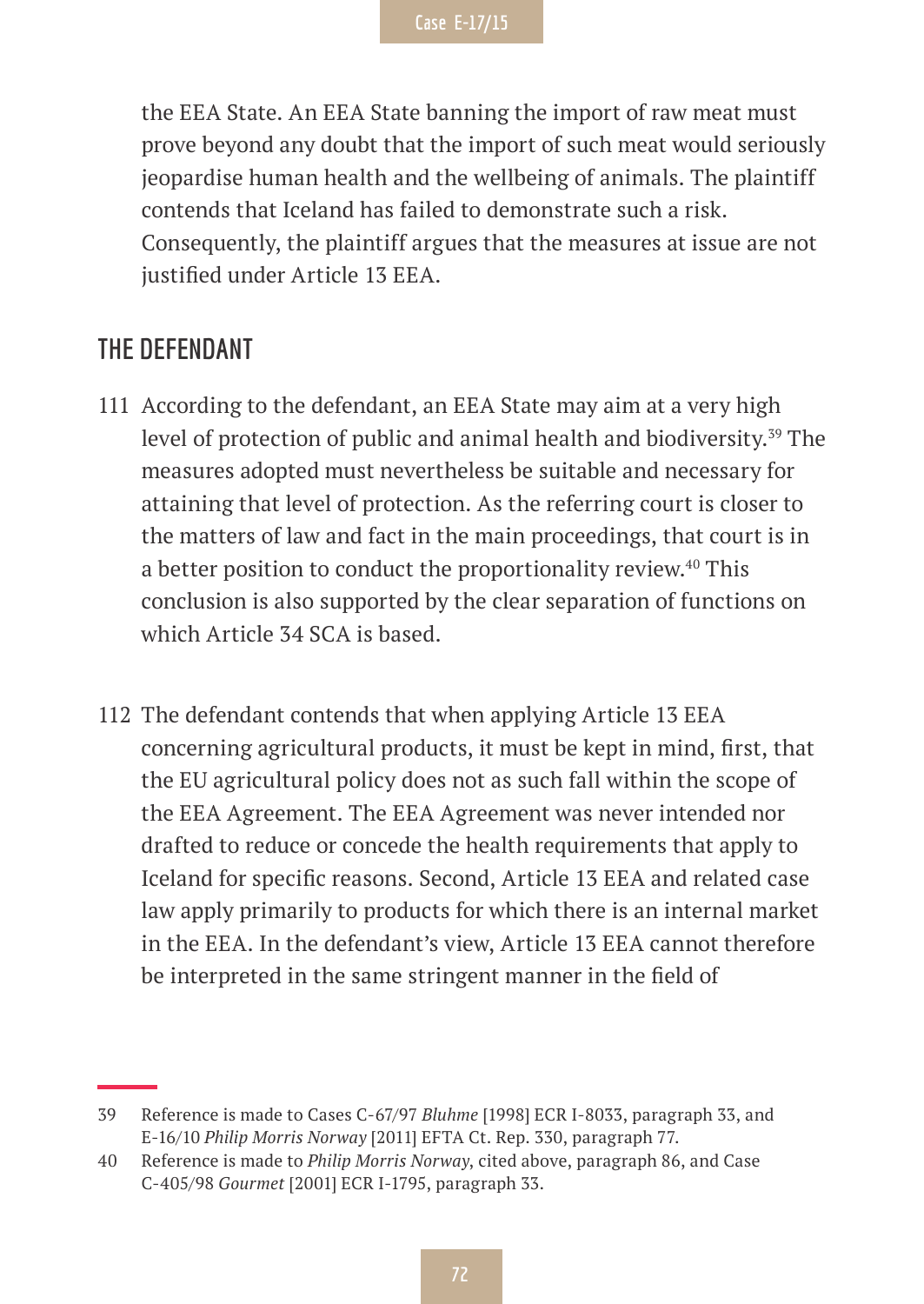agricultural products as it is in relation to goods covered by the provisions on free movement.

- 113 The defendant argues further that where there is uncertainty as to the existence or extent of risks to public or animal health, an EEA State is entitled to take protective measures without having to wait until the reality of those risks become fully apparent. It suffices therefore to demonstrate that it is reasonable to assume that the measure can contribute to the protection of public and animal health.<sup>41</sup>
- 114 The defendant submits that when the harmonisation of rules is absent and there is scientific uncertainty with regard to the risk in question, it is for the EEA States to decide what degree of protection of human health they intend to assure, having regard to the fundamental requirements of EEA law, notably the free movement of goods. It is within the discretion of the EEA State to decide as to the level of risk it considers appropriate.<sup>42</sup> The defendant argues that the discretion should be even wider where the principle of free movement of goods does not apply.
- 115 The defendant asserts therefore that it maintains all its rights to safeguard full public and animal health in conformity with Article 18 EEA read in conjunction with Article 13 EEA. Iceland is not obliged to bear the risk of incidents that may cause irreparable harm to the animal populations in Iceland and/or considerably undermine public and animal health. When there is scientific uncertainty concerning risk, the onus of proof is on the party causing the risk to show that Iceland has gone to unnecessary lengths in its decision to counteract the risk.

<sup>41</sup> Reference is made to *Philip Morris Norway*, cited above, paragraphs 82 and 83.

<sup>42</sup> Reference is made to Case E-3/00 *ESA* v *Norway* [2000-2001] EFTA Ct. Rep. 73.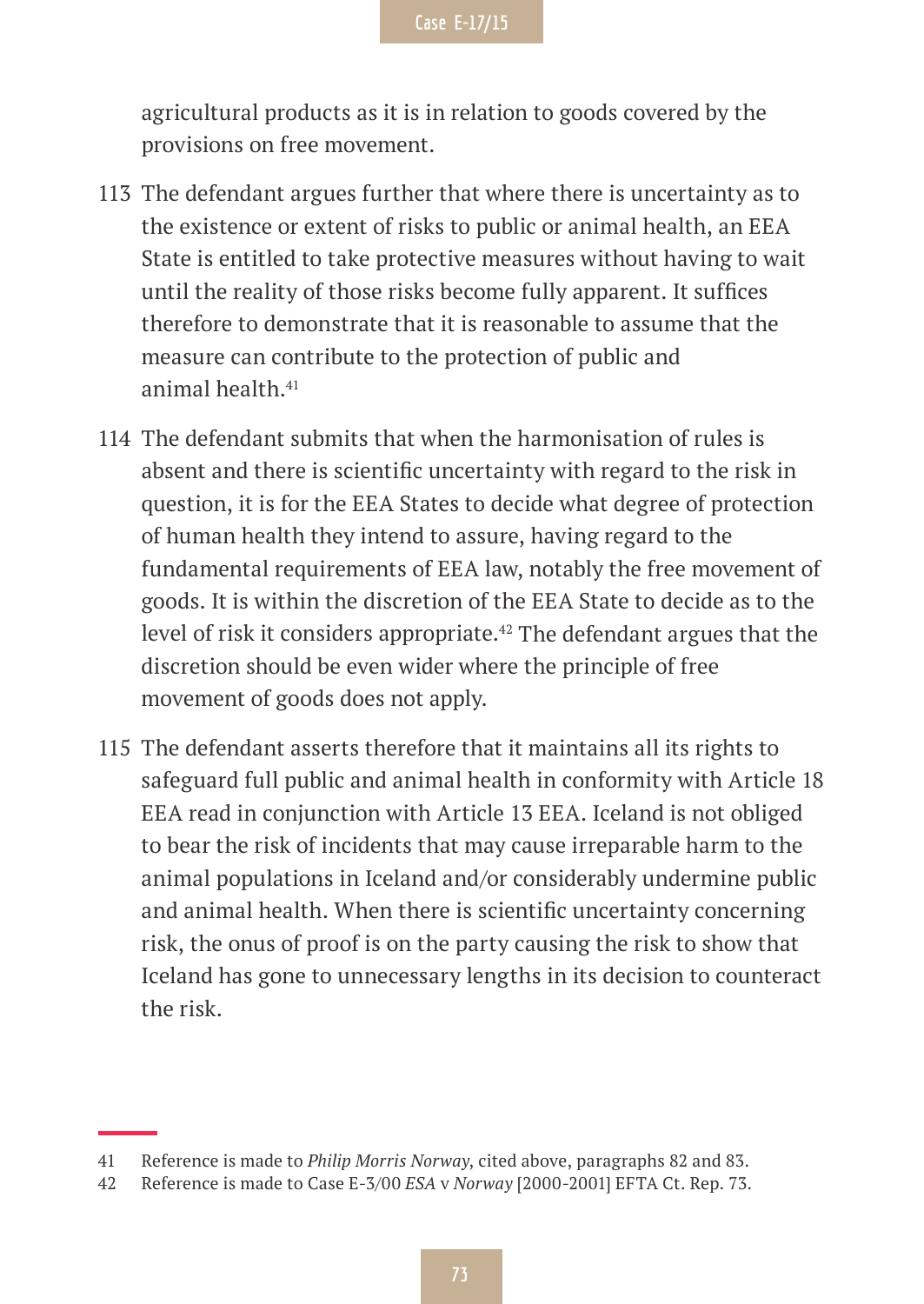- 116 According to the defendant, the measures at issue do not serve to ensure perfect absence of risk. However, Iceland can best safeguard its interests by maintaining protection in accordance with new scientific data on the causes of the dangers for animal populations and human health. The expert opinions obtained and submitted to ESA during the earlier infringement proceedings demonstrate that scientific research and evaluation support the measures taken by Iceland. However, this is for the national court to assess.
- 117 The defendant consequently submits that the objectives pursued by the requirement of a "freezing certificate" are fully justifiable under Article 13 EEA and that it is for the referring court to review the proportionality of the requirement.

## **ESA**

- 118 ESA asserts that in harmonised fields of European legislation, recourse to justifications under Article 13 EEA is not available.<sup>43</sup> However, if the Directive is considered not to harmonise veterinary checks exhaustively, ESA submits that the Icelandic rules on the import of raw meat products cannot be justified under Article 13 EEA.
- 119 ESA notes that Article 13 EEA, being an exception from Article 18 EEA, should be interpreted narrowly, and the burden to prove that the measure is justified lies with the EEA State.<sup>44</sup> Although the EEA States can decide on the level of protection they intend to provide for the legitimate interest pursued, $45$  they must comply with the

<sup>43</sup> Reference is made to *Compassion in World Farming*, cited above, paragraph 47.

<sup>44</sup> Reference is made to *Commission* v *Italy*, paragraph 22, and *Commission* v *Netherlands*, paragraph 47, both cited above.

<sup>45</sup> Reference is made to *Ladbrokes*, cited above, paragraph 42.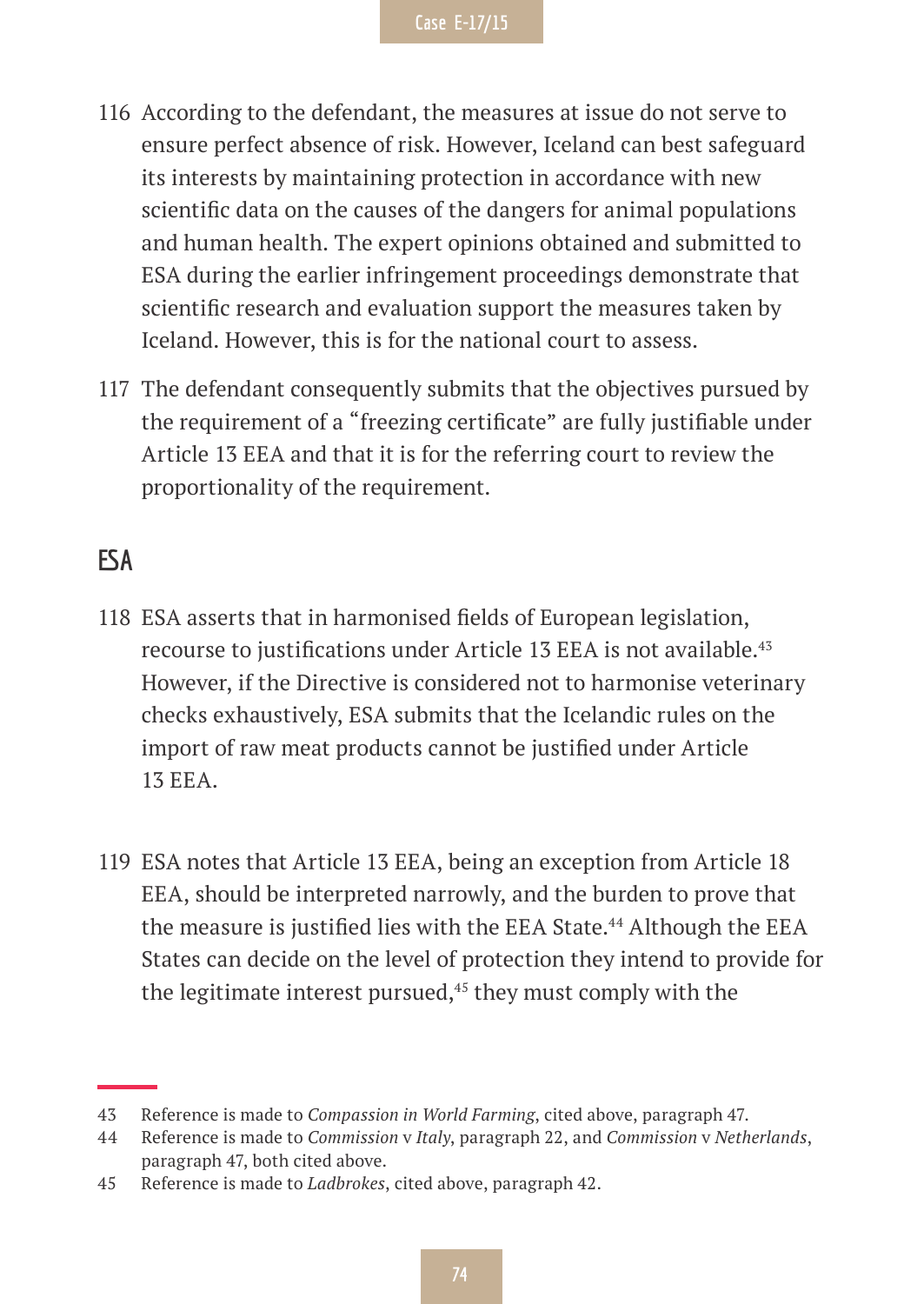principle of proportionality.46 EEA States imposing a ban on a product or subjecting it to an authorisation system must show that the measure is appropriate and limited to what is necessary to attain the legitimate aim pursued, in this case the protection of public and animal health.47 This includes an obligation to provide the relevant evidence.48

- 120 ESA alleges that the two risk assessments submitted by Iceland during the infringement procedure, dealing with animal health and public health respectively, do not support the view that unrestricted import of meat and meat products causes a risk to the Icelandic livestock or to public health that ought to be controlled with a systematic authorisation procedure. As decisions may not be based on a "zero risk" approach, ESA maintains that the Icelandic measures are not proportionate to the objective pursued.<sup>49</sup>
- 121 With regard to animal health, ESA submits that, according to the risk assessment, the main risk of spreading pathogens is linked to the keeping of hobby pigs or backyard poultry, which appears to be a growing trend in Iceland. On the other hand, the risk to the commercial herds is negligible. Furthermore, most of the pathogens posing a non-negligible risk would survive freezing for a 30-day period. Therefore, the "freezing requirement" does not appear to be suitable and necessary to eliminate the risk of infection of Icelandic livestock.
- 122 With regard to public health, ESA considers that, although the risk assessment concludes that the possibility cannot be excluded that

<sup>46</sup> Reference is made to *Commission* v *Netherlands*, cited above, paragraph 46.

<sup>47</sup> Reference is made to *de Peijper*, cited above, paragraph 17.

<sup>48</sup> Reference is made to *Commission* v *Italy*, cited above.

<sup>49</sup> Reference is made to *France* v *Commission*, paragraph 79, *Pfizer Animal Health* v *Council*, paragraphs 139 and 141, and *Alpharma* v *Council*, paragraphs 152 and 154, all cited above.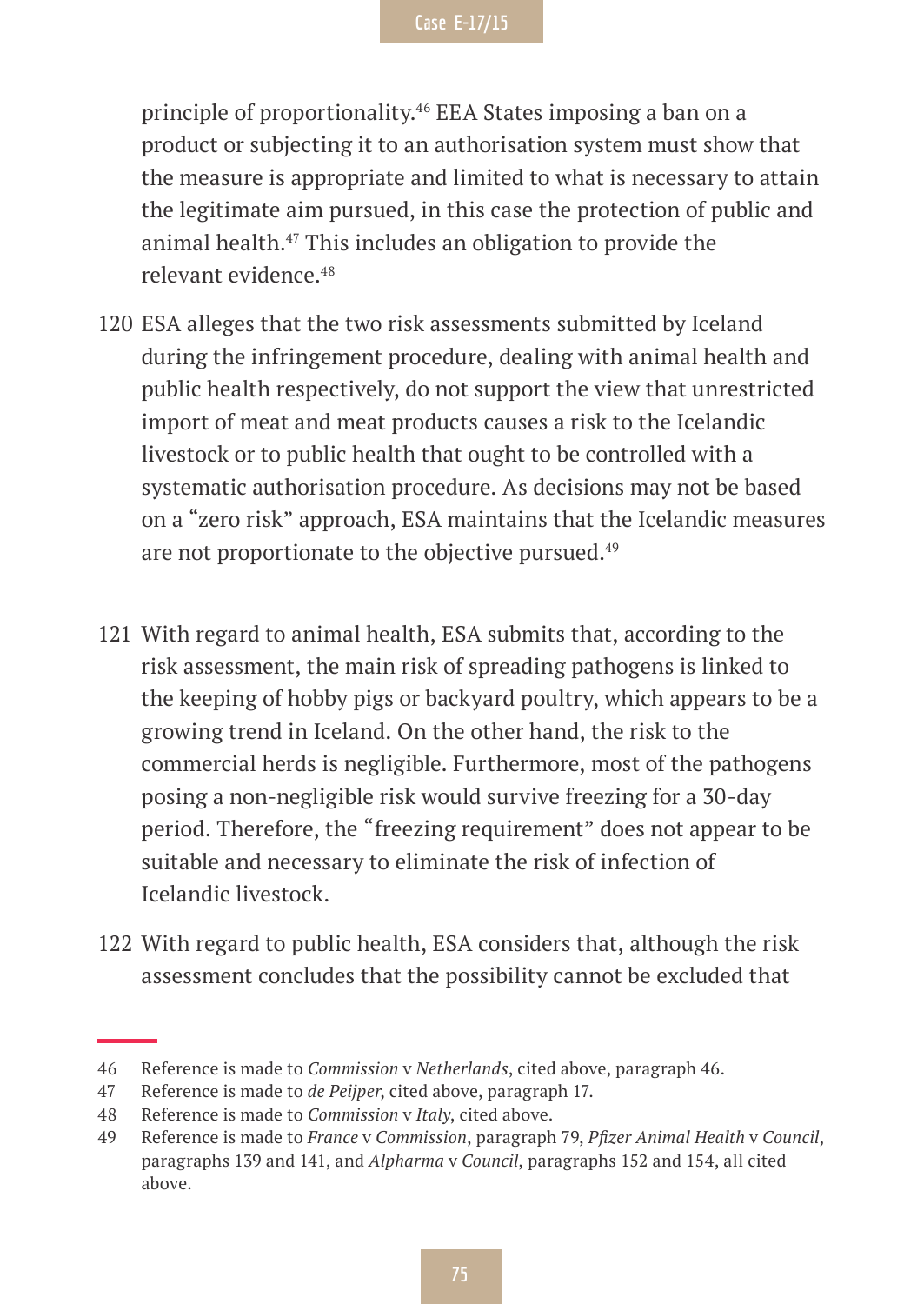the import of raw beef, pork and broiler meat from the EU could have a negative impact on public health in Iceland, the report does not address the question of the necessity and appropriateness of a general and highly restrictive authorisation system such as the one at issue, nor the substantive requirements necessary in order to obtain an import authorisation.

- 123 ESA submits further that, as regards the pathogens identified in the risk assessments presented by Iceland, there are already harmonised measures laid down in current EEA legislation.<sup>50</sup> As also Iceland acknowledges, these measures minimise the risk that products originating in the EEA will introduce a number of the diseases identified in the risk assessment. However, Iceland has not provided information establishing that the freezing requirement is appropriate and necessary in this context and that no less restrictive measures are available.
- 124 ESA contends that resort to the precautionary principle is conditional upon an identification of the potentially negative consequences for health and a comprehensive assessment of the risk to health based on the most reliable scientific data available and the most recent results of international research.<sup>51</sup> Measures taken must be based on scientific evidence, and they must be proportionate, non-discriminatory, transparent and consistent with similar measures already taken.<sup>52</sup>
- 125 In ESA's view, Iceland has not provided information in the present case that would establish a scientific uncertainty. The measures are based solely on the hypothesis that the possibility cannot be

<sup>50</sup> Reference is made by way of example to Directive 2002/60/EC (as regards African swine fever), Directive 2001/89/EC (as regards classical swine fever) and Directive 2005/94/EC (as regards avian influenza).

<sup>51</sup> Reference is made to Cases C-333/08 *Commission* v *France* [2010] ECR I-757, paragraph 92, and C-343/09 *Afton Chemical* [2010] ECR I-7027, paragraph 60.

<sup>52</sup> Reference is made to *ESA* v *Norway*, cited above, paragraphs 26, 30 and 32.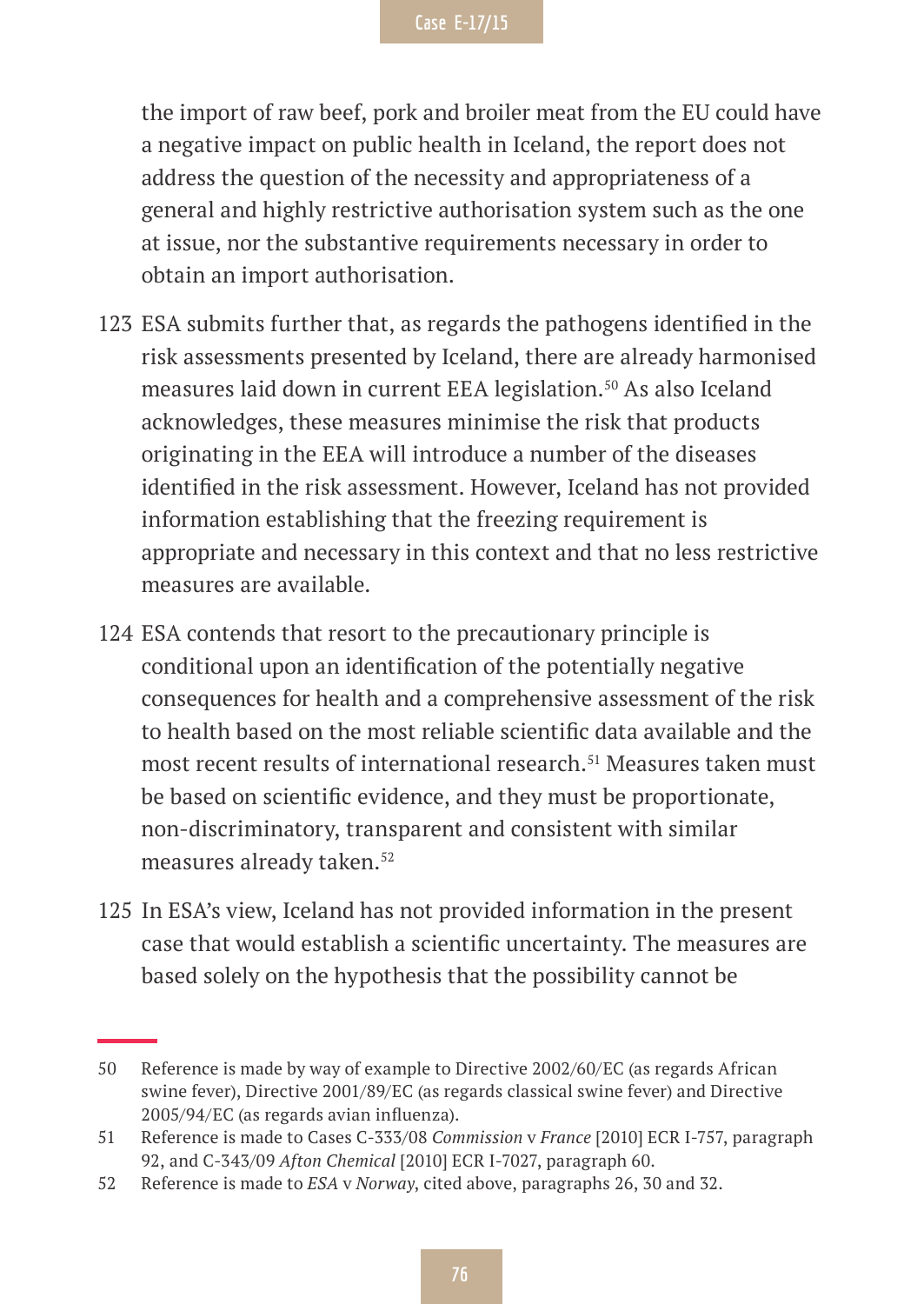excluded that the import of fresh meat and meat products from the EEA could have a negative impact on the public and animal health in Iceland. However, a preventive measure cannot be based on a hypothetical approach, founded on a mere assumption which has not been scientifically verified.<sup>53</sup>

- 126 Finally, ESA notes that there is nothing to indicate that the Icelandic rules on import of meat are provisional in nature and that maintenance of the measures depends on the development of scientific knowledge, as required in the case of measures adopted under the precautionary principle.<sup>54</sup>
- 127 ESA concludes that, if Article 18 EEA is considered applicable, the information provided in the request for an Advisory Opinion as well as in the course of the infringement proceedings strongly indicates that the national measures fail to meet the proportionality test inherent in Article 13 EEA.
- 128 ESA proposes that the sixth question is answered in the following manner:

*In case Article 18 EEA applies, a measure, such as that in Article 10 of [the Act] read in conjunction with Article 3 to 5 of [the Icelandic Regulation], as it is not suitable, necessary and proportionate to attain the aim of protecting public and animal health, cannot be regarded as being justified under Article 13 EEA.*

<sup>53</sup> Reference is made to *Pfizer Animal Health* v *Council*, paragraph 143, and *Commission* v *France*, paragraph 91, both cited above, and to Case C-236/01 *Monsanto Agricoltura Italia and Others* [2003] ECR I-8105, paragraph 106.

<sup>54</sup> Reference is made to *Agraproduktion Staebelow*, cited above, paragraph 40, Case C-601/11 P *France* v *Commission*, judgment of 11 July 2013, published electronically, paragraph 110, and Communication from the Commission of 2 February 2000 on the precautionary principle, COM(2000) 1 final, p. 1.